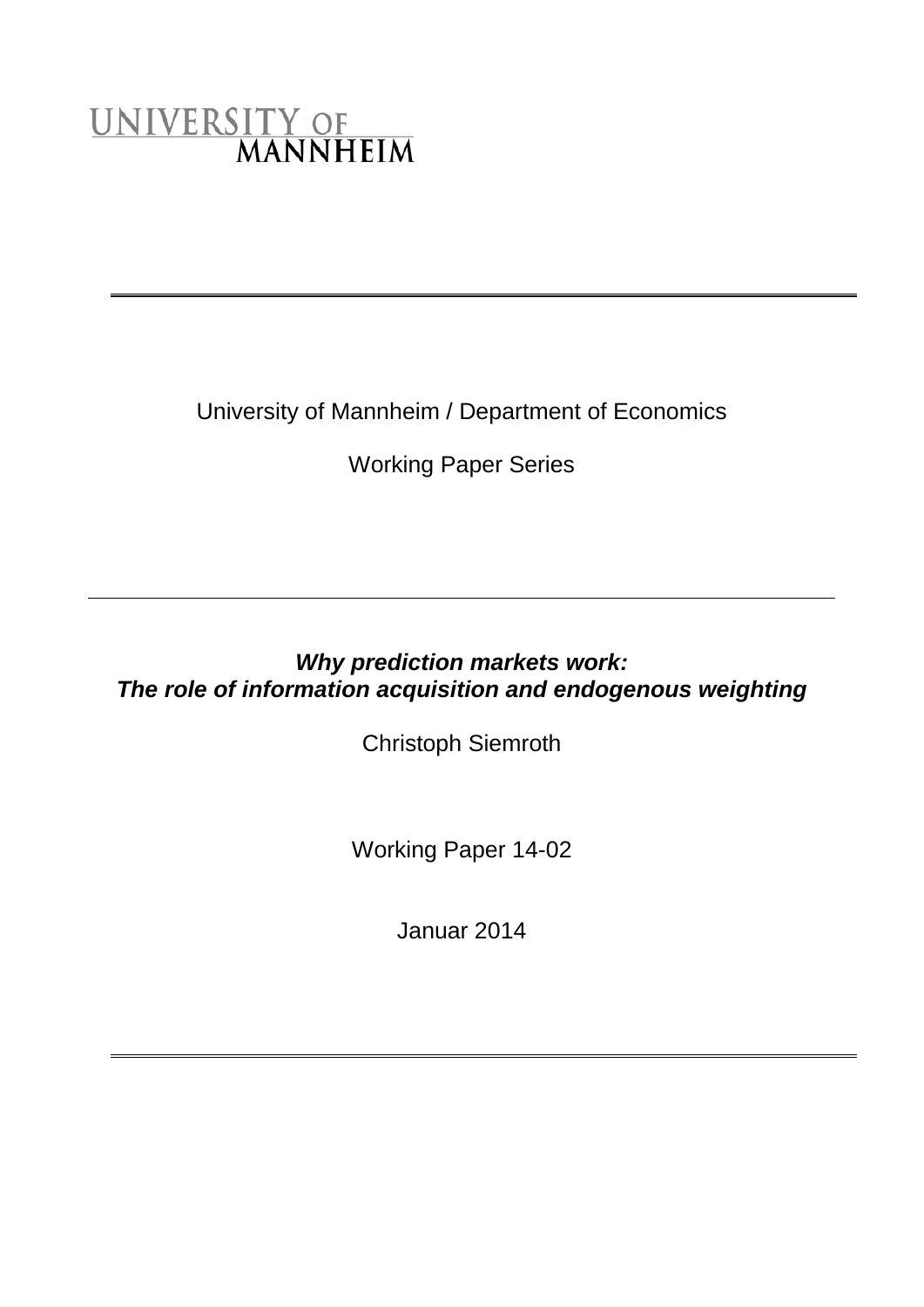# Why prediction markets work: The role of information acquisition and endogenous weighting<sup>\*</sup>

Christoph Siemroth† University of Mannheim

January 10, 2014

#### Abstract

In prediction markets, investors trade assets whose values are contingent on the occurrence of future events, like election outcomes. Prediction market prices have been shown to be consistently accurate forecasts of these outcomes, but we don't know why. I formally illustrate an information acquisition explanation. Traders with more wealth to invest have stronger incentives to acquire information about the outcome, thus tend to have better forecasts. Moreover, their trades have larger weight in the market. The interaction implies that a few well-endowed traders can move the asset price toward the true value. One implication for institutions aggregating information is to put more weight on votes of agents with larger stakes, which improves on equal weighting, unless prior distribution accuracy and stakes are negatively related.

Keywords: Information Acquisition, Information Aggregation, Forecasting, Futures Markets, Prediction Markets.

JEL Classification: D83, D84, G10.

<sup>\*</sup>I am grateful to Pierre Boyer, Hans Peter Grüner, Felix Jarman, Konrad Stahl, Philipp Zahn, and seminar participants in Mannheim for discussion and very helpful comments. This research was supported by the German Science Foundation (DFG) via SFB 884.

<sup>†</sup>Department of Economics, L7, 3-5, 68131 Mannheim, Germany. E-Mail: christoph.siemroth@gess.unimannheim.de.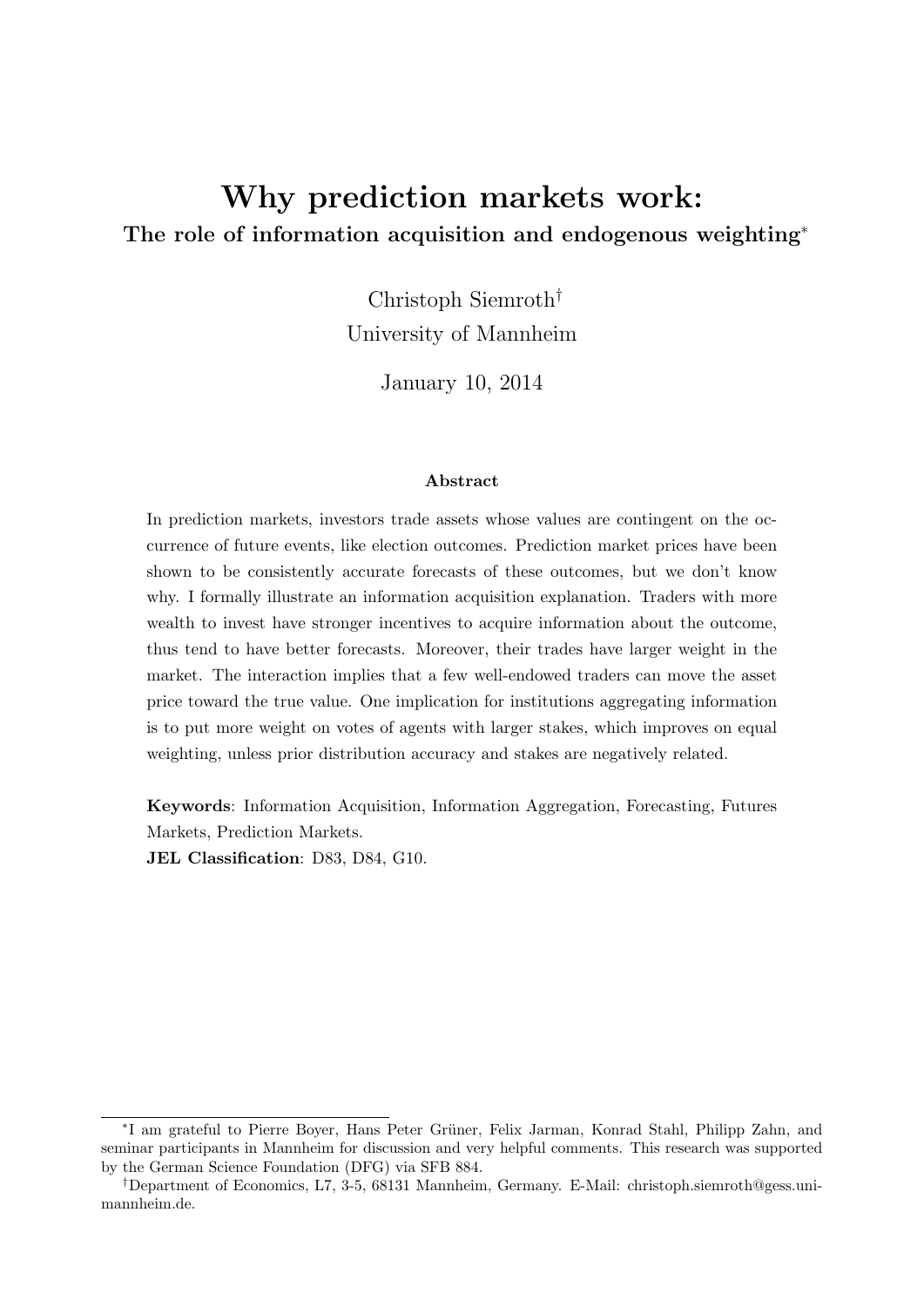## 1 Introduction

In a 2003 forecasting tournament, participants predicted outcomes of football games throughout a season to win prizes. Probability forecasts were rated with a quadratic scoring rule, so only participants with consistently accurate forecasts would be in the top ranks. Two mock entrants simply used the prices from two different prediction markets as their forecasts, and placed 6th and 8th out of almost 2,000 participants [\(Servan-Schreiber et al., 2004\)](#page-32-0). More generally, prediction markets have been shown to provide better forecasts than polls in political elections (e.g., [Forsythe et al., 1992;](#page-31-0) [Berg et al., 2008\)](#page-31-1), expert forecasts in sports [\(Spann and Skiera, 2009\)](#page-32-1), or sales forecasts in business [\(Wolfers and Zitzewitz, 2004\)](#page-32-2).

One kind of asset traded in these markets is called winner-take-all (WTA) contract. It pays out 1 iff a pre-specified condition is fulfilled, otherwise it pays out 0. For example, the IEM prediction market for the 2012 US Presidential election traded a Democratic and a Republican contract, which would pay out \$1 iff the respective candidate obtained the majority of popular votes cast for the two major parties. Consequently, the price of a WTA contract may be interpreted as the market probability estimate that the respective candidate wins the election. With similar contracts, market-based predictions can be obtained for virtually all areas beyond politics.

Why do these markets predict so accurately? There are no satisfying explanations so far. As [Berg and Rietz](#page-31-2) [\(2006\)](#page-31-2) state, "exactly how prediction markets become efficient is something of a mystery." The main goal of this paper is to provide and formally illustrate a theory. In what I shall call information acquisition explanation, traders have stronger incentives to acquire information about the unknown outcome the larger their endowment. Consequently, high endowment traders are better informed. Moreover, high endowment traders have larger impact on the market price, because they can buy more assets. This interaction implies that few, but well-endowed traders can move the market price—interpreted as prediction—in the right direction, thereby explaining the observed accuracy. Unlike many financial market models, the explanation does not rely on the existence of rational expectations, nor on the presence of insiders or the ability of traders to infer information from asset prices. Even markets with traders who have systematically biased opinions about the outcomes can produce accurate forecasts, because of effective incentives for information acquisition and endogenous weighting by investment volume.

In my model, traders start out with an initial opinion about the outcome of the election. Based on this prior belief, endowment and asset prices, they decide whether to acquire information, whose accuracy depends on their information acquisition effort. Consequently, informed traders and noise traders (driven by opinion) evolve endogenously, which explains partially where beliefs originate and when beliefs (and market forecasts) tend to be accurate.

I establish that traders with prior beliefs close to the 'market estimate' (price), or with high endowment, have the strongest incentive to acquire information. The interpretation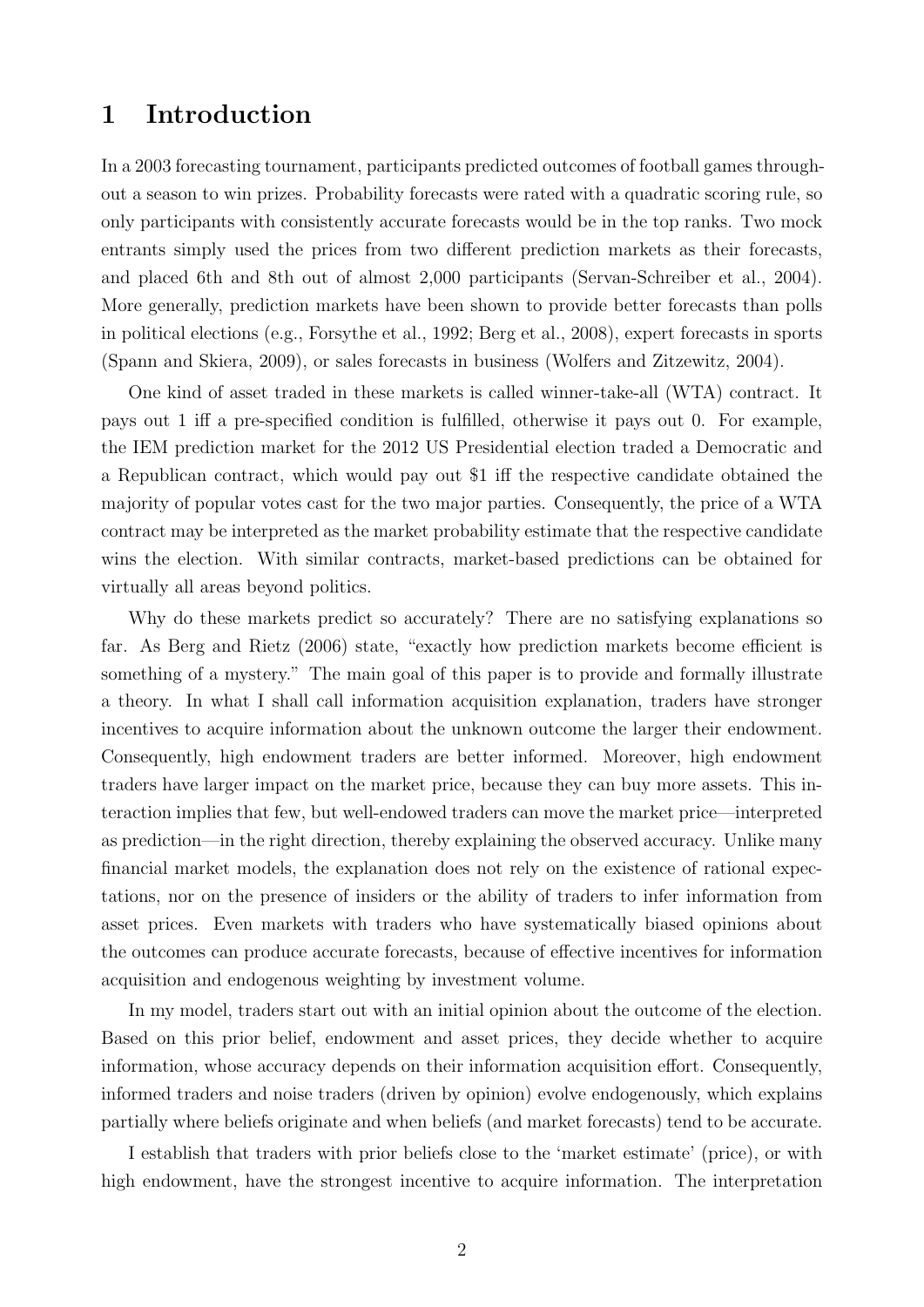is that traders with extreme opinions about the outcome do not expect to be swayed by evidence, and hence do not acquire it, while traders with opinions close to the market price acquire information, because it might change their investment decision. High endowment traders have more at stake and are willing to acquire costly information in order to safeguard their investment. Comparative statics show that the bias of the market price is usually reduced in response to an endowment increase of all traders, because information acquisition is supported. It also shows that a shift of prior beliefs toward the true outcome usually improves forecasts, but may in rare cases increase bias. Numerical examples give an idea about the effect size of information acquisition and exogenous changes in the parameters.

One lesson for institutional design is that giving more weight to votes or investments of high endowment agents might improve information aggregation. If accuracy of prior beliefs and endowment are not negatively related, then high endowment agents tend to have better information, which can be exploited via weighting. An empirically testable implication is that forecasts should be better with weighting by stake rather than equal weighting. Moreover, forecasts should be better if investment per trader is larger in the market.

WTA prediction markets are analytically identical to fixed-odds betting, provided odds are set competitively. Prediction market prices are translated into odds like probabilities. For example, if the price of the Democratic contract is  $\pi$ , and the complement is priced at  $1 - \pi$ , then the odds of a Democratic victory are  $(1 - \pi)/\pi$  in the corresponding betting market (ignoring fees). Thus, the results also apply to betting markets.

While the idea that prediction (or stock) markets provide incentives to search for information is not new (e.g., [Servan-Schreiber et al., 2004;](#page-32-0) [Wolfers and Zitzewitz, 2004;](#page-32-2) [Arrow](#page-30-0) [et al., 2008\)](#page-30-0), this is the first paper to formalize it in order to explain prediction market accuracy, and demonstrate its interaction with the endogenous weighting implied by market clearing. Existing models are designed to address different questions (see next section). They typically assume an arbitrary belief distribution or give traders informative signals by default, so that forecast accuracy is a trivial consequence of the accuracy of these primitives. In contrast, quality of information is endogenous in my model, so it is more suitable to explain the accuracy or inaccuracy of prediction markets. In a numerical example, the model with information acquisition has a 10 percentage points smaller forecast bias on average than a model without information acquisition (e.g., [Manski, 2006\)](#page-31-3), holding all exogenous parameters constant. Moreover, the model motivates a different view on the interpretation of prediction market prices (e.g., [Manski, 2006,](#page-31-3) [Wolfers and Zitzewitz, 2006\)](#page-32-3). Instead of comparing prices to statistics of the belief distribution, the key question is whether beliefs are driven by information rather than opinion (section [3\)](#page-21-0).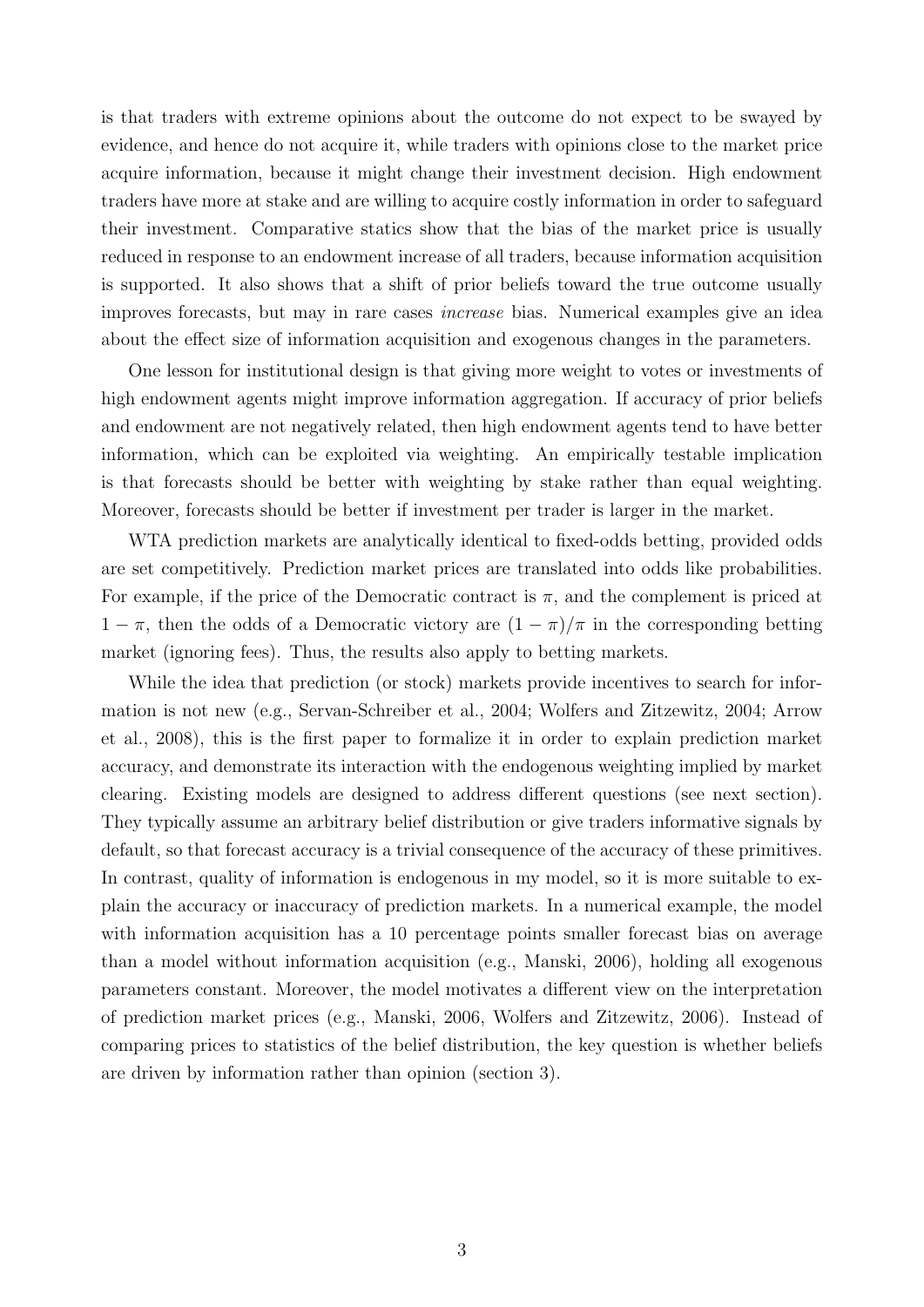#### 1.1 Related literature

I confine attention to the relevant theoretical contributions in this section.<sup>[1](#page-4-0)</sup> An informal explanation of prediction market accuracy was put forth by [Forsythe et al.](#page-31-0) [\(1992\)](#page-31-0). In what they dub marginal trader hypothesis (MTH), they argue that "prices are determined by the marginal trader" and that marginal traders are "free of judgment bias" (i.e., have accurate beliefs about the outcome). According to their definition (p. 1158 and fn. 21), a marginal trader is a trader who places limit orders within 2 cents of the current price. However, they are vague on how marginal traders "set prices." Why should they have the power to set prices, while biased traders—who may be as convinced of the correctness of their beliefs as unbiased traders—do not? Indeed, the existence of a group with perfect forecast is not sufficient for an accurate market forecast if wealth is bounded. A small subset of informed traders cannot always outbid hordes of biased traders to keep the price at the fair value. Nor is their presence necessary—possible biases of Republicans and Democrats may cancel out to accurately predict the election vote share. Consequently, the MTH does not explain the consistently good performance of prediction markets.

My information acquisition explanation has similarities to the MTH, in that both imply that a small group of well informed traders can influence the market price to the better. Interestingly, [Forsythe et al.](#page-31-0) [\(1992\)](#page-31-0) find that marginal traders (with good forecasts about the outcome) have higher investment than the rest, which is consistent with the information acquisition explanation. However, the information acquisition explanation differs in that informed traders need not be free from judgment biases, need not have the power to set prices, and need not have beliefs equal to what is implied by the market price.

Instead of explaining predictive accuracy, most of the theoretical literature on betting markets tries to explain the favorite long-shot bias, i.e., that favorites' chances are often underestimated, while long-shots' chances are overestimated. Explanations for the bias go back to at least [Ali](#page-30-1) [\(1977\)](#page-30-1) for horse race betting. He shows that market probabilities are less extreme than objective probabilities in a market with risk neutral bettors, whose median belief is equal to the objective probability. For parimutuel betting, [Ottaviani and](#page-31-4) [Sørensen](#page-31-4) [\(2009\)](#page-31-4) show that inaccurate odds until just prior to the "last call" can result from bettors without rational expectations, i.e., bettors do not anticipate the final odds and make no inferences about the true state of the world from them. In a model with heterogeneous priors, [Ottaviani and Sørensen](#page-31-5) [\(2013\)](#page-31-5) show that the competitive equilibrium price under-reacts to information, and the effect is exacerbated for more spread out priors. [Page and Clemen](#page-31-6) [\(2013\)](#page-31-6) argue theoretically and empirically that prediction markets, while "reasonably well calibrated" for predictions in the near future, can be less accurate if the outcome to be predicted is far in the future. According to them, the loss of accuracy

<span id="page-4-0"></span><sup>&</sup>lt;sup>1</sup>A good introduction to prediction markets with examples is provided by [Wolfers and Zitzewitz](#page-32-2) [\(2004\)](#page-32-2). An overview of the large betting literature in economics can be found in [Sauer](#page-32-4) [\(1998\)](#page-32-4), and [Thaler and Ziemba](#page-32-5) [\(1988\)](#page-32-5) provide an introduction to empirical anomalies in betting markets. [Tziralis and Tatsiopoulos](#page-32-6) [\(2007\)](#page-32-6) give an extensive overview of the prediction market literature with categorization into subfields.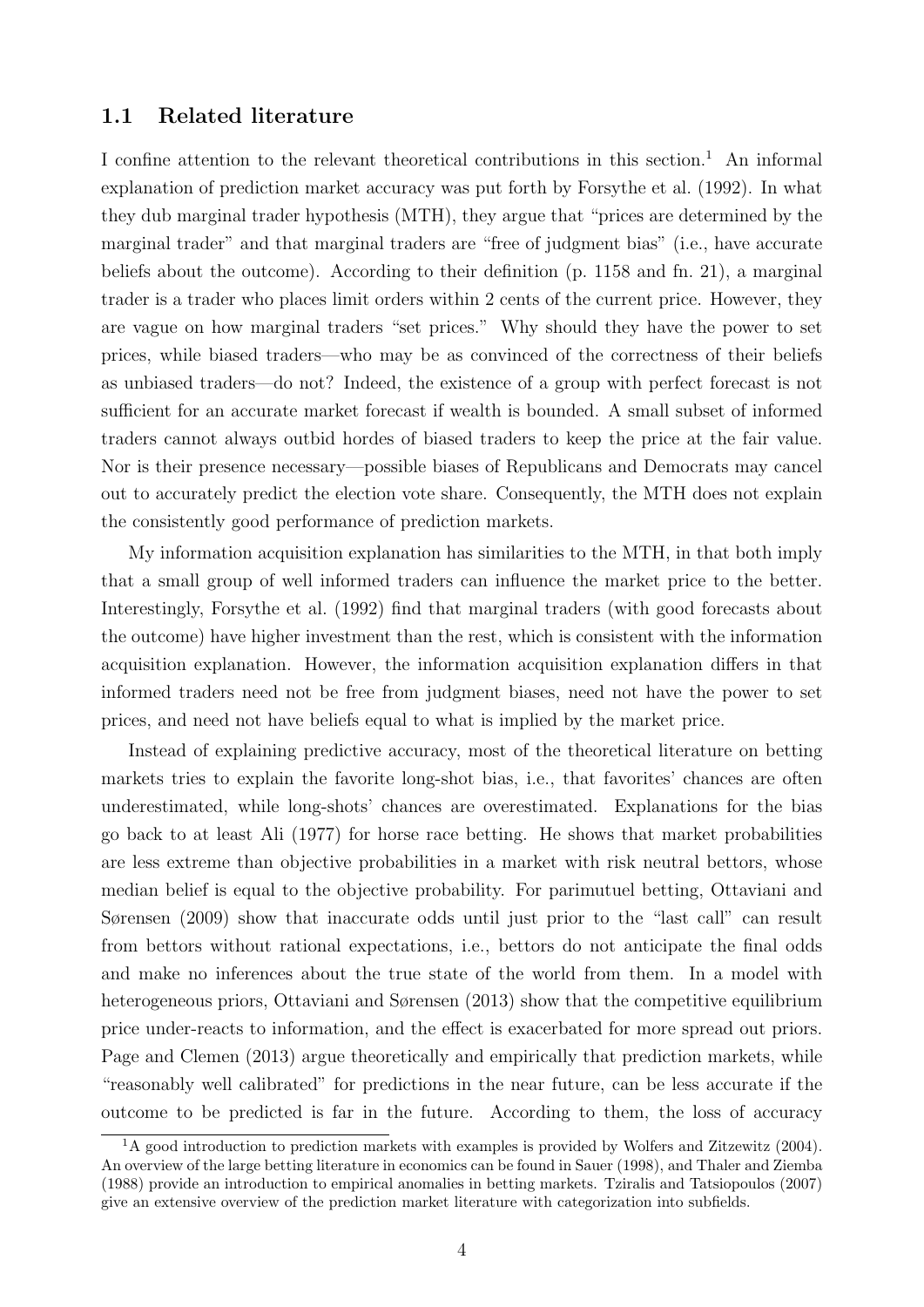is explained by reduced trading activity due to discounting of future gains. For a more complete overview of explanations for the favorite long-shot bias, consult the references in [Ottaviani and Sørensen](#page-31-7) [\(2010\)](#page-31-7). In all of these models, the origin of beliefs is either unmodeled or informative signals are obtained by default with exogenous precision.

Another strand of literature focuses on how prediction market prices can be interpreted (cf. [Wolfers and Zitzewitz, 2004](#page-32-2) for an overview of the different contracts traded in prediction markets). [Manski](#page-31-3) [\(2006\)](#page-31-3) shows that the equilibrium price in a prediction market trading WTA contracts with risk neutral traders does not generally correspond to the mean (or median) probability estimate among traders, as conventional wisdom holds. In response, [Gjerstad](#page-31-8) [\(2005\)](#page-31-8) and [Wolfers and Zitzewitz](#page-32-3) [\(2006\)](#page-32-3) show that the prediction market price is close to the mean belief with risk averse traders. The model presented here proposes another view on the issue (section [3\)](#page-21-0). The question is not whether the price is close to the mean or median belief, but whether it is close to the actual outcome. A distribution of opinions may or may not have the correct mean or median. Instead, the key is whether beliefs and consequently prices are informed or mere opinion, which can only be answered by specifying how beliefs are formed. Endogenous information acquisition is one way to achieve this.

To my knowledge, information acquisition has been incorporated only once in the context of prediction markets. [Hanson and Oprea](#page-31-9) [\(2009\)](#page-31-9) investigate whether a manipulator can drive the price away from the fundamental value of the asset. Since his presence as well as the strength of the manipulation preference is common knowledge, informed traders may react to the manipulation attempt by obtaining more precise signals, thus raising prediction market accuracy on average. In contrast to my model, they use the quantal response equilibrium concept, all distributions are assumed to be common knowledge, all random variables are normally distributed, and there are no budget constraints.

Among the first to consider information acquisition in economics more generally, [Gross](#page-31-10)[man and Stiglitz](#page-31-10) [\(1980\)](#page-31-10) show that a fully revealing rational expectations equilibrium with costly information acquisition does not exist. The following literature (e.g., [Verrecchia, 1982;](#page-32-7) [Barlevy and Veronesi, 2000;](#page-31-11) [Peress, 2004\)](#page-32-8) focuses on noisy rational expectations equilibria, where the price is affected by noise and only partially revealing to retain the incentive for information acquisition. In contrast to these papers, my model imposes no common knowledge assumptions except for the observability of the price.

## 2 A model of costly information acquisition

An unknown state of the world (briefly 'outcome') from the set  $\{A, B\}$ ,  $B = A^c$ , is exogenously given, and will be publicly revealed in the future. For example, suppose a presidential candidate (incumbent) faces a challenger in an upcoming election. Then A represents victory by the incumbent in the election, whereas  $B$  means the challenger is victorious. Formally,  $\theta = 1$  iff A and  $\theta = 0$  iff B, which is the parameter to be predicted.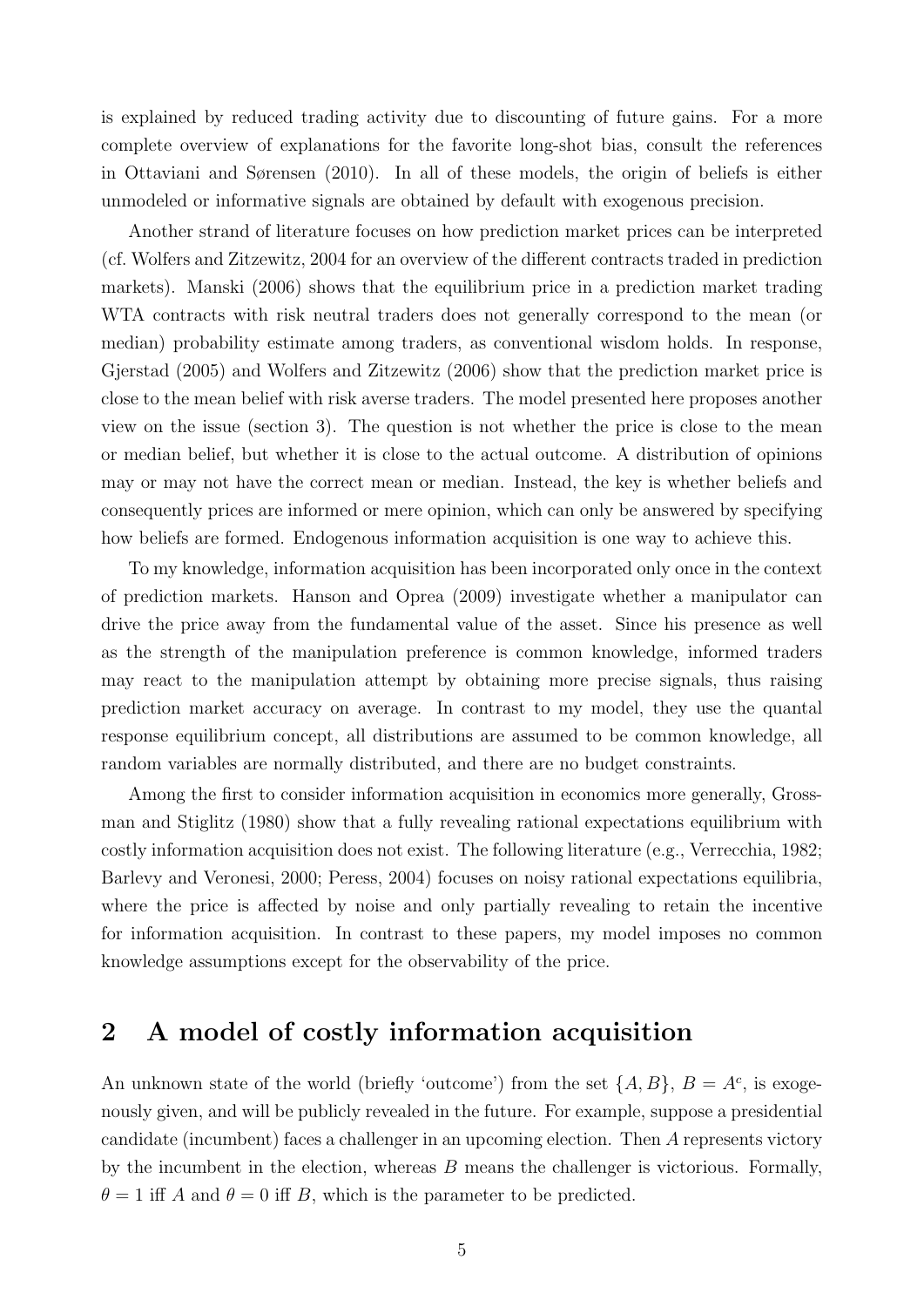The economy is populated by a continuum of risk-neutral traders.<sup>[2](#page-6-0)</sup> Traders may be heterogeneous in their endowment  $\omega_i \in (0, \overline{\omega}]$ ,  $\overline{\omega} < \infty$ , which is distributed with cdf  $W(\omega_i)$ . Moreover, each trader *i* is characterized by prior  $q_i$ , drawn from a continuous cdf  $Q(q_i|\theta,\omega_i)$ , which is i's subjective estimate of  $Pr(\theta = 1)$ . This is a deviation from the common prior assumption imposed in the better part of the literature, and implies that traders may disagree about prospects. Diversity of opinion allows for interpretations like wishful thinking, where opinions are influenced by preferences [\(Forsythe et al., 1999\)](#page-31-12). It also makes the explanation stronger, because in spite of many traders having wrong priors about the outcome, the market price may nevertheless be an accurate forecast. The specification of prior belief distribution Q allows for a dependence with endowment  $\omega_i$ .

Traders do not receive an informative signal about  $\theta$  by default. Instead, they may acquire a private binary signal, which is costly in terms of effort. The precision of the signal is a function of effort  $e_i \geq 0$ ,  $\nu(e_i) = \Pr(s_i = 1 | \theta = 1) = \Pr(s_i = 0 | \theta = 0)$ . The interpretation is that a trader can run Internet searches or talk to experts (signal), which influence his beliefs about the outcome (posterior). But the effort cost may be too high, so a trader may rather rely on his opinion (prior) to make the investment decision. Effort costs are not paid out of the endowment, but enter linearly in the utility function.

Two state-contingent futures contracts—also called winner-take-all contracts—are traded in a prediction market. One A-contract pays 1 iff  $\theta = 1$  to the holder, and 0 otherwise. Conversely, one B-contract pays 1 iff  $\theta = 0$ . The contracts are issued by the market maker. The prediction market is thus a complete one-period Arrow-Debreu security market, like the IEM prediction market described in the previous section. Let the price of the A-contract be  $\pi$ , and the price of the B-contract  $1 - \pi$ , to rule out arbitrage opportunities. The profit per A-contract held if A occurs is the difference of 1 and the price  $\pi$ ; the loss per A-contract if B occurs is  $\pi$ , the price paid.

The timing of trader decisions is shown in Figure [1.](#page-7-0) Each trader first decides on information acquisition effort  $e_i$ , or equivalently signal precision  $\nu_i := \nu(e_i)$ , for a given price  $\pi$  ( $t = 0$ ). Then he receives a signal with precision  $\nu_i$ , and computes posterior  $p_i := \Pr(\theta = 1 | s_i)$  using Bayes' rule. The posterior is equal to the prior if zero effort, i.e.,  $\nu_i = 1/2$ , is chosen. Based on posterior  $p_i$ , endowment  $\omega_i$ , and price  $\pi$ , the trader decides which option to invest in by specifying investment volume  $a_i(p_i, \omega_i, \pi), b_i(p_i, \omega_i, \pi)$  $(t = 1)$ . Finally, the outcome  $\theta$  is revealed and the assets pay out  $(t = 2)$ .

The equilibrium price  $\pi^*$  can be viewed as the market's probability estimate that A occurs. The more traders believe that  $A$  is going to occur, the more invest in  $A$ , thus raising

<span id="page-6-0"></span><sup>&</sup>lt;sup>2</sup>As an alternative to risk neutrality, it is not clear whether agents should be modeled as risk averse or risk loving in the context of betting. Almost all papers estimating risk preferences from betting data find that traders are risk loving (e.g., Jullien and Salanié, 2000 or [Snowberg and Wolfers, 2010\)](#page-32-9), whereas people exhibit risk aversion in most other contexts. Risk neutrality, then, is a robust compromise. The aggregate behavior induced by risk neutrality has the desirable trait of strictly decreasing aggregate demand if beliefs are unchanged, which is not guaranteed under strong risk aversion (e.g., [Quah, 2003\)](#page-32-10). The qualitative results carry over for slight risk aversion or risk loving preferences.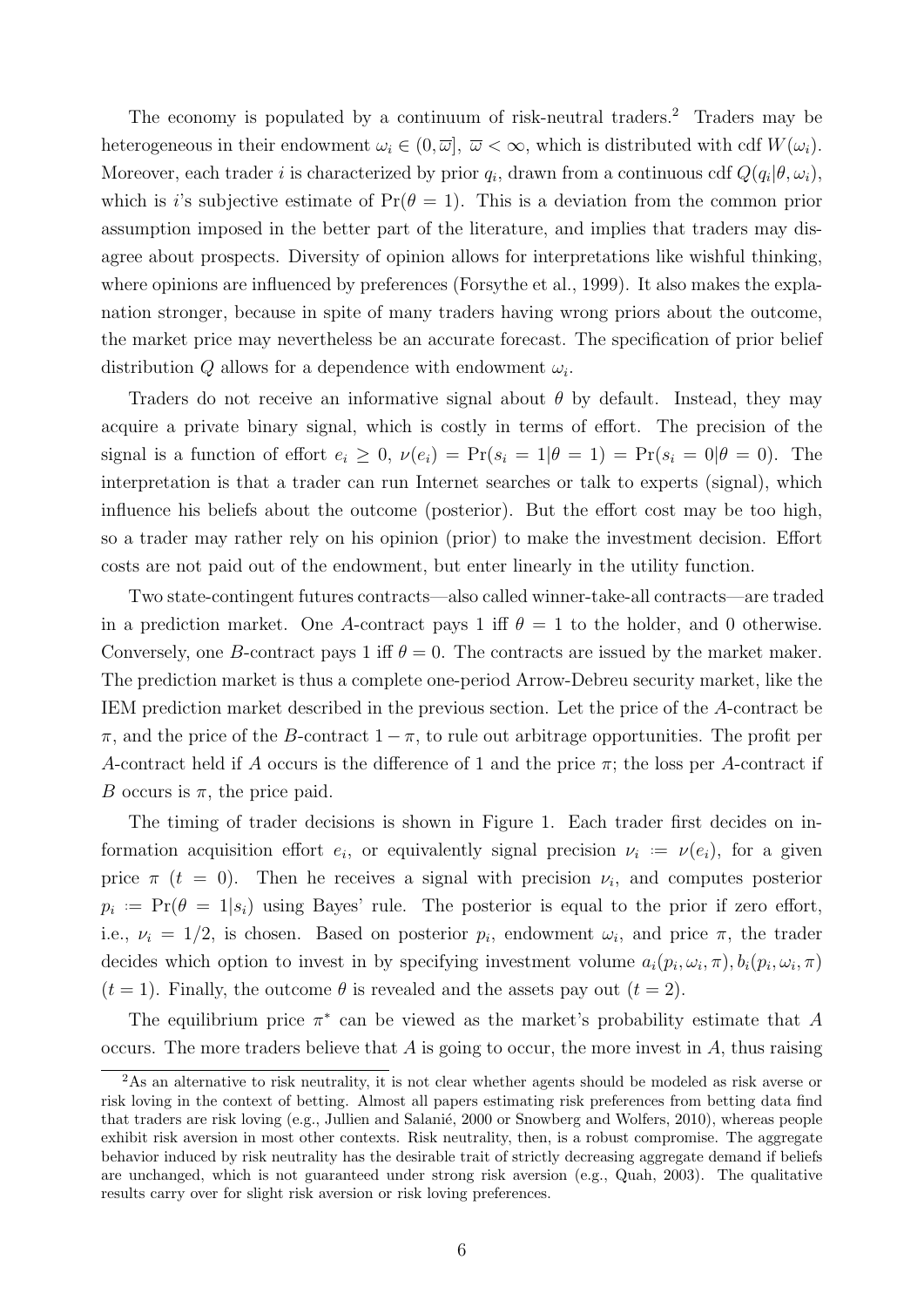<span id="page-7-0"></span>

Figure 1: Timing of decisions for trader i and payout.

the price (forecast)  $\pi^*$ . The bias of the market forecast is  $|\pi^* - \theta|$ , so the best forecast is for the market price to equal the fundamental value of the asset (i.e., 1 or 0). In competitive equilibrium, the price equates the aggregate demand for  $A$  and  $B$  contracts, so that money is redistributed from losers to winners, and the market operates at zero profit. Modeling the market with the possibility to buy either of two complementary contracts is identical to having just one contract with supply and demand side.

The competitive equilibrium concept used here requires that price  $\pi^*$  induces information acquisition, which leads to beliefs and asset demands clearing the market for that same price.

<span id="page-7-1"></span>Definition 1. A competitive equilibrium with endogenous information acquisition requires

- 1. a precision level function  $\nu_i(q_i,\omega_i,\pi)$  for all i, which maximizes expected utility at  $t=0$ anticipating optimal behavior at  $t = 1$ ,
- 2. posterior beliefs  $p_i(q_i, \nu_i, s_i)$  for all i, computed via Bayes' rule,
- 3. investment functions  $a_i(p_i, \omega_i, \pi)$ ,  $b_i(p_i, \omega_i, \pi)$  for all i, which maximize expected utility subject to  $a_i + b_i \leq \omega_i$  at  $t = 1$ , and
- 4. an equilibrium price  $\pi^*$ , which induces information acquisition  $\nu_i(q_i,\omega_i,\pi^*)$  at  $t=0$ , leading to beliefs  $p_i(q_i, \nu_i, s_i)$  and investments  $a_i(p_i, \omega_i, \pi^*)$ ,  $b_i(p_i, \omega_i, \pi^*)$  clearing the asset market at  $t = 1$ , *i.e.*,

$$
\int_0^{\overline{\omega}} \int_0^1 a_i(p_i, \omega_i, \pi^*)/\pi^* dQ(q_i|\theta, \omega_i) dW(\omega_i) = \int_0^{\overline{\omega}} \int_0^1 b_i(p_i, \omega_i, \pi^*)/(1-\pi^*) dQ(q_i|\theta, \omega_i) dW(\omega_i).
$$

The difference to an Arrow-Debreu equilibrium is that the equilibrium price must simultaneously induce information acquisition levels  $\nu_i$  and clear the market for the resulting investment functions  $a_i, b_i$ . Consequently, the equilibrium concept yields a single equilibrium price, even though in principle the sequential decisions of the traders (Figure [1\)](#page-7-0) allow for different prices at  $t = 0$  and  $t = 1$ . To motivate this equilibrium notion, suppose a Walrasian auctioneer announces an initial price  $\pi^0$  at  $t=0$ . Traders make their information acquisition decision, update their beliefs and trade at  $t = 1$ , which leads to market clearing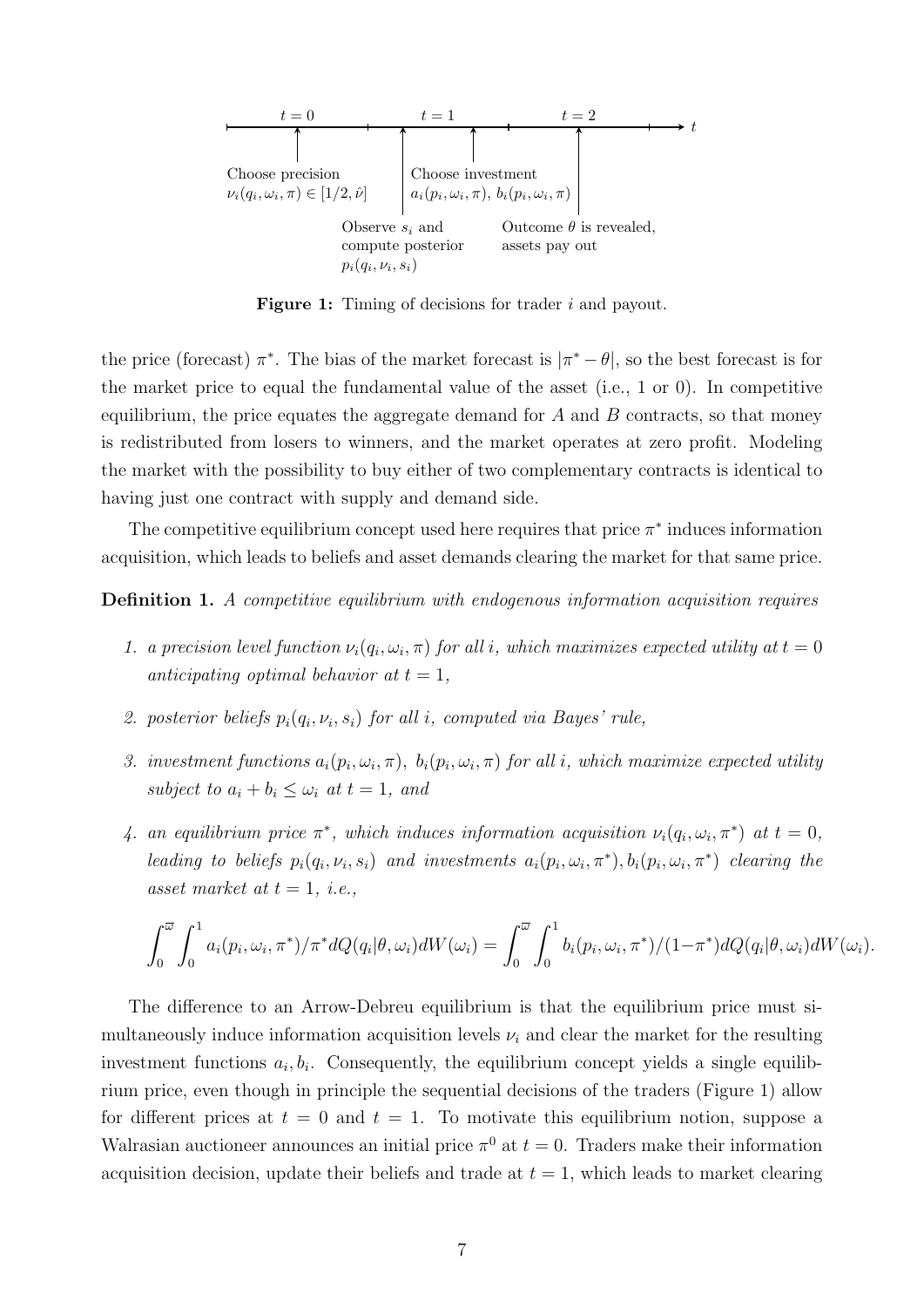price  $\pi^1 \neq \pi^0$  if  $\pi^0$  does not fulfill the above definition. Thus, if we were to repeat the procedure with  $\pi^1$  as initial price, traders might make different information acquisition decisions and ultimately different investment decisions, possibly leading to yet another price. If this tâtonnement procedure stops for some  $\pi^0 = \pi^1$ , then  $\pi^0 = \pi^*$  as defined above.

Many financial market models use rational expectations equilibria to explain the informativeness of asset prices. The involved assumptions are strong. As [Radner](#page-32-11) [\(1979\)](#page-32-11) writes, traders require "'models' or 'expectations' of how equilibrium prices are related to initial information," in order to infer and pool information from the observable price. In contrast, this model provides an explanation that does not rely on the strict common knowledge assumptions of rational expectations equilibria. As in actual prediction markets, traders do not know the beliefs or endowments of other traders, and do not know if trades are motivated by hedging or manipulation motives, i.e., they do not have the necessary 'models' to extract information from the price. But the price may nonetheless be correlated with the true state of the world, because signals are informative. The explanation of why the market price can be a good forecast relies on the realistic assumptions of endowment asymmetries, endogenous information acquisition, and a competitive equilibrium, which approximates the double auction mechanism used in asset markets.

#### 2.1 Investment and information acquisition decision

In this section, I determine the optimal individual information acquisition and investment decisions for a given price  $\pi$ . In the next section, individual decisions will be aggregated to determine the equilibrium price  $\pi^*$ . Going backwards on the time line, taking posterior  $p_i$ and price  $\pi$  as given, the investment problem of the risk neutral trader at  $t = 1$  is

$$
\max_{a_i, b_i \ge 0} p_i [(1 - \pi) a_i / \pi - b_i] + (1 - p_i) [\pi b_i / (1 - \pi) - a_i] \text{ s.t. } a_i + b_i \le \omega_i.
$$

That is, the trader believes A occurs with probability  $p_i$ , yielding a profit of  $(1 - \pi)a_i/\pi$  on the  $a_i$  investment, and a loss of all B investment  $b_i$ . Payoffs for B follow similarly. The linear utility function yields a corner solution, which is  $a_i = \omega_i$ ,  $b_i = 0$  if  $p_i > \pi$  and  $a_i = 0$ ,  $b_i = \omega_i$ if  $p_i < \pi$ . Henceforth, I will use the short-hand  $\alpha_i(\pi) := \omega_i/\pi$  and  $\beta_i(\pi) := \omega_i/(1-\pi)$  to denote the maximum amount of A or B-contracts bought, respectively.

Anticipating these investment decisions, the trader decides how much costly effort to spend, which determines the precision of the signal. Note that the effort choice at  $t = 0$  has to induce investment behavior which depends on the signal at  $t = 1$  ('discriminating effort level'), otherwise the effort cost is incurred for no benefit. For example, if the resulting posterior is  $p_i(s_i = 0, q_i, e_i) < p_i(s_i = 1, q_i, e_i) < \pi$ , then exerting effort  $e_i > 0$  would not make a difference in the investment decision—for either realization of the signal i invests in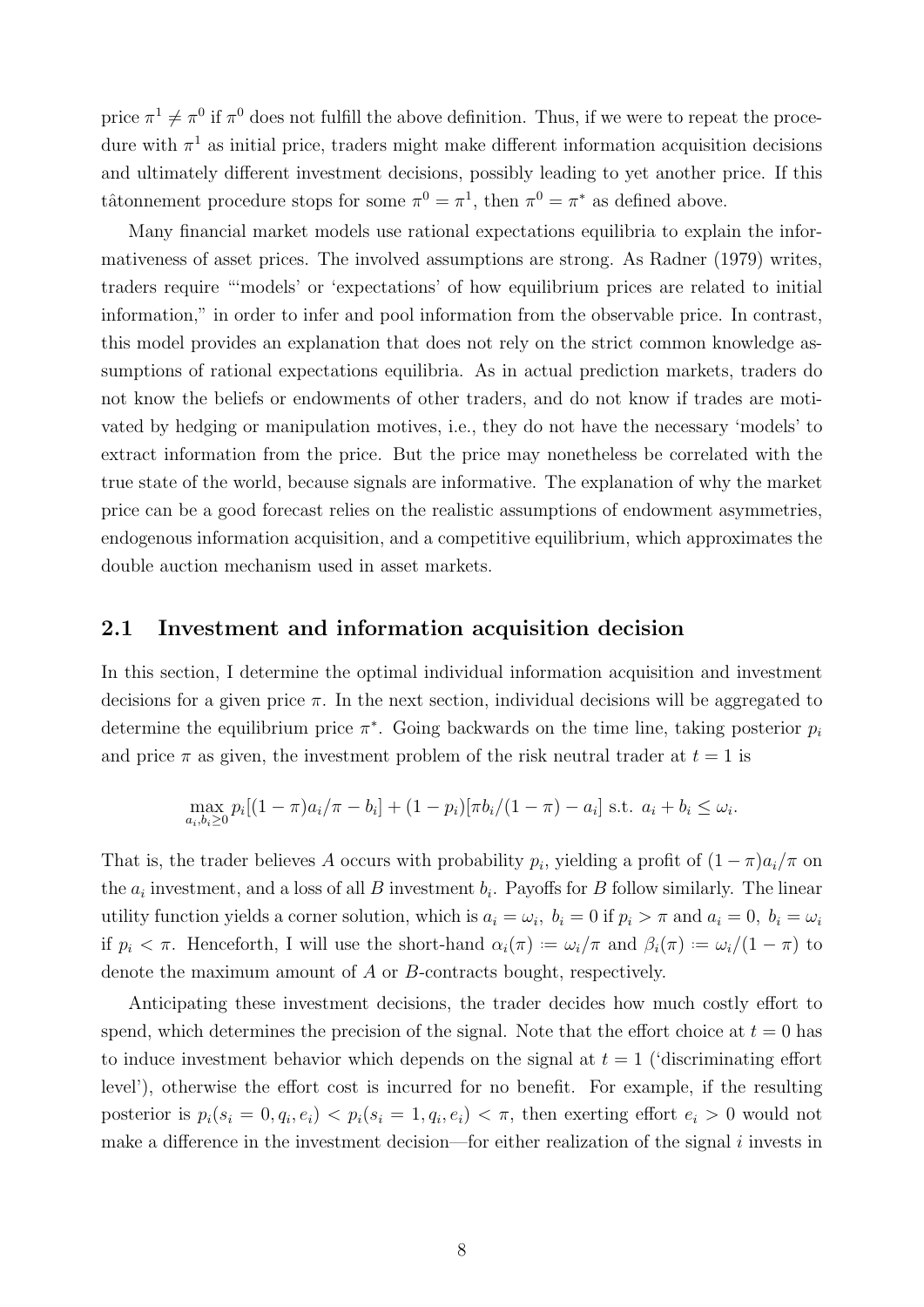B—and therefore cannot be optimal. The minimum discriminating effort level is

$$
\tilde{e}_i = \min_e \{ e : p_i(s_i = 1, q_i, e) \ge \pi \ge p_i(s_i = 0, q_i, e) \}.
$$

The expected utility from choosing a discriminating signal precision before observing the signal  $(t = 0)$  is

$$
EU(e_i \geq \tilde{e}_i) = q_i \nu(e_i)(1-\pi)\alpha_i - q_i(1-\nu(e_i))\omega_i + (1-q_i)\nu(e_i)\pi\beta_i - (1-q_i)(1-\nu(e_i))\omega_i - e_i.
$$

That is, from his prior perspective, trader i anticipates that he will invest in A iff  $s_i = 1$ and in B iff  $s_i = 0$ , that the signal will be correct with probability  $\nu(e_i)$ , and wrong with probability  $1 - \nu(e_i)$ , and he weighs each case according to his prior belief  $q_i$ .

From the definition of  $\tilde{e}_i$ , if  $q_i > \pi$ , then  $p_i(s_i = 1, q_i, \tilde{e}_i) > \pi$ , consequently  $p_i(s_i = 1, q_i, \tilde{e}_i)$  $(0, q_i, \tilde{e}_i) = \pi$ , which implies the minimum discriminating precision level

$$
\tilde{\nu}_i := \nu(\tilde{e}_i) = \frac{q_i/\pi}{q_i/\pi + (1-q_i)/(1-\pi)}.
$$

Similarly, if  $q_i < \pi$ , then  $p_i(s_i = 1, q_i, \tilde{e}_i) = \pi$  and  $p_i(s_i = 0, q_i, \tilde{e}_i) < \pi$ , which implies

$$
\tilde{\nu}_i = \frac{(1-q_i)/(1-\pi)}{q_i/\pi + (1-q_i)/(1-\pi)}.
$$

The expected utility of not acquiring information is

<span id="page-9-1"></span>
$$
EU(e_i = 0) = \begin{cases} q_i(1-\pi)\alpha_i - (1-q_i)\pi\alpha_i = (q_i - \pi)\alpha_i & \text{if } q_i > \pi, \\ (1-q_i)\pi\beta_i - q_i(1-\pi)\beta_i = (\pi - q_i)\beta_i & \text{if } q_i < \pi. \end{cases}
$$
(1)

A trader prefers information acquisition, i.e., a positive effort level, only if the benefits from the more informed investment decision exceed the effort costs. Hence, positive effort, assuming  $\nu_i := \nu(e_i) \geq \tilde{\nu}_i$ , is incentive compatible iff for  $q_i > \pi$ 

<span id="page-9-0"></span>
$$
q_i \nu_i (1 - \pi) \alpha_i - q_i (1 - \nu_i) \pi \alpha_i + (1 - q_i) \nu_i \pi \beta_i - (1 - q_i) (1 - \pi) (1 - \nu_i) \beta_i - e_i \ge (q_i - \pi) \alpha_i.
$$
 (2)

Solving the first order condition ( $\nu_{ee}$  < 0) for the LHS, the unconstrained optimal positive effort level is

$$
e_i^* = \nu_e^{-1} \left( \frac{1}{q_i \alpha_i + (1 - q_i)\beta_i} \right) > 0,
$$

where  $\nu_e$  is the partial derivative with respect to effort. The optimal level exists under the Inada conditions  $\nu_e(e) \to 0$  as  $e \to \infty$  and  $\nu_e(e) \to \infty$  as  $e \to 0$ .

For explicit solutions, I assume a specific form for the effort-precision function,  $\nu(e)$  $\min\{\frac{1}{2}$  $rac{1}{2}$  ( √  $\{e+1), \hat{\nu}\},\ \hat{\nu} < 1$ , so that  $\nu(e=0)$  is normalized to  $1/2$  (an uninformative signal), and a unique unconstrained optimum exists. Because the square root function is unbounded,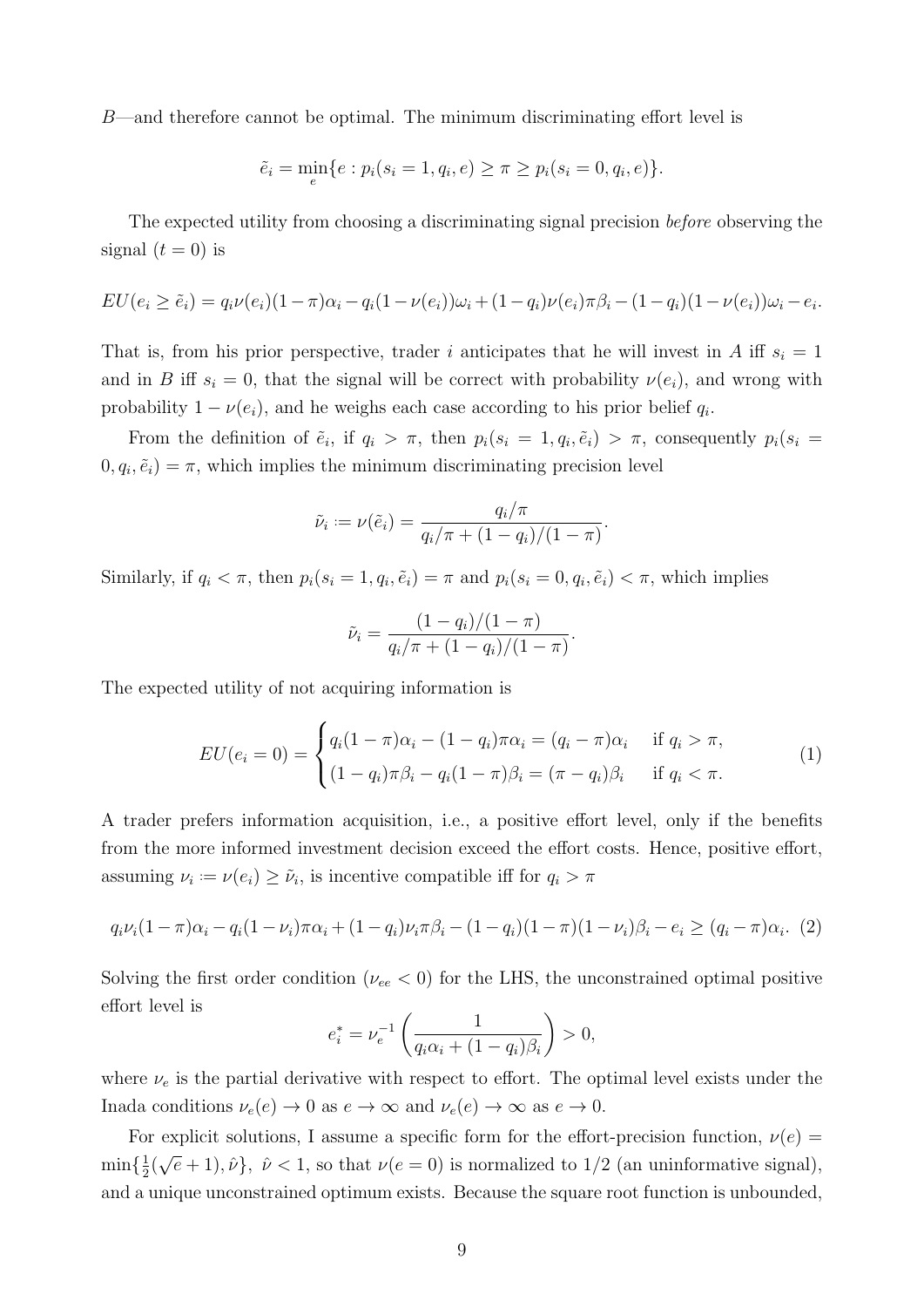I impose an upper bound  $\hat{\nu}$  < 1, so that traders cannot learn the true state of the world perfectly by investing a lot of effort. In this specification, the optimal unconstrained precision is

$$
\nu_i^* := \nu(e_i^*) = \frac{q_i \alpha_i + (1 - q_i)\beta_i + 4}{8}.
$$

Formally, a marginal precision increase makes a correct investment (i.e., profits) in either state of the world more likely, and a wrong investment (i.e., losses) less likely. Adding the benefits of more likely gains and less likely losses, weighted by prior probability, gives the marginal benefit  $q_i\alpha_i+(1-q)\beta_i$ . The marginal effort cost is  $8\nu-4$ , and the optimal precision equates the two.

The upper and lower bound of incentive compatible precisions  $\nu_i := \nu(q_i, \omega_i, \pi)$  and  $\overline{\nu}_i := \overline{\nu}(q_i, \omega_i, \pi)$  if  $q_i > \pi$  and  $\nu_i \geq \tilde{\nu}_i$  are the solutions to the quadratic equation [\(2\)](#page-9-0),

<span id="page-10-0"></span>
$$
(\underline{\nu}_i, \overline{\nu}_i) = \frac{q_i \alpha_i + (1 - q_i)\beta_i + 4}{8} \pm \sqrt{\frac{(q_i \alpha_i + (1 - q_i)\beta_i + 4)^2}{64} - 1/4(1 + q_i \alpha_i)}.
$$
 (3)

For  $q_i < \pi$ , the RHS (expected utility without information acquisition) of [\(2\)](#page-9-0) changes, resulting in solutions

<span id="page-10-2"></span>
$$
(\underline{\nu}_i, \overline{\nu}_i) = \frac{q_i \alpha_i + (1 - q_i)\beta_i + 4}{8} \pm \sqrt{\frac{(q_i \alpha_i + (1 - q_i)\beta_i + 4)^2}{64} - 1/4(1 + (1 - q_i)\beta_i)}.
$$
 (4)

In short, *i* acquires information iff  $[\underline{\nu}_i, \overline{\nu}_i] \cap [\tilde{\nu}_i, \hat{\nu}] \neq \emptyset$ , and chooses  $\nu_i^*$  if it is in the intersection. The following proposition characterizes the information acquisition decision.

#### <span id="page-10-1"></span>Proposition 1.

- *i.* Incentive compatible precision levels always discriminate, i.e.,  $\underline{\nu}(q_i, \omega_i, \pi) \in \mathbb{R} \implies$  $\underline{\nu}(q_i, \omega_i, \pi) \geq \tilde{\nu}(q_i, \pi).$
- ii. The incentive compatibility constraint to acquire information becomes less stringent as  $|q_i - \pi|$  decreases. If  $q_i \leq \pi \leq 1/2$  or  $1/2 \leq \pi \leq q_i$ , then  $\frac{\partial \nu_i}{\partial |q_i - \pi|} \leq 0$ . Moreover, if prior beliefs in the economy are distributed according to a density q with full support on [0, 1], then there exists a positive probability mass of traders with prior  $q_i$  around  $\pi$  who acquire information.
- iii. The incentive compatibility constraint becomes less stringent as  $\omega_i$  increases for sufficiently large  $\omega_i$ . If, for some  $\omega_i > 0$ , informative signals are acquired, then larger  $\omega_i$ strictly increases signal precision until  $\nu_i = \hat{\nu}$ .  $\left(\frac{\partial \nu_i}{\partial \omega_i}\right)$  $\frac{\partial \nu_i}{\partial \omega_i} \geq 0$

 $\Box$ 

Proof. See Appendix.

Traders who have a prior belief close to the price  $\pi$  are more likely to acquire information  $(ii.)$ . To understand the intuition, note that traders compute the expected utility based on their prior belief when deciding about acquiring information. Whenever the prior deviates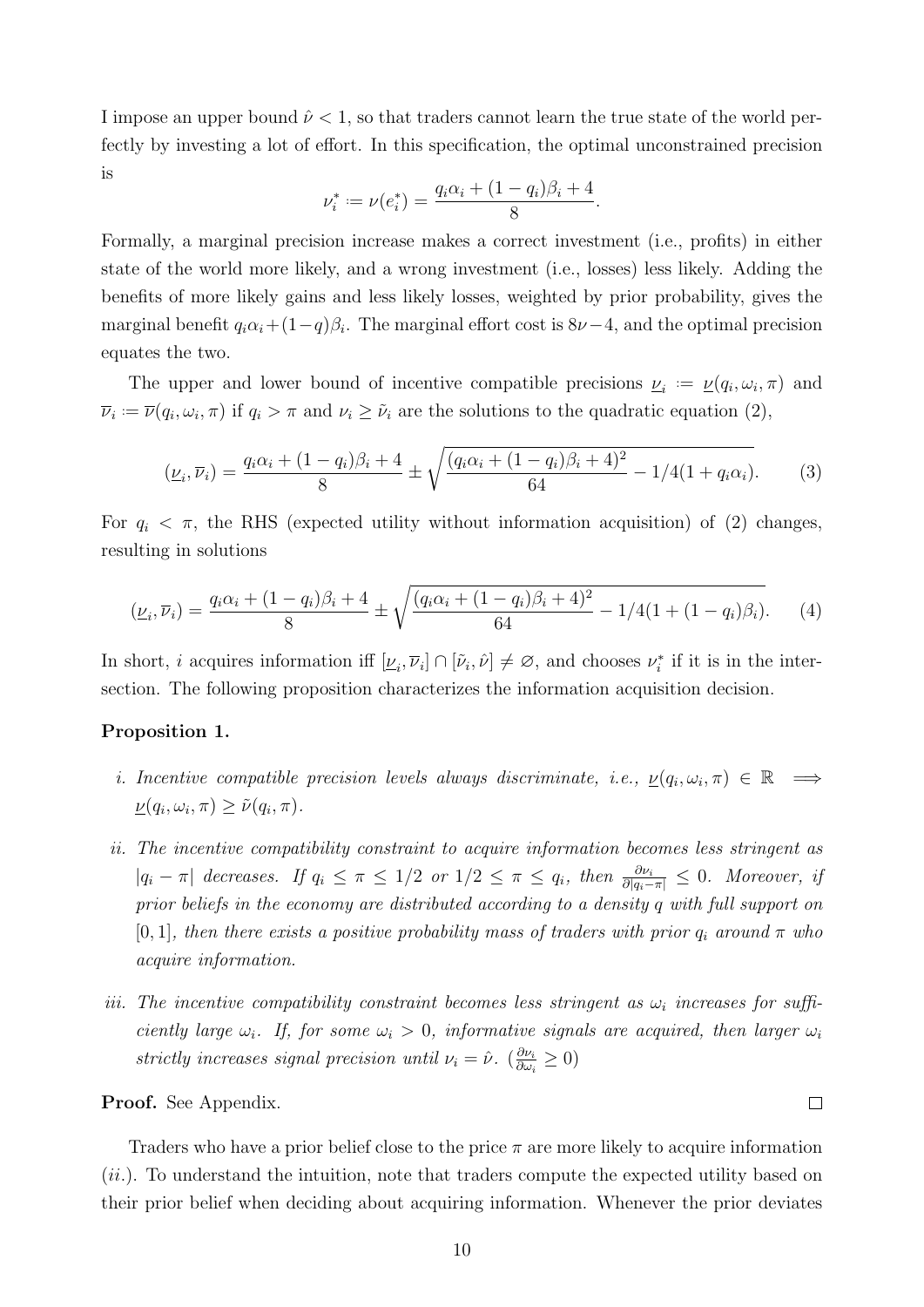<span id="page-11-0"></span>

'i ment  $\omega$  and price  $\pi$ , depending on prior belief  $q_i$ .  $\left( \epsilon \right)$ Figure 2: Information acquisition decision: optimal (solid line), incentive compatible (shaded area) and minimum discriminating (dotted line) precision levels, with varying endow-

t acquire it. Conversely, the trader ex  $\overline{1}$ information acquisition (see  $(1)$ ). This can be interpreted as a trader having a strong considerably from the price, the trader expects large  $\mathbf{q}$ m small gains if  $q_i$  is close to  $\pi$ , so his 0.5  $\ddot{\phantom{a}}$ considerably from the price, the trader expects large gains  $|q_i - \pi|$  per contract held without opinion about the outcome, who does not expect to be swayed by evidence and hence does not acquire it. Conversely, the trader expects only small gains if  $q_i$  is close to  $\pi$ , so his opinion about the outcome is not as strong, and he is willing to acquire information and possibly revise his beliefs if there is evidence contradicting his prior.

All else equal, higher endowment makes information acquisition more likely, or increases information seeking effort, if endowment is sufficiently large  $(iii)$ . The intuition is that, while endowment (and thus potential gains and losses) scale up, the cost of acquiring information remains the same. Thus, due to higher stakes, traders want to be more certain that their investment decision will be the right one. [Peress](#page-32-8) [\(2004\)](#page-32-8) obtains this comparative static for the same reason in his rational expectations model.

Notice that the motivation of the traders is not to make the best prediction possible. If that were the case, traders would also want to obtain information if the prior is far from the price. Instead, the motivation is to maximize utility, and that might require saving on effort costs and accepting inferior information.

These results are illustrated in Figure [2,](#page-11-0) in which the optimal precision level  $\nu^*$ , the range of incentive compatible precision levels  $[\nu, \overline{\nu}]$  (conditional on being discriminating) and the minimum discriminating precision level  $\tilde{\nu}$  for different values of  $\omega, \pi, q_i$  are plotted.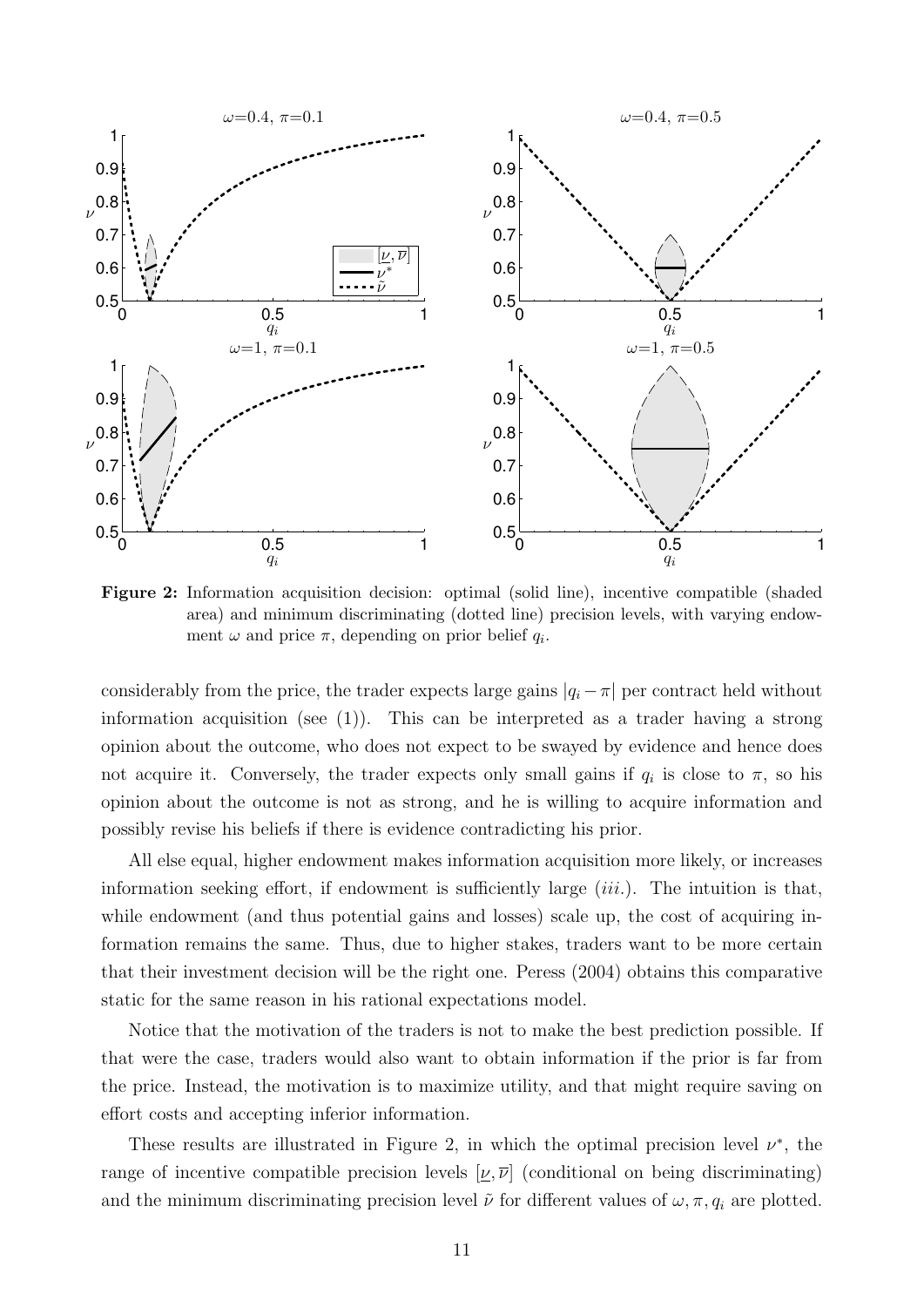It illustrates how a higher endowment increases the range of priors where information acquisition is incentive compatible, and increases the chosen precision, until  $\nu^*$  reaches upper bound  $\hat{\nu}$  (which is not included in the figure for visibility). The figure also suggests that the range of types  $q_i$  investing effort is smaller if the market price deviates from  $\pi = 1/2$ .

#### 2.2 Competitive equilibrium

How does the possibility of information acquisition affect the forecast of the prediction market? The following example illustrates how information acquisition can improve the forecast compared to a model without, as for example used in [Gjerstad](#page-31-8) [\(2005\)](#page-31-8), [Wolfers and](#page-32-3) [Zitzewitz](#page-32-3) [\(2006\)](#page-32-3), or [Manski](#page-31-3) [\(2006\)](#page-31-3).

**Example.** Suppose  $\theta = 1$ , each trader has endowment  $\omega = 1$  and priors  $q_i$  are uniformly distributed, i.e.,  $q_i \sim U[0, 1]$ . Without information acquisition, the equilibrium price is  $\pi_0^* = 1/2$ , because at that price half of the population is willing to invest in A and half in B, thus clearing the market. The equilibrium price divides the continuum in traders who always invest in A  $(q_i > \pi_0^*)$ , and traders who always invest in B  $(q_i < \pi_0^*)$ . I shall call these 'categorical' traders, because their decision is based solely on their prior, and therefore independent of the true state of the world.

The previous section showed that information acquisition is incentive compatible only for traders with prior close to the price. When allowing information acquisition (keeping the price constant), traders with  $q_i < \pi_0^*$  just left of 1/2 turn from categorical B traders into discriminatory traders acquiring information (who trade contingent on signal), and the share of those investing in the correct option A improves from 0 to  $\nu_i(q_i, \omega, \pi_0^*) > 1/2$ . Conversely, traders with  $q_i > \pi_0^*$  just right of 1/2 turn from categorical A traders into discriminatory traders, and the share of those investing in A decreases from 1 to  $\nu_i(q_i,\omega,\pi_0^*) > 1/2$ . The mass of traders turned into discriminatory traders is equal for both sides about  $1/2$  if  $\pi = 1/2$ (Figure [2\)](#page-11-0), so the mass of traders in the population willing to invest in the correct option A increases. As a consequence, the equilibrium price must change. Indeed, if demand is weakly decreasing in the price, it must increase toward the true value  $\theta = 1$ , because a larger mass than  $1/2$  is willing to invest in A at price  $\pi = 1/2$ .  $\Box$ 

As the example illustrates, the possibility of information acquisition can sway traders with wrong opinion to invest in the correct outcome instead, thus improving the forecast.

More formally, let  $\nu(q_i, \omega_i, \pi)$  denote the precision level resulting from the endogenously chosen information acquisition effort. For readability, I will omit the conditioning set of cdf  $Q(q_i|\theta,\omega_i)$  in the following. Following definition [1,](#page-7-1) the equilibrium price  $\pi^*$  is implicitly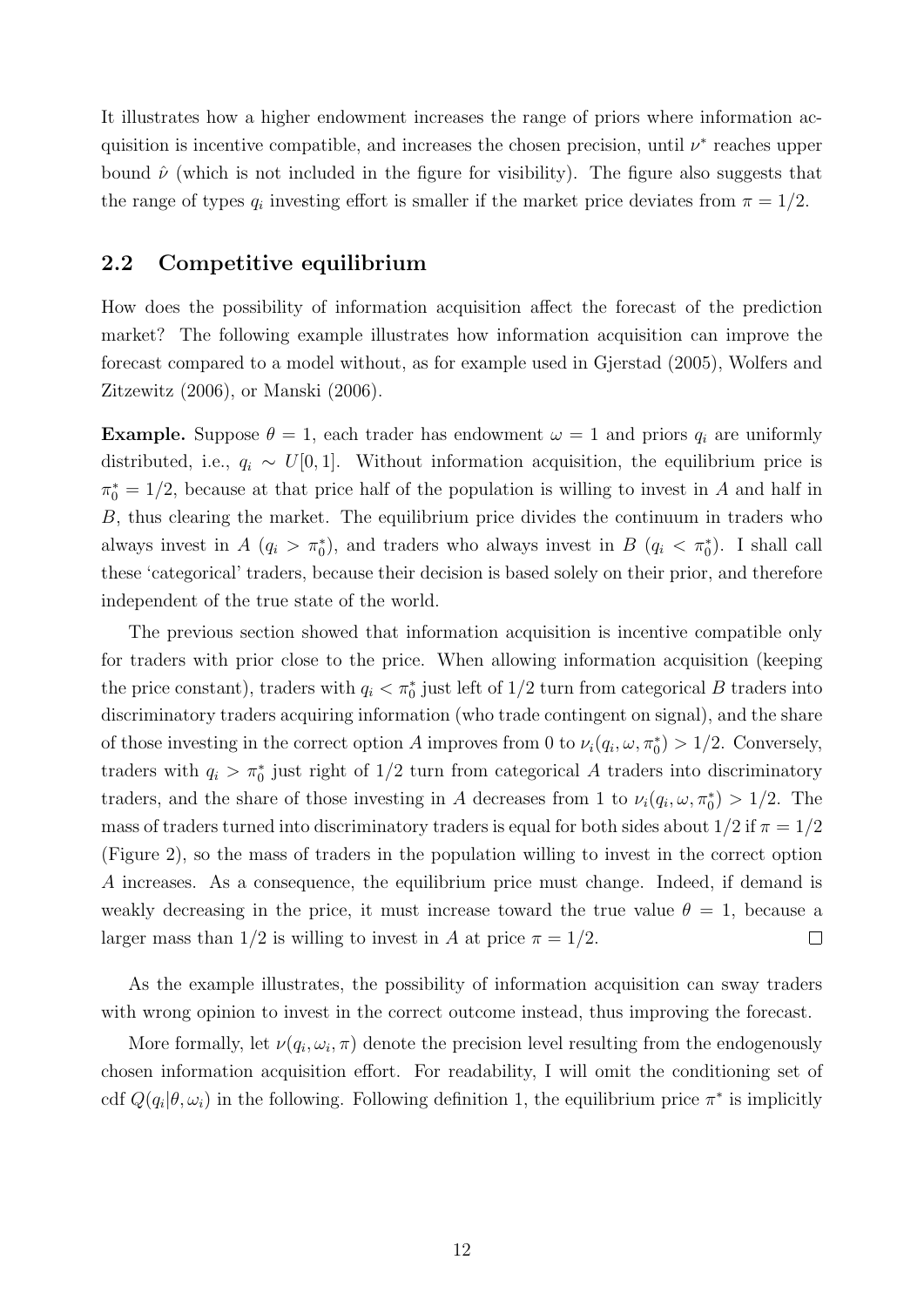defined as the fixed point of  $(1\{.\})$  is the indicator function)

$$
\int_0^{\overline{\omega}} \int_0^1 a_i(p_i, \omega_i, \pi^*) / \pi^* dQ(q_i) dW(\omega_i) = \int_0^{\overline{\omega}} \int_0^1 b_i(p_i, \omega_i, \pi^*) / (1 - \pi^*) dQ(q_i) dW(\omega_i)
$$
  
\n
$$
\iff \int_0^{\overline{\omega}} \omega_i \left( \int_0^1 \mathbf{1} \{ \nu(q_i, \omega_i, \pi^*) = 1/2 \} \mathbf{1} \{ q_i \ge \pi^* \} + \mathbf{1} \{ \nu(q_i, \omega_i, \pi^*) > 1/2 \}
$$
  
\n
$$
[\theta \nu(q_i, \omega_i, \pi^*) + (1 - \theta)(1 - \nu(q_i, \omega_i, \pi^*))] dQ(q_i) - \pi^* \right) dW(\omega_i) = 0,
$$

where  $\mathbf{1}\{\nu(\pi^*, q_i) = 1/2\} \mathbf{1}\{q_i \geq \pi^*\}\$  indicates categorical A traders, who do not acquire information and always invest in  $A$ , and the remaining term is the contribution of discriminatory traders to A demand, who invest according to their information. They invest in A only in  $\nu(q_i, \omega_i, \pi^*)$  of the cases if the true state of the world is A, otherwise in  $1-\nu(q_i, \omega_i, \pi^*)$ of the cases. The equivalence is shown in the proof of Proposition [2](#page-13-0)  $(ii.)$ . Rewriting the share of categorical A investors in the population at  $\pi^*$ ,

$$
\int_0^1 \mathbf{1}\{\nu(q_i,\omega_i,\pi^*)=1/2\} \mathbf{1}\{q_i \geq \pi^*\} dQ(q_i) = \int_{\pi^*}^1 \mathbf{1}\{\nu(q_i,\omega_i,\pi^*)=1/2\} dQ(q_i) = 1 - Q(t_u(\pi^*)),
$$

where  $t_u$  ( $t_l$ ) is the upper (lower) threshold for incentive compatible priors. Explicit expressions for the thresholds, which depend on  $\pi$  and  $\omega_i$ , are derived in the appendix. Since the precision is bounded by  $\hat{\nu}$ , for  $\theta = 1$ 

$$
\int_0^1 \mathbf{1}\{\nu(q_i,\omega_i,\pi^*) > 1/2\} \nu(q_i,\omega_i,\pi^*) dQ(q_i) = \int_{t_l}^{t_u} \min \{\nu^*(q_i,\omega_i,\pi^*),\hat{\nu}\} dQ(q_i).
$$

Hence, the equilibrium price  $\pi^*$  if  $\theta = 1$  fulfills

<span id="page-13-1"></span>
$$
\int_0^{\overline{\omega}} \left( 1 - Q(t_u) + \int_{t_l}^{t_u} \min \left\{ \frac{q_i \alpha_i + (1 - q_i)\beta_i + 4}{8}, \hat{\nu} \right\} dQ(q_i) - \pi^* \right) \omega_i dW(\omega_i) = 0. \tag{5}
$$

The following proposition shows that an equilibrium always exists, and can be shown to be unique in most cases.

#### <span id="page-13-0"></span>Proposition 2.

- *i*. There exists an equilibrium price  $\pi^*$  fulfilling definition [1,](#page-7-1)
- ii. which is implicitly defined as the fixed point of [\(5\)](#page-13-1).
- iii. Assuming homogeneous endowment  $(\omega_i = \omega)$ , the equilibrium is unique for  $\omega$  such that  $\hat{\nu}$  is binding.
- iv. and unique for  $\omega$  such that  $\hat{\nu}$  is non-binding if  $\omega$  is small.

Proof. See Appendix.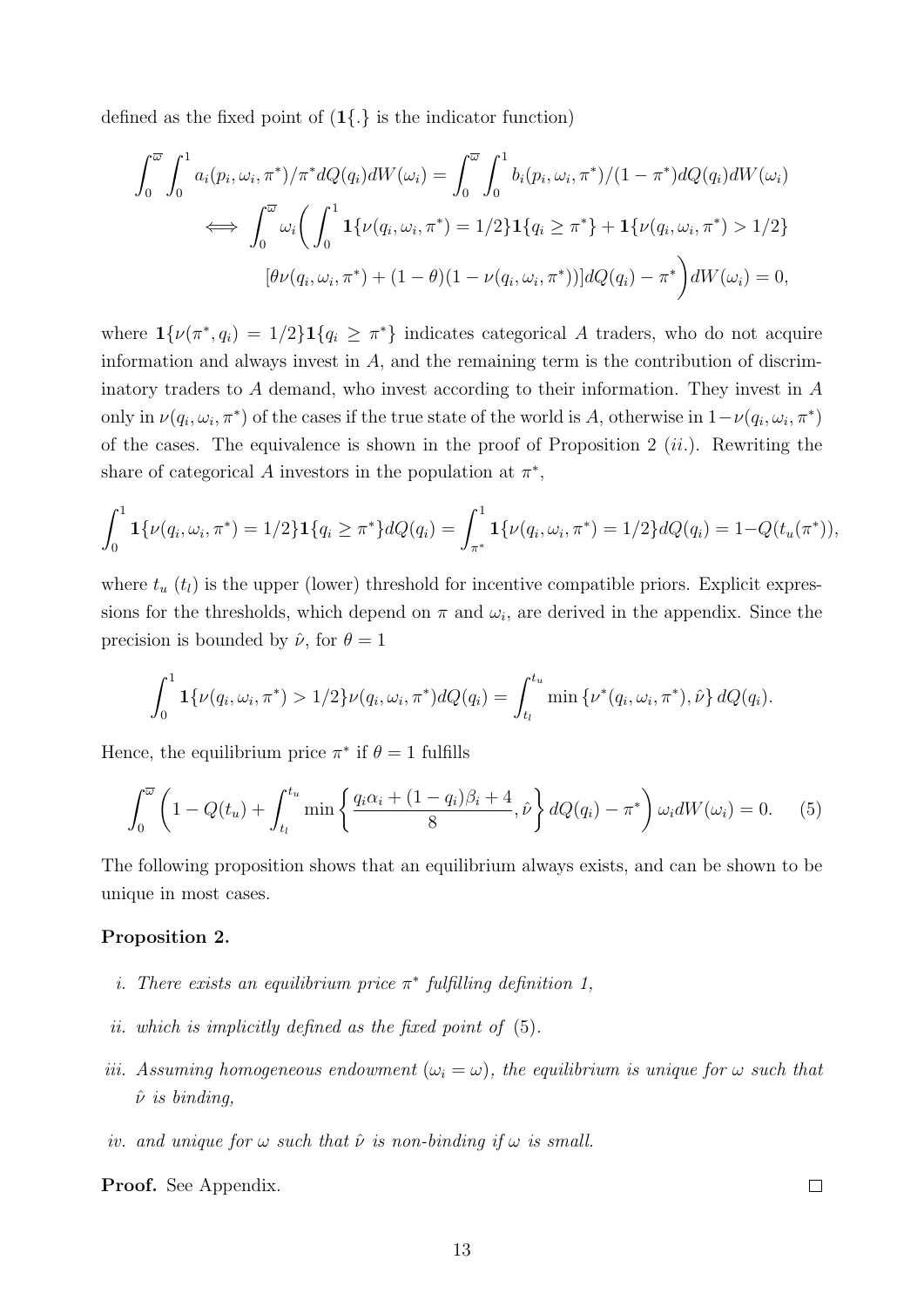In most cases, A-demand decreases in response to a price increase, because categorical A traders with  $q_i$  close to  $t_u$  are replaced by discriminatory traders, who only invest in A in  $\nu_i$  < 1 of the cases, and discriminatory traders with  $q_i$  close to  $t_l$  are replaced by categorical B traders, who never invest in A. Let us call this the price effect. Still, the demand for the A-contract need not necessarily be decreasing in the price. Since the precision chosen by discriminatory traders  $\nu^*(q_i, \omega_i, \pi)$  increases for large  $\pi$ , a price increase may result in more investments in A if  $\theta = 1$ . However, this effect is strong enough to reverse the price effect only if  $\pi$  is large and the distribution of priors is very unsmooth.<sup>[3](#page-14-0)</sup> Since this is a rather artificial situation, in the following I assume demand to be weakly decreasing in the price. The validity of this assumption is confirmed in all numerical examples.

In order to be more specific on how the distribution of priors affects the equilibrium outcome, I consider two parametric forms of Q. First, priors may be distributed according to normal distribution  $\mathcal{N}(\mu, \sigma^2)$ . For computational ease, instead of truncating at 0 and 1, any probability mass that would have been truncated is assumed to be located at the corners.[4](#page-14-1) Second, the triangular distribution is a computationally simpler distribution that also allows to shift probability mass closer to or farther away from the truth. This property is important to answer how a change of opinion in the economy influences the market prediction π <sup>∗</sup> or whether a more informed public generates better forecasts. The triangular distribution is easier to handle analytically and there are no boundary issues. It is distributed on the interval [0, 1] with the density peak at  $d \in [0, 1]$  and density function

$$
q(q_i) = \begin{cases} \frac{2}{d}q_i & \text{if } q_i \leq d, \\ \frac{2(1-q_i)}{1-d} & \text{if } q_i > d. \end{cases}
$$

The following proposition gives some comparative statics regarding the market price if  $\theta = 1$ . This condition is without loss of generality, since outcomes A and B can be redefined. The results are sufficient conditions for a shift of priors toward the true value to reduce bias (increase the equilibrium price), and for an endowment increase to reduce bias. Assumption  $\pi^* \geq 1/2$  means that  $\omega, Q$  are such that the market correctly predicts the favorite A, i.e.,  $\pi^*$  is closer to  $\theta = 1$  than to 0, prior to the exogenous parameter change.

<span id="page-14-0"></span><sup>&</sup>lt;sup>3</sup>For example, a distribution with small density for  $q_i$  around  $t_u$  and around  $t_l$  and a large density for  $q_i$ between  $t_l$  and  $t_u$  leads to little loss of A-demand via price effect when the price increases, while all  $q_i$  in the interior increase their precision.

<span id="page-14-1"></span><sup>&</sup>lt;sup>4</sup>In the comparative statics analysis, we are interested in how the market price changes if the prior belief distribution changes. However, the cdf of the truncated normal distribution can be decreasing in  $\mu$  at some  $x \in (0, 1)$ , because of truncation. This means the equilibrium price in the model without information acquisition [\(Manski, 2006\)](#page-31-3) can *decrease* in response to an *increase* of  $\mu$ , so truncation introduces additional effects depending on the parameters, which interacts with the comparative static effects to be analyzed. For example, a negative response to a  $\mu$ -increase could be due to changes in truncation, or due to reduced information acquisition effort. To solve this problem, I assume any truncated mass is located at the corners, so that the prior belief distribution in the interior is just the cdf of a normal distribution, which is always decreasing in response to an increase of  $\mu$ .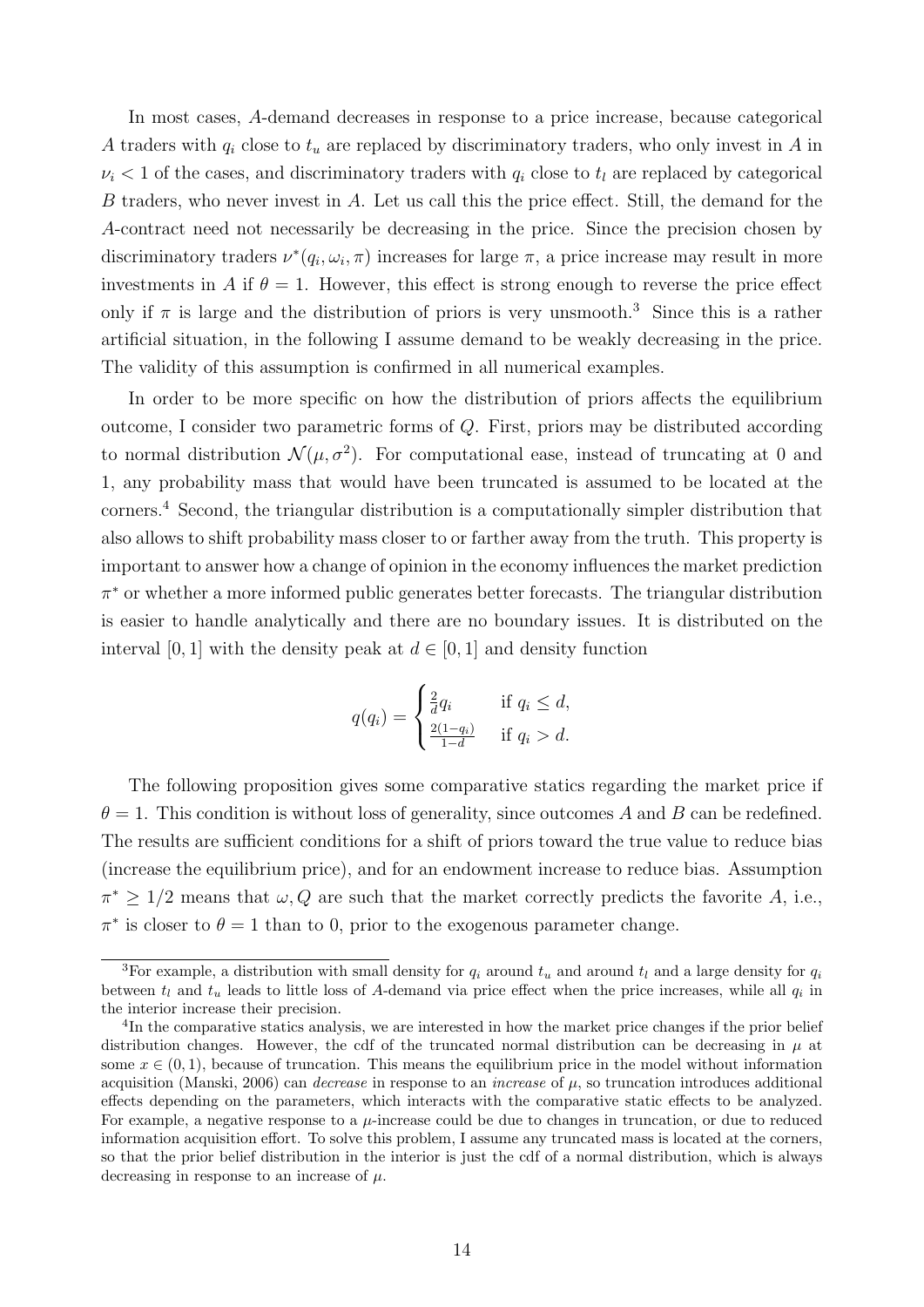<span id="page-15-0"></span>**Proposition 3.** Comparative statics if demand is non-increasing in the price,  $\omega$  is homogeneous and  $\theta = 1$ .

- i. Any change in the prior distribution from Q to R such that  $Q(q_i) > R(q_i) \ \forall q_i \in (0,1)$ increases the market price  $\pi^*$  if  $\hat{\nu}$  is binding, unless all agents in the Q-economy already acquire information.
- ii. With priors  $q_i \sim \mathcal{N}(\mu, \sigma^2)$  and  $\omega < (1 \pi^*)$ 4, an upward shift of  $\mu$  increases the equilibrium price  $\pi^*$  for each  $\mu, \sigma$  if  $\pi^* \leq 1/2$ .
- iii. With priors  $q_i \sim \mathcal{N}(\mu, \sigma^2)$  and endowment  $\omega < (1 \pi^*)$  sufficiently small, an upward shift of  $\mu$  increases the equilibrium price  $\pi^*$  for each  $\mu, \sigma$  and  $\pi^*$ .
- iv. With priors from the triangular distribution, an increase in the mode value d leads to an increase of the market prediction  $\pi^*$  if  $d < t_l$  or  $d > t_u$ .
- v. Higher endowment increases information in the economy as measured by

$$
D_A = \int_{t_l}^{t_u} \min{\lbrace \nu^*(q_i), \hat{\nu} \rbrace} dQ(q_i),
$$

i.e., more traders obtain information of higher precision.

- vi. For any distribution of priors with non-increasing density q the market prediction  $\pi^*$ increases in response to a non-binding endowment increase if  $\pi^* \geq 1/2$ .
- vii. With priors  $q_i \sim \mathcal{N}(\mu, \sigma^2)$  the market prediction  $\pi^*$  increases in response to an endowment increase for  $\pi^* \geq 1/2$ ,  $\hat{\nu}$  non-binding and  $|\mu - t_l| < |\mu - t_u|$ .

 $\Box$ 

Proof. See Appendix.

The market price increases if probability mass is shifted towards higher values of  $q_i$  and if the precision is unaffected by price  $(i)$ . In particular, this includes an increase of d for the triangular distribution or an increase of  $\mu$  for the normal distribution. However, if the precision cap is not reached, this need not always hold. If  $\pi > 1/2$ , then the optimal precision  $\nu^*(q_i, \pi)$  is decreasing in  $q_i$ , because the profitable state B (price only  $1-\pi < 1/2$ ) is considered less likely. Thus, if the mass of traders with high  $q_i$  increases, then it can decrease the mass of agents investing in A for a given price  $\pi$ . In particular, this occurs for some parameter values using the triangular distribution with  $t_l < d < t_u$ , or for the normal distribution,  $\pi > 1/2$  and  $\sigma$  small. It is therefore possible that a population with more accurate opinions produces worse forecasts, because it invests less in acquisition effort. Still, in most cases the comparative static holds, because more weight on high values of  $q_i$ implies more categorical A traders and more weight on discriminatory traders, who favor A. Moreover, small non-monotonicity is usually a local problem and vanishes for sufficiently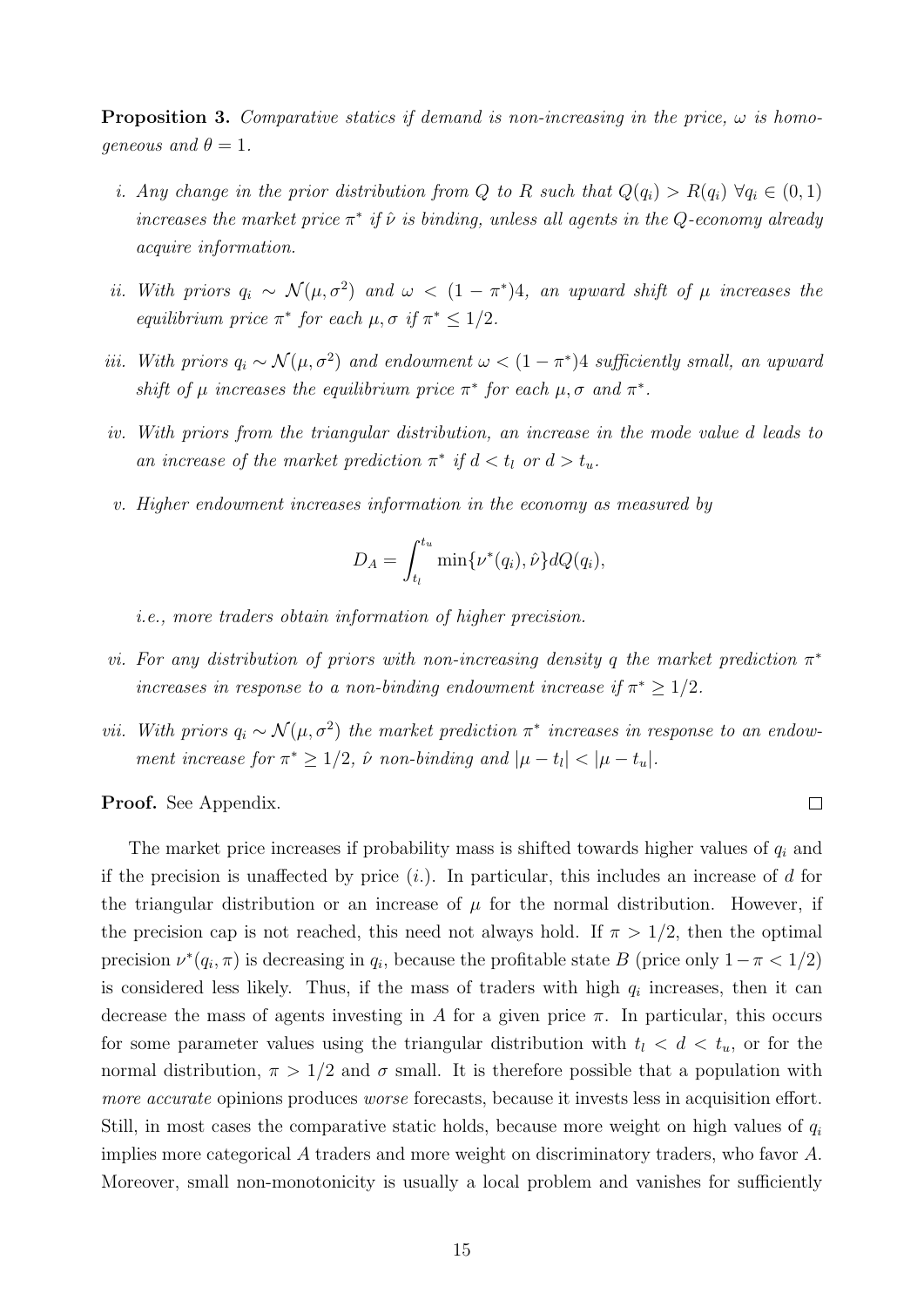large discrete changes of the exogenous variable. The price always increases in response to increases of  $\omega$  or  $\mu$  in the numerical example using discrete changes (section [2.3\)](#page-16-0).

Parts (ii.) and (iii.) state that a shift of  $\mu$  toward the true value  $\theta = 1$  increases the market price if endowments are sufficiently low or if  $\pi^*$  < 1/2. Intuitively, if endowment is low, then the mass of discriminatory traders is low and so the fact that the precision of discriminatory traders may be reduced has little weight.

Parts  $(v.)$ - $(vii.)$  consider an endowment increase in the economy. While higher endowment always increases information in the economy as measured by investment from discriminatory traders in the correct outcome  $A$ , this need not imply that the bias always decreases in response to an endowment increase. After all, if opinions happen to be very accurate, then correct opinions are replaced with information that is correct in only  $\nu_i^* < 1$  of the cases. Still, as with a shift of priors toward the correct outcome, this comparative static holds in all numerical cases (section [2.3\)](#page-16-0).

#### <span id="page-16-0"></span>2.3 Numerical example

#### 2.3.1 Preliminaries

The purpose of this section is threefold. First, it demonstrates that this model produces better predictions than the model without information acquisition [\(Manski, 2006\)](#page-31-3). Second, it quantifies the impact of exogenous variables on  $\pi^*$ . And third, it shows the comparative statics are less ambiguous for discrete changes than the theoretical results may let on.

I calculate the equilibrium price  $\pi^*$  numerically for various parameter values. Priors are assumed to be normally distributed, but any probability mass  $\int_1^{\infty} q(q_i) dq_i$  is bunched at 1 (similarly all mass below 0 is bunched at 0). This is preferable to truncation, as the truncated mass depends on parameters  $\mu, \sigma$ , which hinders identification of comparative static effects (see footnote [4\)](#page-14-1). Consequently,  $\mu \neq 1/2$  is not actually the mean of the prior distribution, but merely a position parameter.

The equilibrium price with information acquisition is defined in  $(5)$ , where ( $\Phi$  denotes the cdf of the standard normal distribution,  $\phi$  its density function)

$$
Q(q_i) = \Phi\left(\frac{q_i - \mu}{\sigma}\right), \ q(q_i) = \frac{1}{\sigma}\phi\left(\frac{q_i - \mu}{\sigma}\right) \ \forall q_i \in (0, 1).
$$

The equilibrium price without information acquisition, where traders rely solely on their priors, is given by (e.g., [Manski, 2006\)](#page-31-3)

$$
\int_0^{\overline{\omega}} (1 - Q(\pi_0^*) - \pi_0^*) \omega_i dW(\omega_i) = 0.
$$

I fixed  $\hat{\nu} = 0.95$  as maximal signal precision, i.e., no trader can perfectly infer the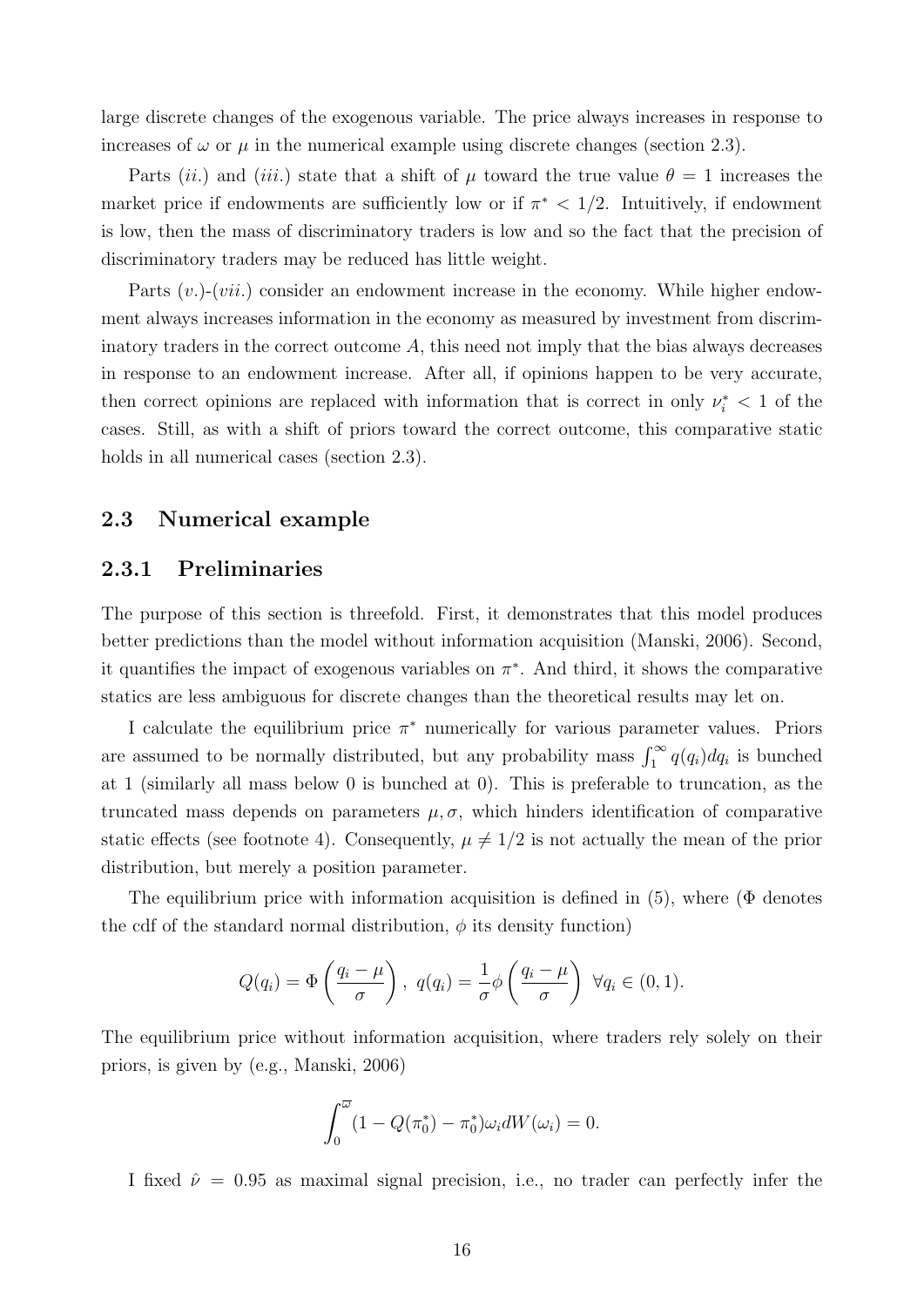| $\omega$ | $\mu$ | $\sigma$ | $\theta$       | $\pi^*$ | $D_B$ | $C_B$          | $\pi_0^*$ | $\omega$     | $\mu$ | $\sigma$ | $\theta$     | $\pi^*$ | $D_A$ | $C_A$          | $\pi_0^*$ |
|----------|-------|----------|----------------|---------|-------|----------------|-----------|--------------|-------|----------|--------------|---------|-------|----------------|-----------|
| 0.5      | 0.1   | 0.1      | $\overline{0}$ | 0.18    | 0.13  | 0.69           | 0.19      | 0.5          | 0.1   | 0.1      | 1            | 0.2     | 0.12  | 0.08           | 0.19      |
| 0.5      | 0.1   | 0.3      | 0              | 0.27    | 0.07  | 0.66           | 0.28      | 0.5          | 0.1   | 0.3      | $\mathbf{1}$ | 0.28    | 0.07  | 0.21           | 0.28      |
| 0.5      | 0.5   | 0.1      | $\theta$       | 0.49    | 0.29  | 0.22           | 0.5       | 0.5          | 0.5   | 0.1      | 1            | 0.51    | 0.29  | 0.22           | 0.5       |
| 0.5      | 0.5   | 0.3      | $\theta$       | 0.49    | 0.1   | 0.41           | 0.5       | 0.5          | 0.5   | 0.3      | 1            | 0.51    | 0.1   | 0.41           | 0.5       |
| 0.5      | 0.7   | 0.1      | $\theta$       | 0.65    | 0.23  | 0.12           | 0.66      | 0.5          | 0.7   | 0.1      | 1            | 0.67    | 0.25  | 0.42           | 0.66      |
| 0.5      | 0.7   | 0.3      | $\overline{0}$ | 0.61    | 0.09  | 0.3            | 0.61      | 0.5          | 0.7   | 0.3      | 1            | 0.62    | 0.09  | 0.53           | 0.61      |
| 1        | 0.1   | 0.1      | $\theta$       | 0.15    | 0.32  | 0.52           | 0.19      |              | 0.1   | 0.1      | 1            | 0.22    | 0.22  | 0.01           | 0.19      |
| 1        | 0.1   | 0.3      | $\theta$       | 0.24    | 0.17  | 0.59           | 0.28      | 1            | 0.1   | 0.3      | 1            | 0.3     | 0.17  | 0.13           | 0.28      |
| 1        | 0.5   | 0.1      | $\theta$       | 0.43    | 0.53  | 0.03           | 0.5       | 1            | 0.5   | 0.1      | 1            | 0.57    | 0.53  | 0.03           | 0.5       |
| 1        | 0.5   | 0.3      | $\theta$       | 0.46    | 0.24  | 0.3            | 0.5       | $\mathbf{1}$ | 0.5   | 0.3      | 1            | 0.54    | 0.24  | 0.3            | 0.5       |
| 1        | 0.7   | 0.1      | $\theta$       | 0.6     | 0.39  | 0.01           | 0.66      | 1            | 0.7   | 0.1      | 1            | 0.71    | 0.54  | 0.17           | 0.66      |
| 1        | 0.7   | 0.3      | $\theta$       | 0.58    | 0.22  | 0.2            | 0.61      | 1            | 0.7   | 0.3      | $\mathbf{1}$ | 0.65    | 0.22  | 0.43           | 0.61      |
| 5        | 0.1   | 0.1      | $\theta$       | 0.04    | 0.77  | 0.18           | 0.19      | 5            | 0.1   | 0.1      | 1            | 0.44    | 0.44  | $\theta$       | 0.19      |
| 5        | 0.1   | 0.3      | $\theta$       | 0.09    | 0.51  | 0.4            | 0.28      | 5            | 0.1   | 0.3      | 1            | 0.45    | 0.45  | 0.01           | 0.28      |
| 5        | 0.5   | 0.1      | $\theta$       | 0.13    | 0.87  | $\theta$       | 0.5       | 5            | 0.5   | 0.1      | 1            | 0.87    | 0.87  | $\overline{0}$ | 0.5       |
| 5        | 0.5   | 0.3      | 0              | 0.24    | 0.69  | 0.07           | 0.5       | 5            | 0.5   | 0.3      | 1            | 0.76    | 0.69  | 0.07           | 0.5       |
| 5        | 0.7   | 0.1      | $\theta$       | 0.28    | 0.72  | $\overline{0}$ | 0.66      | 5            | 0.7   | 0.1      | 1            | 0.93    | 0.93  | $\overline{0}$ | 0.66      |
| 5        | 0.7   | 0.3      | $\theta$       | 0.37    | 0.6   | 0.02           | 0.61      | 5            | 0.7   | 0.3      | 1            | 0.85    | 0.66  | 0.19           | 0.61      |

<span id="page-17-0"></span>**Table 1:** Equilibrium price with information acquisition  $\pi^*$  for various parameter values.

Description: The table displays the equilibrium price with information acquisition  $\pi^*$  and without  $(\pi_0^*)$ . Priors are drawn from distribution  $\mathcal{N}(\mu, \sigma^2)$ , and endowment is  $\omega$ . The true state of the world is  $\theta$ , so the bias is  $\pi^* - \theta$ .  $D_A$  is the probability mass of discriminatory bettors betting on A in equilibrium, while  $C_A$  is the probability mass of categorical bettors betting on A. The upper bound of the signal precision is  $\hat{\nu} = 0.95.$ 

true state of the world by investing sufficient information acquisition effort. Endowment is homogeneous, with  $\omega$  as a parameter to be varied. Finally, I confirmed numerically that the equilibrium is unique.

Table [1](#page-17-0) displays the equilibrium price with information acquisition  $(\pi^*)$ , and without  $(\pi_0^*)$ , as well as the corresponding parameter values  $\mu, \sigma, \omega, \theta$ . The bias of the market prediction  $\pi^* - \theta$  can be easily computed. It also shows  $D_j$ ,  $j = A$  iff  $\theta = 1$ ,  $j = B$  iff  $\theta = 0$ , which is the probability mass of discriminatory traders investing in the correct outcome in equilibrium. This is a measure of information in the economy. A high value of  $D_i$  either means many traders acquire information, or that information is good (i.e., signals with high precision are acquired). For  $\theta = 1$ ,  $D_A = \int_{t_l}^{t_u} \min{\{\nu^*(\pi^*, q_i), \hat{\nu}\}} dQ(q_i)$ .  $C_j$  is the probability mass of categorical traders investing in the correct outcome, i.e., the mass of traders that does not acquire information in equilibrium, but has prior  $q_i$  that makes them invest in the correct option. For  $\theta = 1$ ,  $C_A = 1 - Q(t_u)$ . By definition of equilibrium,  $C_A + D_A = \pi^*$ .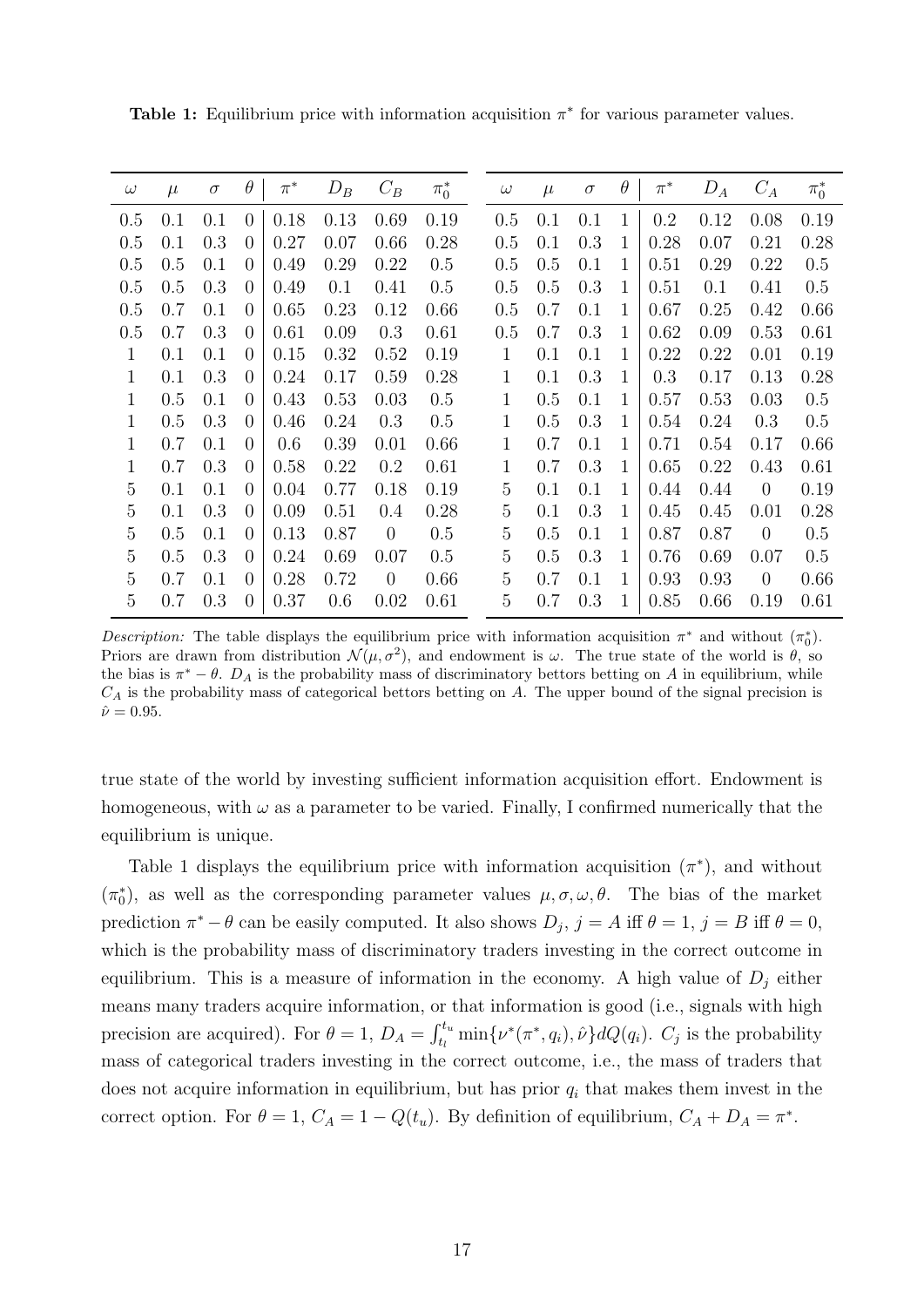#### 2.3.2 Numerical results

A higher endowment  $\omega$  leads to smaller bias  $|\pi^* - \theta|$ . The reason is that, first, more endowment leads to a higher mass of traders acquiring information. And second, traders who do acquire information choose more precise information (i.e., higher precision). This is reflected by  $D_j$ , the probability mass of discriminatory traders investing in the correct outcome, which is increasing in endowment. Some correctly investing categorical traders are turned into discriminating traders, who choose the wrong outcome in  $1-\nu_i$  of the cases, but the net effect as represented by  $\pi^*$  is nevertheless unambiguously bias reducing. As endowment rises, the market price is more and more driven by information rather than prior beliefs. For example, at  $\omega = 5$ ,  $\theta = 1$  and  $\sigma = 0.1$ , the probability mass of categorical A traders  $C_A$  is 0 (rounded), so it is almost exclusively discriminatory traders investing in A and supporting the equilibrium, while  $C_A$  is positive for lower endowment.

Further,  $\mu$  closer to the true state  $\theta$  decreases the absolute value of the bias. This not surprising, since it means there is a larger probability mass of categorical traders for each given price  $\pi$  willing to invest in the right choice, all else equal. And although the results in Proposition [3](#page-15-0) seemed to suggest that  $\pi^*$  may not always be monotone in  $\mu$ , these examples show that for plausible cases it is.

The effect of  $\sigma$  is ambiguous. Generally, the parameter shifts probability mass closer to or farther away from  $\mu$ . If  $\mu$  is small, then a higher  $\sigma$  means there is a larger probability mass at high values of  $q_i$ . Consequently, a higher  $\sigma$  increases bias for low  $\mu$  and  $\theta = 0$ , or for high  $\mu$  and  $\theta = 1$ . That is, there are more wrongly investing categorical traders, which drive the market price in the wrong direction. Similarly, a larger  $\sigma$  improves the prediction if  $\mu$  is far from  $\theta$ , because it increases the mass of correctly investing categorical traders. The effect is more pronounced with lower  $\omega$ , where the prior has more influence on the market price. With larger  $\sigma$ , the amount of information is reduced (with the exception of  $\theta = 1, \omega = 5, \mu = .1$ ). This is because there is less probability mass for priors around the market price, which is usually close to  $\mu$ .

The prediction in the model without information acquisition  $\pi_0^*$  is unaffected by endowment, because it does not influence beliefs. Moreover, the prediction is the same independent of the state of the world, because investment decisions are not correlated with  $\theta$ . Finally, the forecasts in the model with information acquisition are never worse, and usually strictly better than in the model without. Averaging over the 36 cases in Table [1,](#page-17-0) the forecast bias in the Manski model is larger by 0.1, i.e., about 10.5 percentage points, given the same endowment and prior distribution. Therefore, allowing for information acquisition goes a long way in explaining forecast accuracy. But note that the model without information acquisition may produce better forecasts for very unsmooth prior distributions Q, as the following example shows.

**Example.** Take any  $\omega$  and Q with non-increasing aggregate demand. Without loss of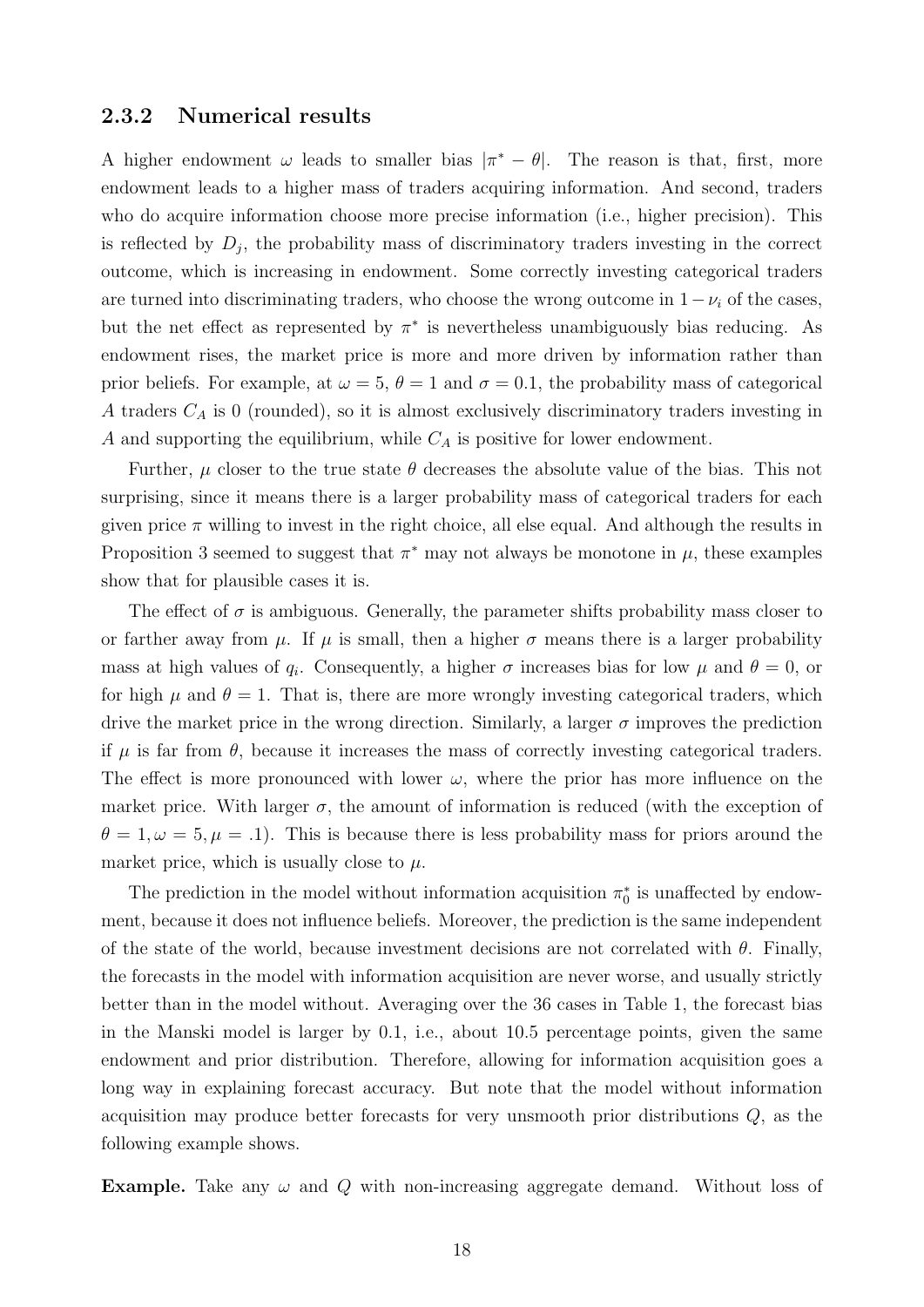generality, consider  $\theta = 1$ . Comparing the model without (no) information acquisition (NIA) with equilibrium price  $\pi_0^*$  and the model with acquisition (IA), bias in IA is smaller  $(\pi^* > \pi_0^*)$  if and only if A-investments by discriminatory traders in IA more than replace investments by categorical A traders in NIA that are discriminatory traders in IA at  $\pi = \pi_0^*$ . That is, if and only if, evaluated at  $\pi_0^*$ ,

<span id="page-19-0"></span>
$$
\int_{t_l}^{t_u} \min\left\{\frac{q_i\alpha_i + (1-q_i)\beta_i + 4}{8}, \hat{\nu}\right\} dQ(q_i) > Q(t_u) - Q(\pi_0^*).
$$
 (6)

In this case, price  $\pi_0^*$  leads to excess demand for A in IA, so, because demand is nonincreasing, only  $\pi^* > \pi_0^*$  clears the market. To construct a counterexample, consider the piecewise uniform density function

$$
q(q_i) = \begin{cases} m, & \text{for } q_i \in [0, 1/4] \cup (1/2, 3/4] \\ 2 - m, & \text{for } q_i \in (1/4, 1/2] \cup (3/4, 1], \end{cases}
$$

where  $2 > m > 1$ . The equilibrium price without information acquisition is  $\pi_0^* = 1/2$ , since  $1 - Q(1/2) = 1/2$ . Just right of  $1/2$  is a higher density than just left of  $1/2$ . By symmetry,  $|t_1 - 1/2| = |t_u - 1/2|$  for  $\pi = 1/2$ . Now,  $\omega$  small enough such that  $t_u \leq 3/4$ implies  $Q(t_u) - Q(1/2) = (t_u - 1/2)m$ , while the LHS of [\(6\)](#page-19-0) is  $2\nu^*(t_u - 1/2)$  ( $\nu^*$  is constant for all  $q_i \in [0, 1]$  at  $\pi = 1/2$ ). Hence, the market price is larger (bias is smaller) in IA if and only if  $\nu^*(\omega, \pi = 1/2) > m/2$ .  $\Box$ 

Intuitively, if there is a large probability mass of categorical A traders in NIA, who are discriminatory traders with low signal precision in IA, while only a small probability mass of categorical B traders is affected, then demand for the A-contract at  $\pi = 1/2$  decreases when allowing for information acquisition. By the demand monotonicity assumption, this implies  $\pi^* < \pi_0^*$ , i.e., greater bias given  $\theta = 1$ . Nevertheless, for large  $\omega$  or smoother prior distributions information acquisition improves the market forecast.

#### 2.4 Endogenous weighting: endowment heterogeneity

In elections or votes, each "voice" has equal weight. For purposes of preference aggregation, this may be just, but if voting is meant to determine an objectively correct state, then equal weighting need not yield the best outcome. Indeed, if pooling of information is not possible, the optimal weighting is to give full weight to the agent with the best information about the state. However, it is usually not obvious who that agent is. In the asset market, this dilemma is solved endogenously by weighting each bet with its wager, or each trade with its volume ("weighting effect"). Combining with the earlier result that higher endowment induces more information acquisition ("incentive effect"), the market endogenously gives higher weight to traders with better forecasts, all else equal.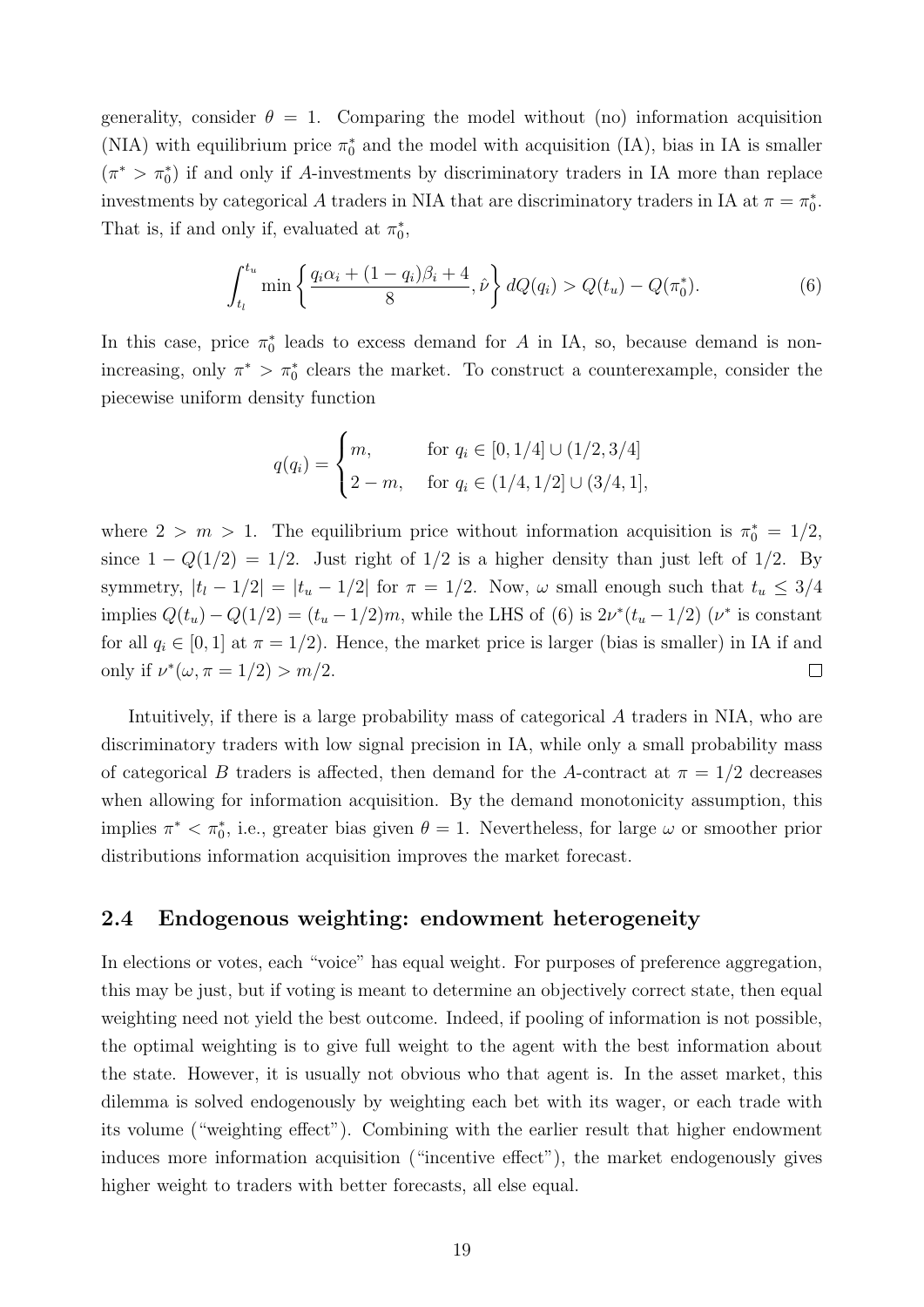This interaction of the incentive effect and the weighting effect is my main explanation why prediction markets work. It is not necessary that all traders in the economy have accurate beliefs about the outcome. Instead, it is sufficient to have a few high endowment agents, who choose to be informed because of large stakes, and can drive the market price in the right direction due to their large weight in the market. In conventional financial markets, these high endowment agents may be hedge funds and investment banking divisions, who can move millions of dollars and have access to research into potential investment opportunities that smaller investors cannot afford.

In the following, I assume for simplicity there are two endowment groups  $(\omega_1, Q_1)$  and  $(\omega_2, Q_2)$ , represented by endowment and prior distribution. The share of traders of group 1 in the economy is  $1 > \gamma > 0$ . The equilibrium price in a hypothetical market populated only by group 1 is  $\pi_1^*$ , and the price in the hypothetical low endowment market is  $\pi_2^*$ , which is a way of expressing prior distribution and endowment of the group in terms of a forecast. Lemma [4](#page-30-2) in the Appendix shows that the market price in the economy with both groups is strictly between  $\pi_1^*$  and  $\pi_2^*$  if demand is non-increasing in the price, i.e.,  $\min\{\pi_1^*, \pi_2^*\} < \pi^* < \max\{\pi_1^*, \pi_2^*\}$ . An immediate consequence of this result is the following.

**Corollary 5.** If the economy consists of two endowment groups  $\omega_1 > \omega_2$ , and demand is non-increasing in the price for both groups, then the market price  $\pi^*$  has a smaller bias than the price in a market consisting only of the low endowment group  $\pi_2^*$  if and only if the bias in the high endowment economy is smaller  $(|\theta - \pi_1^*| < |\theta - \pi_2^*|)$ .

This corollary implies that if one could add a group of high endowment traders or traders with better information to the market, then the market prediction improves as a result. To analyze the weighting effect, consider an equal weight price  $I^*$ , defined in the general case as

$$
\int_0^1 \mathbf{1}\{a_i(q_i,\omega_i,I^*) > b_i(q_i,\omega_i,I^*)\} dQ(q_i) = I^*.
$$

The price is determined by equating the share of the number of investments in  $A$  (instead of the share of dollars in  $A$ ) with the price  $I^*$  that induces these investments. This method gives equal weight to every trader, but it is not a market clearing price whenever it diverges from  $\pi^*$ . Thus, the market maker might have to use his own funds to pay the winners, or he might make a profit. If endowment is homogeneous or if  $\pi_1^* = \pi_2^*$ , then  $\pi^* = I^*$ .

**Proposition 6.** Suppose the economy consists of two endowment groups  $\omega_1 > \omega_2$ , and demand is non-increasing in the price for both groups. If  $\pi_1^* > \pi_2^*$ , then  $\pi^* > I^*$ . Similarly,  $\pi_1^* < \pi_2^*$  implies  $\pi^* < I^*$ .

Proof. See Appendix.

**Corollary 7.** If  $|\pi_1^* - \theta| < |\pi_2^* - \theta|$ , then endogenous weighting compared to equal weighting is unambiguously bias reducing, i.e.,  $|\pi^* - \theta| < |I^* - \theta|$ , but the improvement is smaller than for optimal weighting, i.e.,  $|\pi_1^* - \theta| < |\pi^* - \theta|$ .

 $\Box$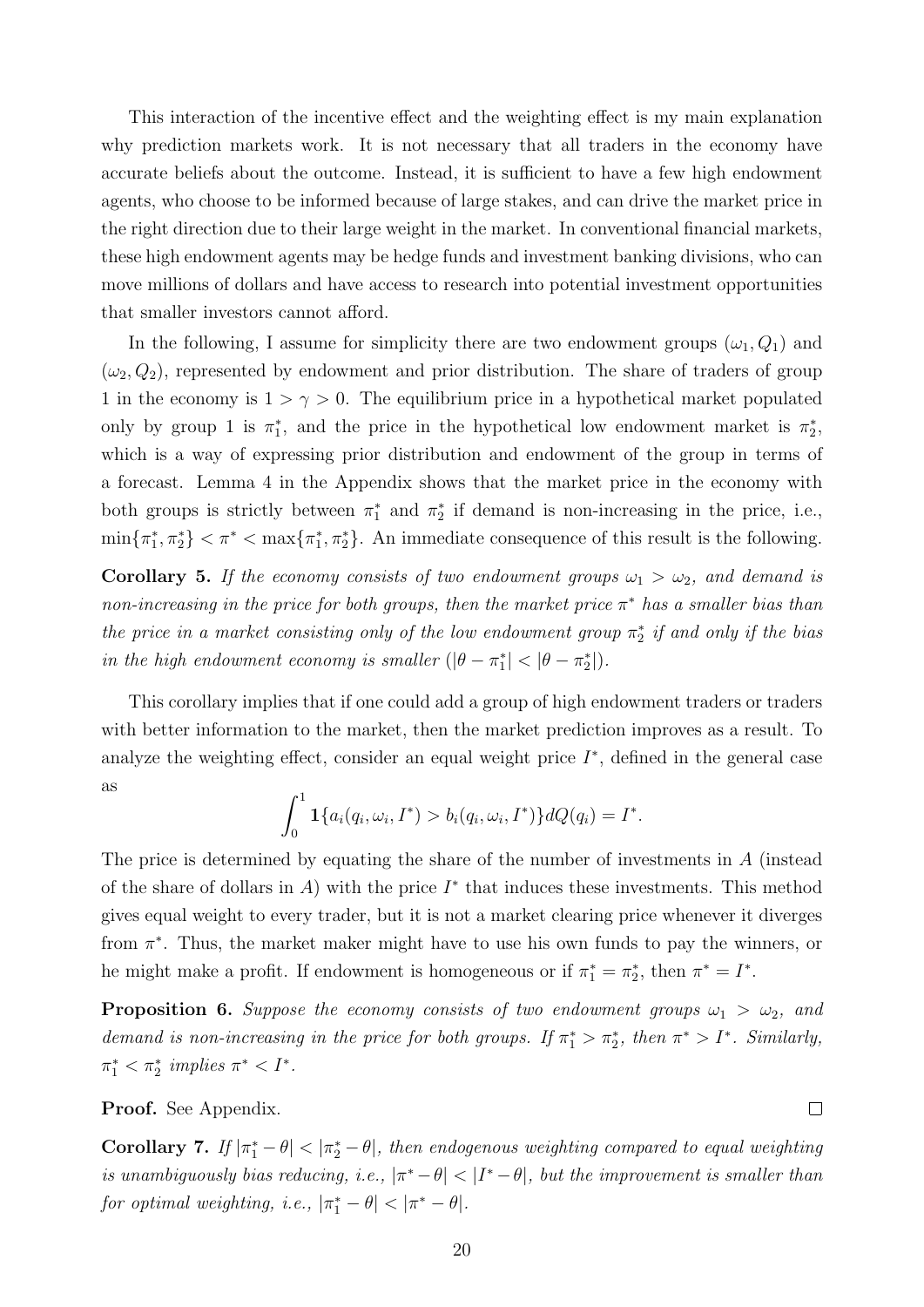As shown in the previous sections, a larger endowment leads to smaller bias  $|\theta - \pi^*|$ . Thus, the endogenous weighting implied by market clearing is bias reducing if prior beliefs and endowment are independent in the economy, or if higher endowment groups tend to have more accurate priors. An evolutionary argument makes the latter condition plausible: traders with better priors have better forecasts, so they increase their endowment by making the right investments. Hence, over time high endowment traders are the ones with better priors (e.g., [Servan-Schreiber et al., 2004\)](#page-32-0). Conversely, traders with bad priors "die out," be it because they go broke or because they recognize their inability to forecast and stop investing. Endogenous weighting increases bias only if the low endowment group has considerably better priors to compensate for the inferior information due to the incentive effect, so that  $\pi_2^*$  is closer to  $\theta$  than  $\pi_1^*$ . In summary, the endogenous weighting of the market improves on the effect of information acquisition by giving more weight to better forecasts.

## <span id="page-21-0"></span>3 Discussion: Interpreting prediction market prices

Several authors have asked what prediction market prices represent. Contrary to common interpretation, [Manski](#page-31-3) [\(2006\)](#page-31-3) shows that an equilibrium price with risk neutral traders, interpreted as probability forecast, may be far from the mean belief in the economy. [Gjerstad](#page-31-8) [\(2005\)](#page-31-8) and [Wolfers and Zitzewitz](#page-32-3) [\(2006\)](#page-32-3) demonstrate that this disparity is smaller for risk averse agents. They use a non-Bayesian set-up with arbitrary distribution of beliefs, which may or may not be close to the actual outcome. Consequently, the mean belief is a convenient summary statistic, but it may not be a good predictor of the outcome. What we are instead interested in is how price  $\pi^*$  relates to the outcome  $\theta$ . The key question is whether the price is driven by opinion, which may be close or far from the truth, or by information and evidence, which is correlated with the outcome and therefore more reliable. Even if initial beliefs about the outcome are off, the prediction market may generate a good forecast if agents have sufficient incentives to seek out information and revise their beliefs and investments. Of course, it is possible to interpret the belief distribution of Manski et al. as posterior distribution after information acquisition. Any information acquisition equilibrium based on prior distribution Q can be reached in the model without information acquisition and distribution  $R$  such that (assuming homogeneous endowment)

$$
1 - R(\pi^*) = 1 - Q(t_u) + \int_{t_l(\pi^*)}^{t_u(\pi^*)} \min\left\{\frac{q_i\alpha_i(\pi^*) + (1 - q_i)\beta_i(\pi^*) + 4}{8}, \hat{\nu}\right\} dQ(q_i) = \pi^*.
$$

Yet, merely assuming such a distribution without modeling its generation does not give any insights into its informational content. Moreover, meaningful comparative static analysis is not possible, as R is fixed for  $\omega$  and Q, and changes in information acquisition (e.g., incentive compatibility) would not be captured.

To understand the role of information in the price, suppose all traders acquire signals of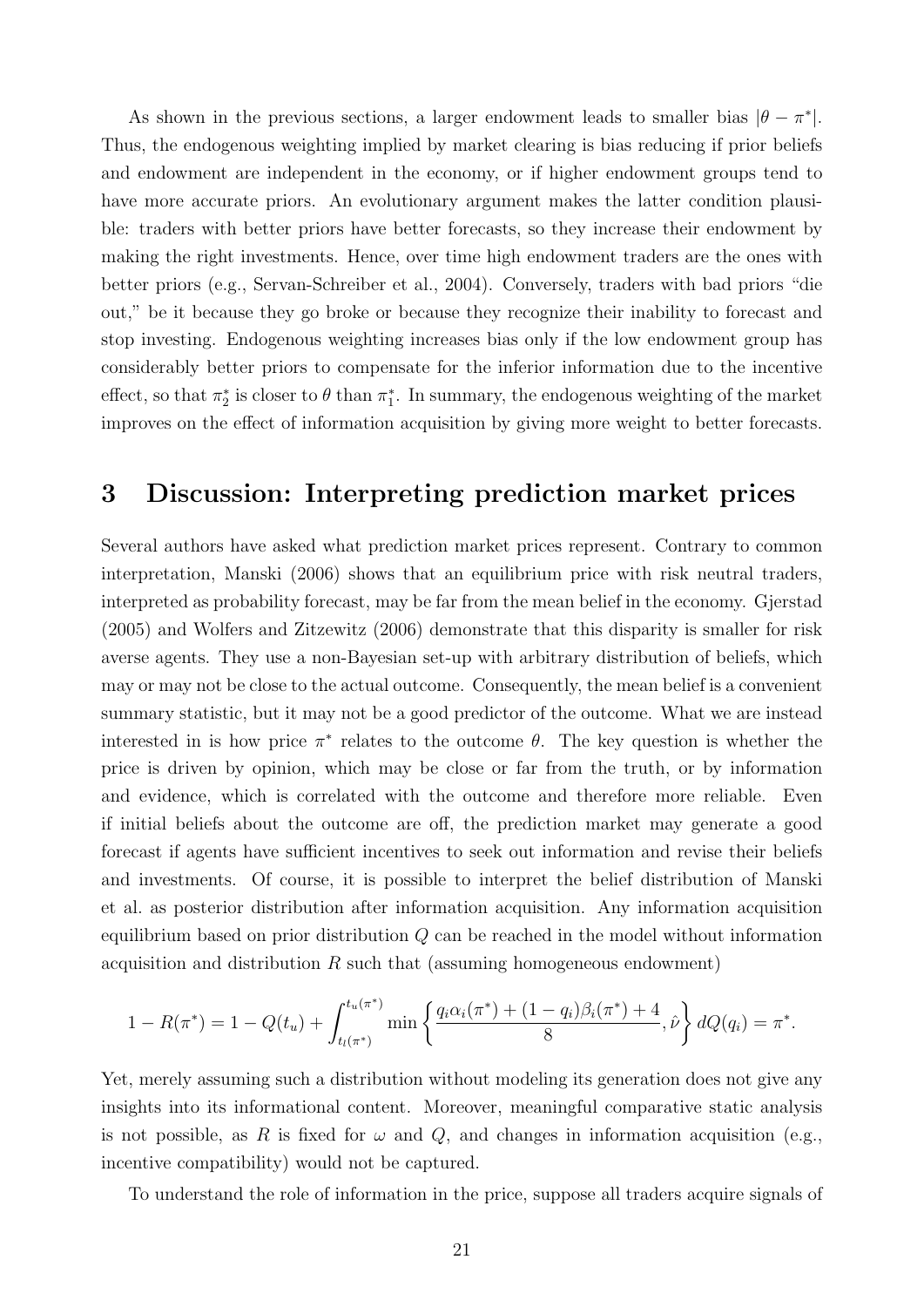equal precision  $\nu > 1/2$ , and invest according to their signal, i.e., in A iff  $s_i = 1$  and in B iff  $s_i = 0$ . Then the unique equilibrium price for the case  $\theta = 1$  is  $\pi^* = \nu$ , because exactly the fraction  $\nu$  of the population invests in A. Hence, the equilibrium price represents the quality of information in this economy and the prediction market favorite would perfectly forecast the outcome. But traders do not always invest based on solid information. In the general model with equilibrium [\(5\)](#page-13-1), the price represents a mixture of information and opinion. Taking only the investments of informed traders,  $D_A/D_B$  reveals the true state of the world perfectly in the continuum  $(D_A/D_B > 1$  iff  $\theta = 1)$ , but in anonymous markets these can hardly be told apart from investments driven by opinion. Thus, if neither endowments  $\omega_i$ nor the distribution of priors  $Q$  in the economy are known, the price could be anything from an aggregation of wrong opinions to a very precise forecast. If at least endowments were known, then an outside observer would infer, ceteris paribus, that the price is a better predictor the larger the endowments.

A market observer, who knows that accuracy of priors and endowment are not negatively correlated, can improve on the market forecast by giving more weight to large investments. In theory, he could perfectly infer the true state of the world by observing the difference of investment behavior (conditional on price) of high endowment and low endowment traders as the number of traders becomes large, because investments from high endowment traders are more likely to be correct. However, analyzing investment behavior of traders, [Rothschild](#page-32-12) [and Sethi](#page-32-12) [\(2013\)](#page-32-12) note that motives other than maximizing financial returns may play a role in practice. Hence, inferring information in favor of  $A$  from a large investment in  $A$  may not be valid. For example, [Rothschild and Sethi](#page-32-12) [\(2013\)](#page-32-12) speculate that large investments in the Romney contract in the 2012 US presidential election may have been a manipulation attempt to keep the price from plummeting. This is likely not a large concern for accuracy, otherwise predictions would not be as accurate as we observe. Nevertheless, there is more to a prediction market price than the mean belief of traders.

## 4 Conclusion and future research

Costly information acquisition explains the existence of uninformed traders, who do not acquire information and rely only on their opinion when investing, and of informed traders. In my model, noise traders, whose existence is usually just assumed to avoid the implications of no trade theorems, and informed traders evolve endogenously from an initial distribution of opinions and endowment. Thus, good forecasts are not explained merely by the existence of insiders in the market (and bad ones by their absence). Rather, the information acquisition explanation implies that accurate initial beliefs as well as large endowment improving incentives for information acquisition—can lead to good forecasts, but low stakes and inaccurate beliefs may also lead to bad ones. It also implies that larger weight on bets or votes of high endowment agents may improve information aggregation, at least as long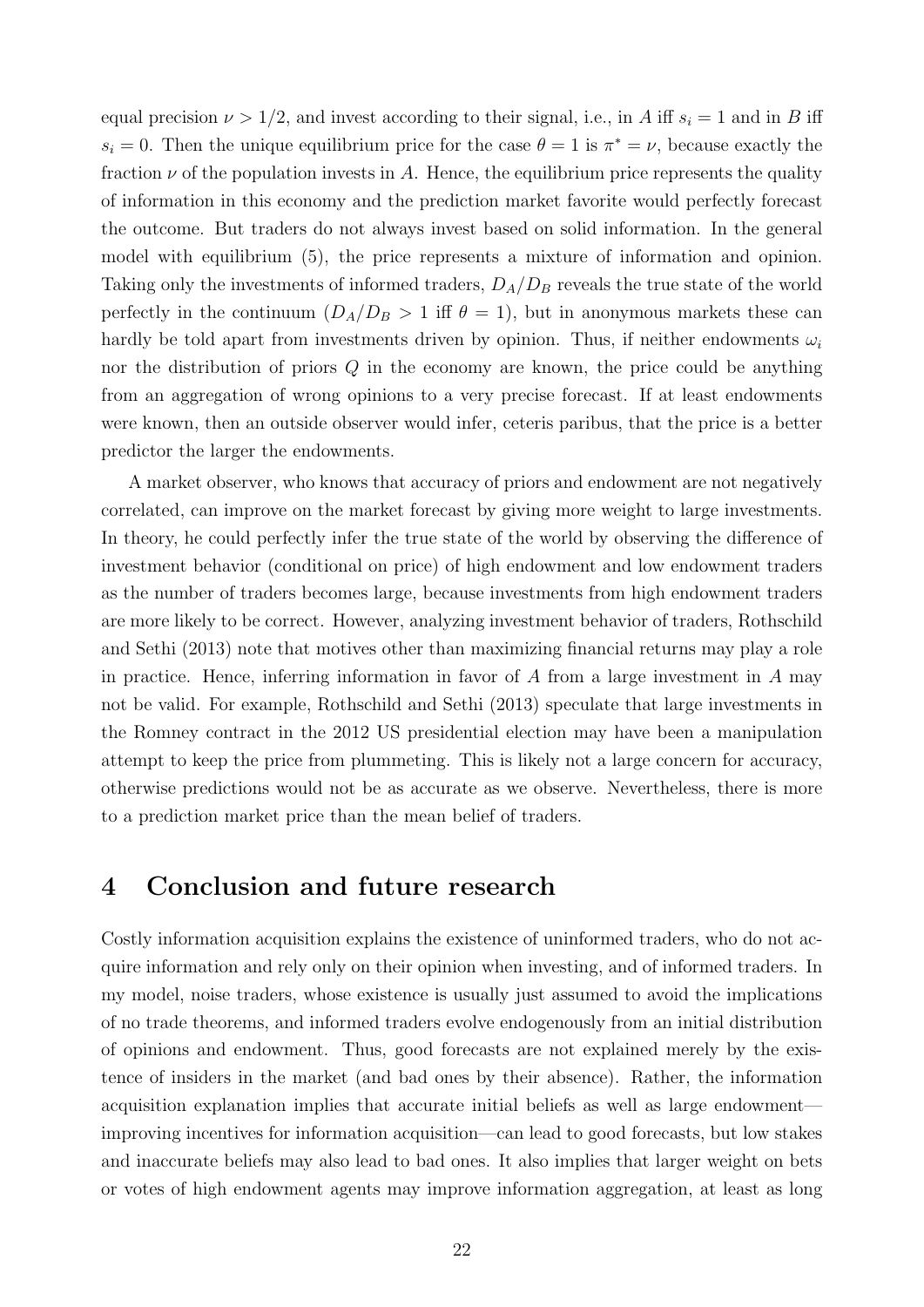as pooling of information is difficult and other motives such as manipulation [\(Rothschild](#page-32-12) [and Sethi, 2013\)](#page-32-12) play a minor role. Endogenous weighting has a bias reducing effect, unless endowments and priors are negatively related.

There appears to be only one empirical paper that attempts to shed light on the role of money as incentive in futures markets. [Servan-Schreiber et al.](#page-32-0) [\(2004\)](#page-32-0) compare predictions of a play money prediction market and a real stakes prediction market. They find no significant difference in forecast accuracy, but stress that the play money market has stronger selection of good forecasters, because large 'play endowment' can only be obtained with a record of correct predictions. Moreover, the top traders could redeem play money for prizes, thus providing different (rank order) incentives for information acquisition. A direct test of the information acquisition explanation, e.g., by endowing traders with play money randomly to rule out selection effects, is yet to be done.

An evolutionary explanation is not just compatible, indeed it complements the information acquisition explanation. Successful investing increases endowment, which improves incentives for information acquisition and thereby future success, along with weight in the market. Recently, [Blume and Easley](#page-31-14) [\(2006\)](#page-31-14) asked whether agents with more accurate beliefs survive over time in the market, whereas agents with inaccurate beliefs vanish. In an infinite horizon consumption model, they show that risk averse agents in complete markets indeed survive only if they have correct beliefs, given that someone else does. If no one has accurate beliefs, then those with beliefs closest to the truth survive, assuming homogeneous discount factors. However, their results may not be directly applicable to prediction markets. For instance, they do not model entry of new traders. And if there is continuous entry of new, biased traders, then the population will never be completely free of biased beliefs. Moreover, selection with respect to beliefs is retroactive, i.e., survivors have had correct forecasts. Consequently, selection need not guarantee accurate forecasts in the future if novel events come up for prediction. A question for empirical research is whether there is a forecasting ability, so that past accuracy is positively related to future accuracy, or whether selection just favors those who "got lucky," in which case there would be a regression-toward-the-mean effect.

# Appendix A: Upper and lower threshold of incentive compatible priors

The goal is to find  $t_u$ , the upper threshold of prior belief  $q_i$ , where information acquisition is just incentive compatible. Note that, for large  $\omega_i$ , precision levels  $\nu_i^*$  may be greater 1 and therefore violate the axioms of probability. Moreover, for large  $\omega_i$ , there is no type  $q_i \in [0,1]$ for which no information acquisition is preferable (i.e., there is no real solution for  $q_l, q_u$ below). This requires case distinctions. Ignoring constraints, the type that is indifferent between information acquisition and relying on his prior knowledge is found by setting the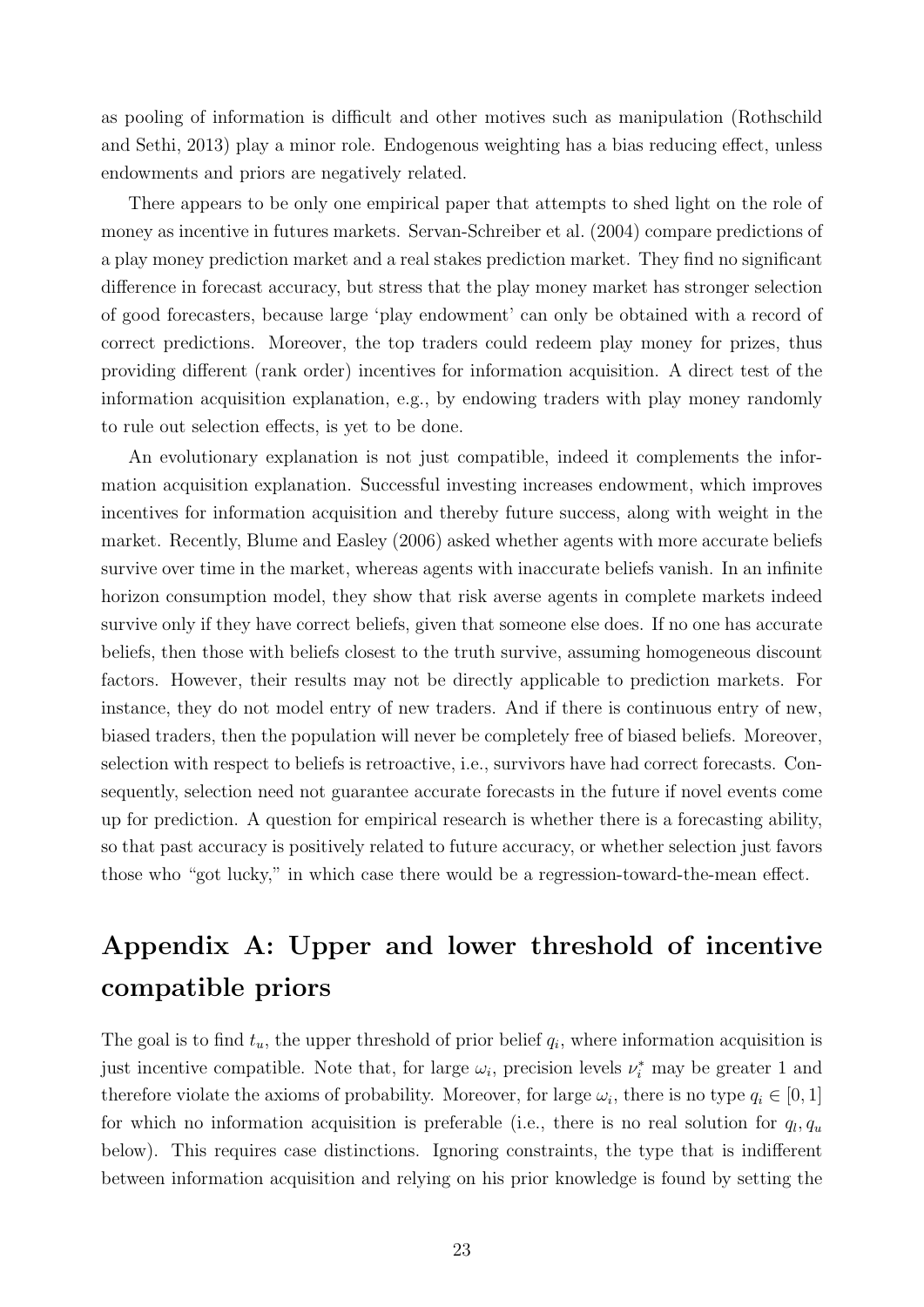square root term in [\(3\)](#page-10-0) equal to zero, which gives  $q_u$ , and including constraints we obtain

$$
t_u = \begin{cases} q_u(\pi) = \frac{-y - \sqrt{y^2 - 4xz}}{2x} & \text{if } \nu^*(q_u) \leq \hat{\nu}, \ q_u \leq 1 \text{ and } q_u \in \mathbb{R}, \\ q: \underline{\nu}(q) = \hat{\nu} \wedge q \geq \pi & \text{otherwise}, \end{cases}
$$

where  $x = (\alpha - \beta)^2$ ,  $y = -2\beta^2 - 8\alpha - 8\beta + 2\alpha\beta$ ,  $z = \beta^2 + 8\beta$ .  $q_u$  is the smaller of the two solutions of the U-shaped quadratic equation. Only the case  $q_i \geq \pi$  has to be considered here, because at  $q_i = \pi$  information acquisition is always incentive compatible (Proposition [1\)](#page-10-1), so the upper threshold must be larger than the price. For the lower threshold type  $q_l$ , the square root term in [\(4\)](#page-10-2) is similarly set to zero, resulting in

$$
t_l = \begin{cases} q_l(\pi) = \frac{-y + \sqrt{y^2 - 4xz}}{2x} = 1 - q_u(1 - \pi) & \text{if } \nu^*(q_l) \leq \hat{\nu}, q_l \geq 0 \text{ and } q_l \in \mathbb{R}, \\ q : \underline{\nu}(q) = \hat{\nu} \wedge q \leq \pi & \text{otherwise}, \end{cases}
$$

where  $x = (\alpha - \beta)^2$ ,  $y = -2\beta^2 + 8\alpha + 8\beta + 2\alpha\beta$ ,  $z = \beta^2 - 8\beta$ . This is the larger of the two solutions to the U-shaped quadratic equation. The following properties of the threshold functions are used in the proofs. With respect to the price,

$$
\frac{\partial q_u}{\partial \pi} > 0, \ \frac{\partial q_l}{\partial \pi} > 0, \text{ and } \frac{\partial q_u}{\partial \pi} > \frac{\partial q_l}{\partial \pi} \iff \pi < 1/2, \ \frac{\partial q_u}{\partial \pi} < \frac{\partial q_l}{\partial \pi} \iff \pi > 1/2.
$$

Using symmetry,

$$
\frac{\partial q_u}{\partial \pi} = (1 - q_l(1 - \pi))' = q'_l(1 - \pi) = q'_u(\pi), \ q'_l(1/2) = q'_u(1/2).
$$

Moreover,

$$
\frac{\partial q_u}{\partial \omega} > 0
$$
,  $\frac{\partial q_l}{\partial \omega} < 0$ , and  $\frac{\partial q_u}{\partial \omega} > -\frac{\partial q_l}{\partial \omega} \iff \pi < 1/2$ ,  $\frac{\partial q_u}{\partial \omega} < -\frac{\partial q_l}{\partial \omega} \iff \pi > 1/2$ .

## Appendix B: Proofs

#### Proposition 1.

- *i.* Incentive compatible precision levels always discriminate, i.e.,  $\underline{\nu}(q_i, \omega_i, \pi) \in \mathbb{R} \implies$  $\underline{\nu}(q_i, \omega_i, \pi) \geq \tilde{\nu}(q_i, \pi).$
- ii. The incentive compatibility constraint to acquire information becomes less stringent as  $|q_i - \pi|$  decreases. If  $q_i \leq \pi \leq 1/2$  or  $1/2 \leq \pi \leq q_i$ , then  $\frac{\partial \nu_i}{\partial |q_i - \pi|} \leq 0$ . Moreover, if prior beliefs in the economy are distributed according to a density q with full support on [0, 1], then there exists a positive probability mass of traders with prior  $q_i$  around  $\pi$  who acquire information.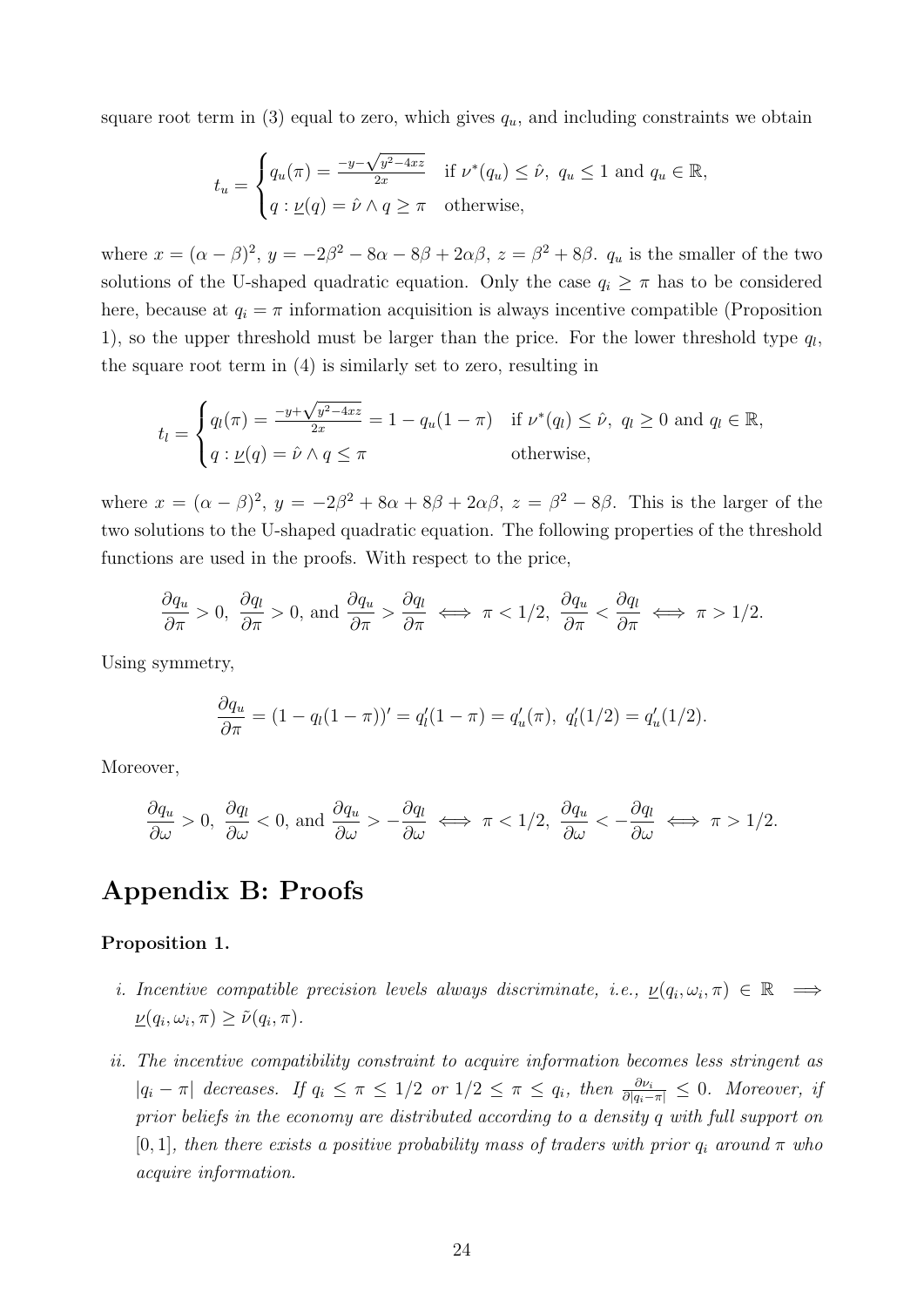- iii. The incentive compatibility constraint becomes less stringent as  $\omega_i$  increases for sufficiently large  $\omega_i$ . If, for some  $\omega_i > 0$ , informative signals are acquired, then larger  $\omega_i$ strictly increases signal precision until  $\nu_i = \hat{\nu}$ .  $\left(\frac{\partial \nu_i}{\partial \omega_i}\right)$  $\frac{\partial \nu_i}{\partial \omega_i} \geq 0$
- **Proof.** i. Setting  $q_i = \pi$ , both  $\nu$  and  $\tilde{\nu}$  take value 1/2, the global minimum. The former increases faster as  $q_i$  deviates, hence the result follows.
- ii. From *i*.,  $\underline{\nu}_i \geq \tilde{\nu}$  for  $q_i$  close to  $\pi$  for any  $\omega_i > 0$ . Since  $\underline{\nu}_i(\pi = 1/2) = 1/2$  and  $\underline{\nu}_i(\pi)$ is continuous with finite slope, there exists a neighborhood around  $q_i = \pi$  such that  $\underline{\nu}_i < \hat{\nu}$  whenever  $\hat{\nu} > 1/2$ .

Setting  $q_i = \pi$ ,  $\overline{\nu}_i - \underline{\nu}_i = \sqrt{\omega_i}/2 > 0$ . Since  $\overline{\nu}_i, \underline{\nu}_i$  are continuous in  $q_i$ , there exists a neighborhood around  $q_i = \pi$  such that  $[\underline{\nu}_i, \overline{\nu}_i] \cap [\tilde{\nu}_i, \hat{\nu}] \neq \emptyset$ . Because the density of  $q_i$  is strictly positive everywhere, there is a positive probability mass of traders with  $q_i$  such that information acquisition is incentive compatible.

The term within the square root of [\(3\)](#page-10-0) or [\(4\)](#page-10-2) is strictly decreasing in  $q_i$  if  $q_i > \pi$  and strictly increasing if  $q_i < \pi$ . If the term is negative, then information acquisition is not incentive compatible. Thus, the incentive compatibility constraint becomes less stringent as  $q_i$  approaches  $\pi$ .

Because  $\nu_i^*$  is increasing in  $q_i$  whenever  $\pi < 1/2$  and decreasing whenever  $\pi > 1/2$ , the chosen precision is increasing in  $q_i$  for  $q_i \leq \pi \leq 1/2$  and decreasing for  $1/2 \leq \pi \leq q_i$ . Together with the effect on the stringency of the IC,  $\frac{\partial v_i}{\partial |q_i-\pi|} \leq 0$  if  $1/2 \leq \pi \leq q_i$  or  $q_i \leq \pi \leq 1/2$ .

iii. I first show that the range of incentive compatible effort levels is nondecreasing for sufficiently large  $\omega_i > 0$ . Incentive compatible positive effort levels exist iff the term within the square root in [\(3\)](#page-10-0) or [\(4\)](#page-10-2) is nonnegative. This term becomes positive for sufficiently large  $\omega_i$ , because all squared  $\omega_i$  terms have positive sign, while one (linear)  $\omega_i$  term has a negative sign.

To be shown: choice set  $[\underline{\nu}_i, \overline{\nu}_i] \cap [\tilde{\nu}_i, \hat{\nu}]$  is nondecreasing and non-empty as  $\omega_i \to \infty$ . Since *i*. states  $\tilde{\nu}_i \leq \underline{\nu}$ , it remains to be shown that sufficiently large  $\omega_i$  implies  $\underline{\nu}_i < \hat{\nu}$ . Claim:  $\lim_{\omega \to \infty} \underline{\nu}_i \to \tilde{\nu}$ . To see this,<sup>[5](#page-25-0)</sup> apply a Taylor approximation for  $\underline{\nu}_i$  (see [\(3\)](#page-10-0), [\(4\)](#page-10-2)), which is of the form  $y - \sqrt{y^2 - z} \approx z/(2y)$  and holds for  $y >> z$ . Then, as  $\omega_i \to \infty$ ,

$$
\frac{z}{2y} = \frac{1 + q_i \omega_i / \pi}{\omega_i [q_i / \pi + (1 - q_i) / (1 - \pi)] + 4} \rightarrow \frac{q_i / \pi}{q_i / \pi + (1 - q_i) / (1 - \pi)} = \tilde{\nu}_i.
$$

The above approximation is obtained by Taylor expanding  $\sqrt{1-x}$  at 1,  $\sqrt{1-x} \approx$  $1 - 1/2x$  (omitting higher order terms, as these vanish asymptotically for x small).

<span id="page-25-0"></span><sup>5</sup> I am grateful to Ron Gordon for this idea.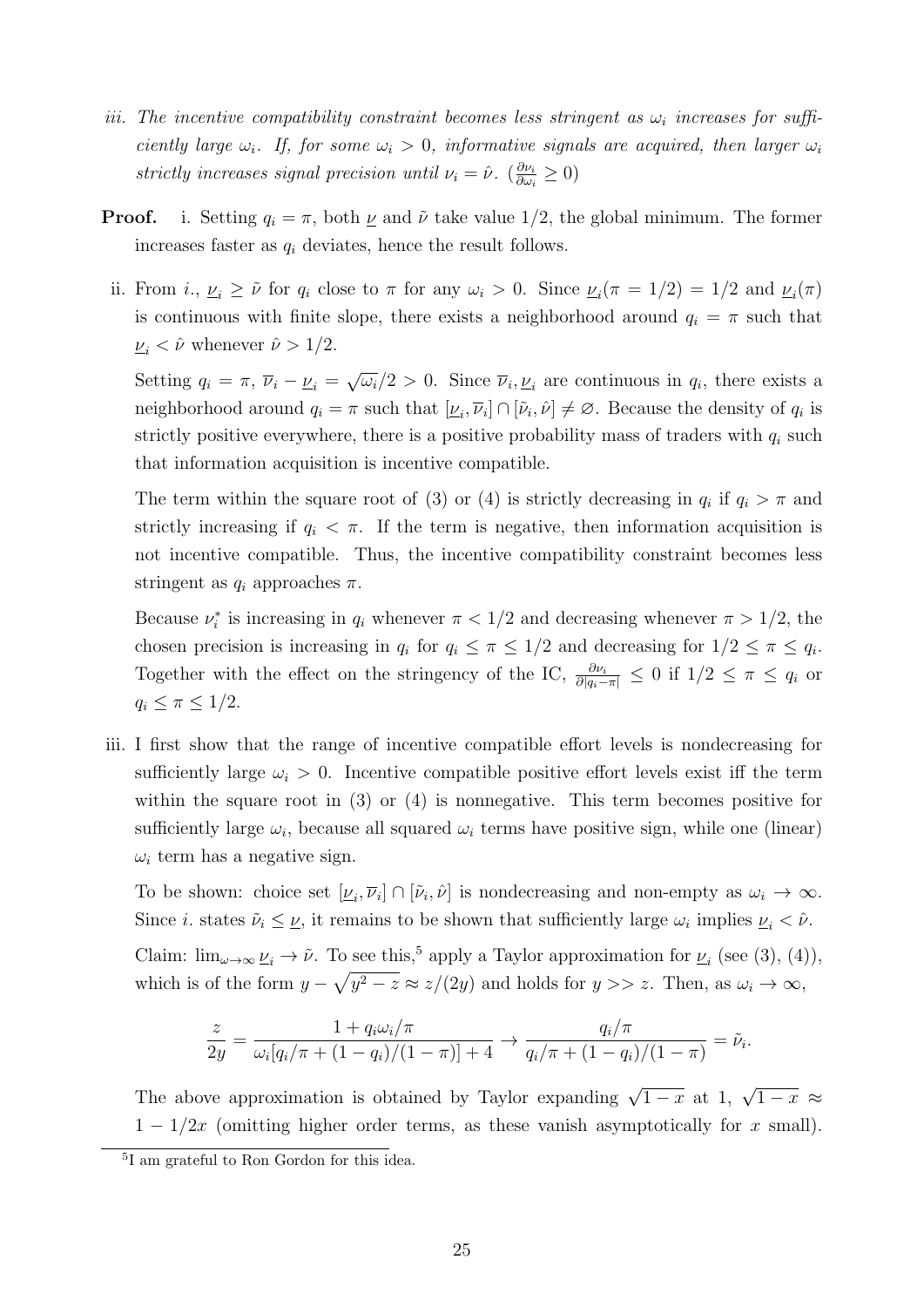Then, using  $x = z/y^2$ ,

$$
y - \sqrt{y^2 - z} = y - y\sqrt{1 - z/y^2} \approx y - y\left(1 - \frac{z}{2y^2}\right) = \frac{z}{2y}.
$$

The Taylor approximation becomes arbitrarily accurate as  $\omega_i \to \infty$ , since  $1-z/y^2 \to 1$ . It is easy to verify that  $\underline{\nu}_i$  converges from above. Therefore, the range of incentive compatible effort levels is nondecreasing for sufficiently large  $\omega_i$ , so the choice set does not decrease. Consequently,  $\nu_i$  increases as  $\omega_i$  increases until  $\nu_i = \hat{\nu}$ , because  $\nu_i^*$  is strictly increasing in  $\omega_i$ .  $\Box$ 

#### Proposition 2.

- i. There exists an equilibrium price  $\pi^*$  fulfilling definition [1,](#page-7-1)
- ii. which is implicitly defined as the fixed point of [\(5\)](#page-13-1).
- iii. Assuming homogeneous endowment  $(\omega_i = \omega)$ , the equilibrium is unique for  $\omega$  such that  $\hat{\nu}$  is binding,
- iv. and unique for  $\omega$  such that  $\hat{\nu}$  is non-binding if  $\omega$  is small.
- **Proof.** i. The maximization problem for each i is continuous, with maximizer  $a_i, b_i$  from the compact set  $\omega_i \geq a_i + b_i \geq 0$ . Applying Berge's maximum theorem, the demand correspondence is upper hemi-continuous (uhc) in the parameters, non-empty and compactvalued. This implies that aggregate demand is uhc in the parameters [\(Aumann, 1976\)](#page-31-15). Given risk-neutrality, demand is multi-valued if and only if  $p_i = \pi$ . In this case, demand is the budget line, which is a convex set. Writing [\(5\)](#page-13-1) as mapping  $[0, 1] \rightarrow [0, 1]$ ,

$$
\int_0^{\overline{\omega}} \left(1 - Q(t_u) + \int_{t_l}^{t_u} \min\{\nu^*(q_i, \pi), \hat{\nu}\} dQ(q_i)\right) \omega_i dW(\omega_i) / \int_0^{\overline{\omega}} \omega_i dW(\omega_i) = \pi,
$$

Kakutani's fixed point theorem guarantees the existence of  $\pi$  fulfilling definition [1.](#page-7-1)

ii. In equilibrium, the number of contracts demanded for either outcome must be identical, so that investments from the losers are identical to earnings of the winners. Without loss of generality, suppose  $\theta = 1$ . Then, denoting the mass of categorical traders buying A-contracts at price  $\pi^*$  by  $C_A$  and the mass of discriminatory A traders by  $D_A$  (similarly for  $B$ ), the equilibrium price fulfills

$$
\int_0^{\overline{\omega}} \omega_i \frac{C_A + D_A}{\pi^*} dW(\omega_i) = \int_0^{\overline{\omega}} \omega_i \frac{C_B + D_B}{1 - \pi^*} dW(\omega_i)
$$
  

$$
\iff \int_0^{\overline{\omega}} \omega_i (C_A + D_A)(1 - \pi^*) - \omega_i (C_B + D_B) \pi^* dW(\omega_i) = 0
$$
  

$$
\iff \int_0^{\overline{\omega}} \omega_i (C_A + D_A - \pi^*) dW(\omega_i) = 0,
$$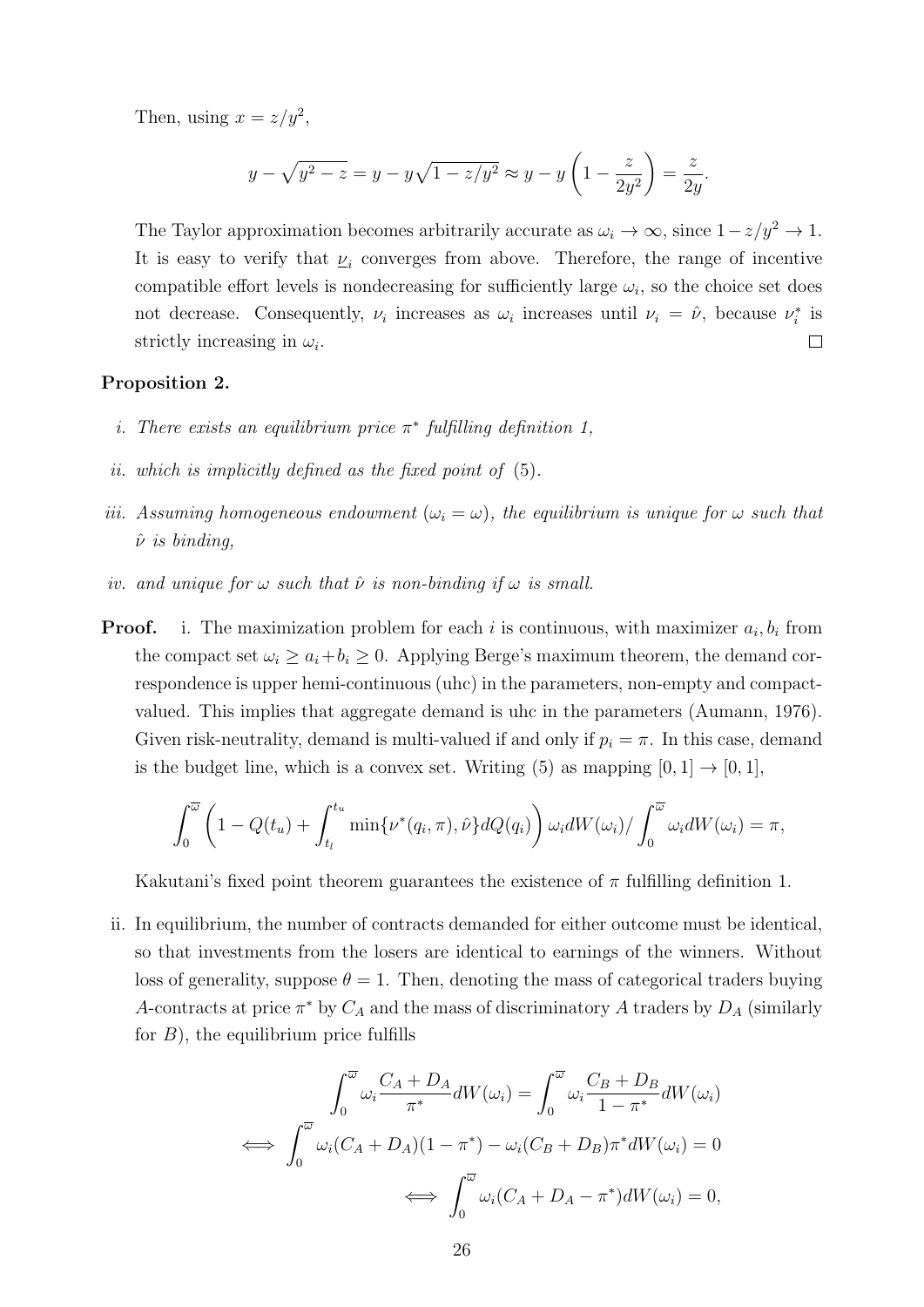because  $C_A + C_B + D_A + D_B = 1$ , and because risk neutral agents invest the entire endowment  $\omega_i$ . Replacing the  $C_A$ ,  $D_A$  terms, this is the desired expression.

- iii. Rewriting,  $\int_{t_l(\pi)}^{t_u(\pi)} \min\{\nu^*, \hat{\nu}\} dQ = \hat{\nu}[Q(t_u) Q(t_l)],$  since  $\hat{\nu}$  is binding. A change in  $\pi$ changes this term by  $\hat{\nu}[t'_u q(t_u) - t'_l q(t_l)]$ , and changes  $1 - Q(t_u)$  by  $-t'_u q(t_u)$ . Hence,  $\hat{\nu}[t_u'q(t_u) - t_l'q(t_l)] - t_u'q(t_u) < 0$ , since  $\hat{\nu} \leq 1$  and  $t_u', t_l' > 0$ . Thus, the probability mass investing in A is strictly decreasing in  $\pi$ , so there is a unique  $\pi^*$  fulfilling equality [\(5\)](#page-13-1).
- iv. For  $\omega$  with non-binding  $\nu_i^* = \frac{q_i \omega}{8\pi} + \frac{(1-q_i)\omega}{8(1-\pi)} + 1/2$ , the precision has to be constrained for  $\pi \to 1$  and  $\pi \to 0$  nonetheless. Thus

$$
\frac{\partial \alpha/8}{\partial \pi} = \begin{cases}\n-\frac{\omega}{8\pi^2} & \text{if } \nu_i^* < \hat{\nu} \\
0 & \text{if } \nu_i^* \geq \hat{\nu}.\n\end{cases},\n\frac{\partial \beta/8}{\partial \pi} = \begin{cases}\n\frac{\omega}{8(1-\pi)^2} & \text{if } \nu_i^* < \hat{\nu} \\
0 & \text{if } \nu_i^* \geq \hat{\nu}.\n\end{cases}
$$

The demand for contract A (for the case  $\theta = 1$ ) is

$$
1 - Q(t_u) + \int_{t_l}^{t_u} \frac{q_i \alpha + (1 - q_i)\beta + 4}{8} dQ(q_i) = 1 - Q(t_u) + \left[\frac{\beta}{8} + \frac{1}{2}\right] (Q(t_u) - Q(t_l))
$$

$$
+ \frac{\alpha}{8} \left[ t_u Q(t_u) - t_l Q(t_l) - \int Q(q_i) dq_i \right] - \frac{\beta}{8} \left[ t_u Q(t_u) - t_l Q(t_l) - \int Q(q_i) dq_i \right]
$$

using integration by parts. Differentiating with respect to  $\pi$  using Leibniz' integral rule and simplifying,

$$
\frac{\partial}{\partial \pi} = q(t_u)t'_u \left[ -\frac{1}{2} + t_u \frac{\alpha}{8} + (1 - t_u) \frac{\beta}{8} \right] + q(t_l)t'_l \left[ -\frac{1}{2} - \frac{\alpha}{8}t_l - (1 - t_l) \frac{\beta}{8} \right] \n+ \frac{\partial \beta/8}{\partial \pi} \left[ Q(t_u)(1 - t_u) - Q(t_l)(1 - t_l) + \int Q(q_i) dq_i \right] \n+ \frac{\partial \alpha/8}{\partial \pi} \left[ t_u Q(t_u) - t_l Q(t_l) - \int Q(q_i) dq_i \right].
$$
\n(7)

Now,  $-\frac{1}{2} + t_u \frac{\alpha}{8} + (1 - t_u) \frac{\beta}{8} \leq 0$ , since  $\frac{1}{2} \leq \nu^* = \frac{q_i \alpha + (1 - q_i)\beta + 4}{8} \leq \hat{\nu} \leq 1 \ \forall q_i \in [0, 1]$ . Therefore, the first two terms are negative  $(t'_u, t'_l > 0)$ . The remaining two terms have a positive upper bound of  $-\frac{\partial \alpha/8}{\partial \pi} + 2 \frac{\partial \beta/8}{\partial \pi}$ , because  $0 \leq \int_{t_l}^{t_u} Q(q_i) dq_i \leq 1$  and  $0 \le Q(t_u) - Q(t_l) \le 1$ . This upper bound can be decreased arbitrarily by reducing  $\omega$ . For  $\omega \to 0$ , the entire expression converges to  $-1/2(q(t_u)t'_u + q(t_l)t'_l) < 0$ , so demand is decreasing in response to a decreasing  $\pi$  for small  $\omega$ , and uniqueness follows. □

**Proposition 3.** Comparative statics if demand is non-increasing in the price,  $\omega$  is homogeneous and  $\theta = 1$ .

i. Any change in the prior distribution from Q to R such that  $Q(q_i) > R(q_i) \ \forall q_i \in (0,1)$ increases the market price  $\pi^*$  if  $\hat{\nu}$  is binding, unless all agents in the Q-economy already acquire information.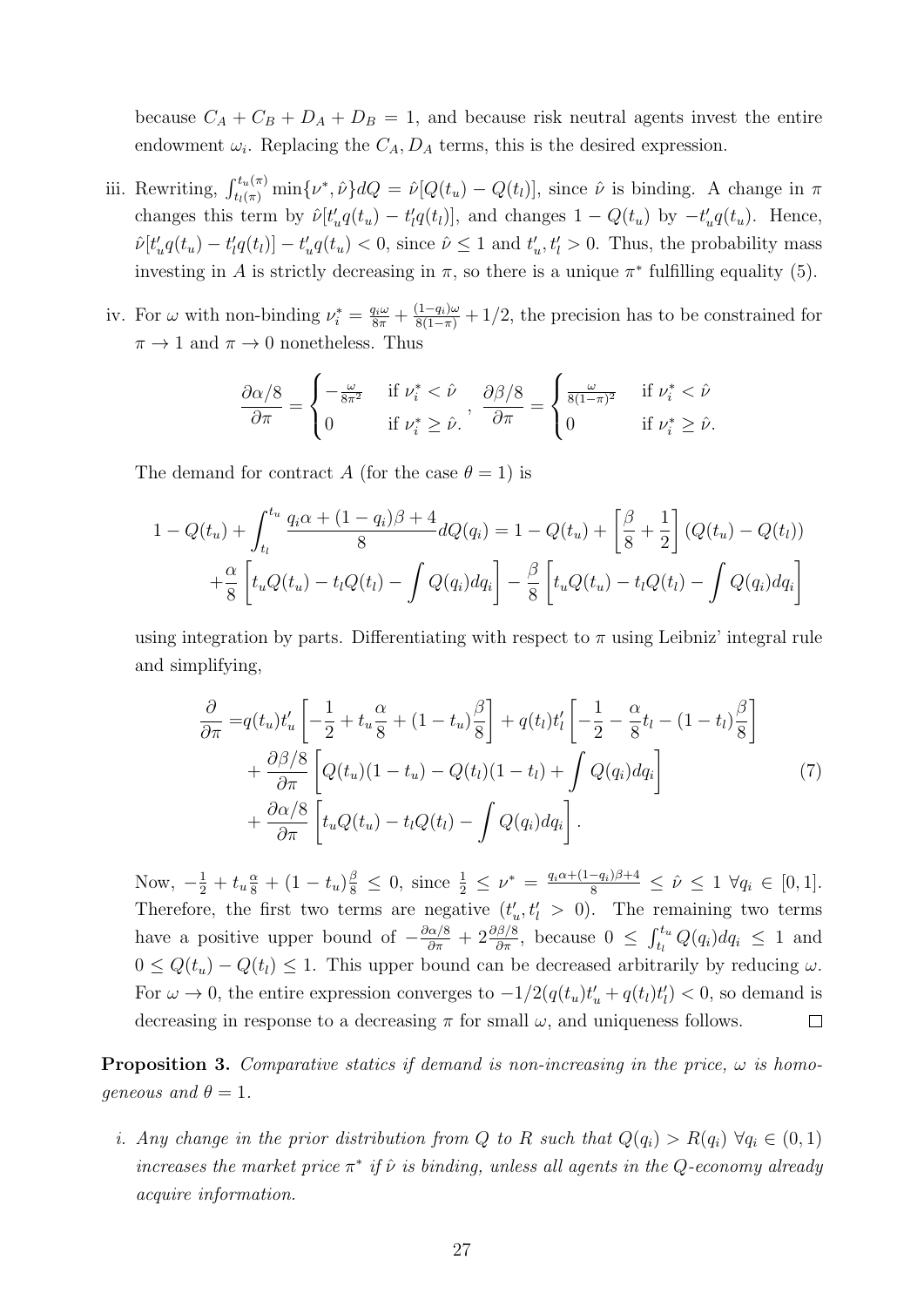- ii. With priors  $q_i \sim \mathcal{N}(\mu, \sigma^2)$  and  $\omega < (1 \pi^*)$ 4, an upward shift of  $\mu$  increases the equilibrium price  $\pi^*$  for each  $\mu, \sigma$  if  $\pi^* \leq 1/2$ .
- iii. With priors  $q_i \sim \mathcal{N}(\mu, \sigma^2)$  and endowment  $\omega < (1 \pi^*)$  sufficiently small, an upward shift of  $\mu$  increases the equilibrium price  $\pi^*$  for each  $\mu, \sigma$  and  $\pi^*$ .
- iv. With priors from the triangular distribution, an increase in the mode value d leads to an increase of the market prediction  $\pi^*$  if  $d < t_l$  or  $d > t_u$ .
- v. Higher endowment increases information in the economy as measured by

$$
D_A = \int_{t_l}^{t_u} \min{\lbrace \nu^*(q_i), \hat{\nu} \rbrace} dQ(q_i),
$$

i.e., more traders obtain information of higher precision.

- vi. For any distribution of priors with non-increasing density q the market prediction  $\pi^*$ increases in response to a non-binding endowment increase if  $\pi^* \geq 1/2$ .
- vii. With priors  $q_i \sim \mathcal{N}(\mu, \sigma^2)$  the market prediction  $\pi^*$  increases in response to an endowment increase for  $\pi^* \geq 1/2$ ,  $\hat{\nu}$  non-binding and  $|\mu - t_l| < |\mu - t_u|$ .
- **Proof.** i. Not all agents acquire information, which implies  $t_l \in (0, 1)$  or  $t_u \in (0, 1)$ . The demand for the A-contract is  $1 - Q(t_u) + \int_{t_l}^{t_u} \hat{\nu}q(q_i) dq_i = 1 - Q(t_u) + \hat{\nu}[Q(t_u) - Q(t_l)].$  For any change  $Q(q_i) > R(q_i) \ \forall q_i \in (0,1)$ , the demand changes by  $Q(t_u) - R(t_u) + \hat{\nu}[R(t_u) - R(t_u)]$  $Q(t_u) - R(t_l) + Q(t_l) > 0$ , since  $[1 - \hat{\nu}]Q(t_u) \geq [1 - \hat{\nu}]R(t_u)$  and  $Q(t_l) \geq R(t_l)$  with at least one strict inequality, as  $t_l$  or  $t_u$  is in the interior. The increase of the equilibrium price is implied by the implicit function theorem and non-increasing demand.
	- ii. Defining  $E(q_i) := \int_{t_l}^{t_u} q_i \phi((q_i \mu)/\sigma) / \sigma dq_i$ , the definition of the equilibrium price [\(5\)](#page-13-1) (assuming non-binding  $\hat{\nu}$ ) with normally distributed priors is

$$
1 + \Phi\left(\frac{t_u - \mu}{\sigma}\right) \left[\frac{\beta}{8} - \frac{1}{2}\right] + E(q_i) \left[\frac{\alpha}{8} - \frac{\beta}{8}\right] + \Phi\left(\frac{t_l - \mu}{\sigma}\right) \left[-\frac{\beta}{8} - \frac{1}{2}\right] - \pi^* = 0.
$$

By the implicit function theorem,

$$
\frac{d\pi^*}{d\mu} = -\frac{\partial(5)/\partial\mu}{\partial(5)/\partial\pi^*} = -\frac{\frac{1}{\sigma}\phi\left(\frac{t_u - \mu}{\sigma}\right)\frac{\beta - 4}{8} + E(q_i)\frac{\alpha - \beta}{8} - \frac{1}{\sigma}\phi\left(\frac{t_l - \mu}{\sigma}\right)\frac{-\beta - 4}{8}}{\frac{\partial(5)/\partial\pi^*}{\zeta_0}} > 0.
$$
\n(8)

The weight of the  $E(q_i)$  term can be scaled down arbitrarily by lowering  $\omega$ , while the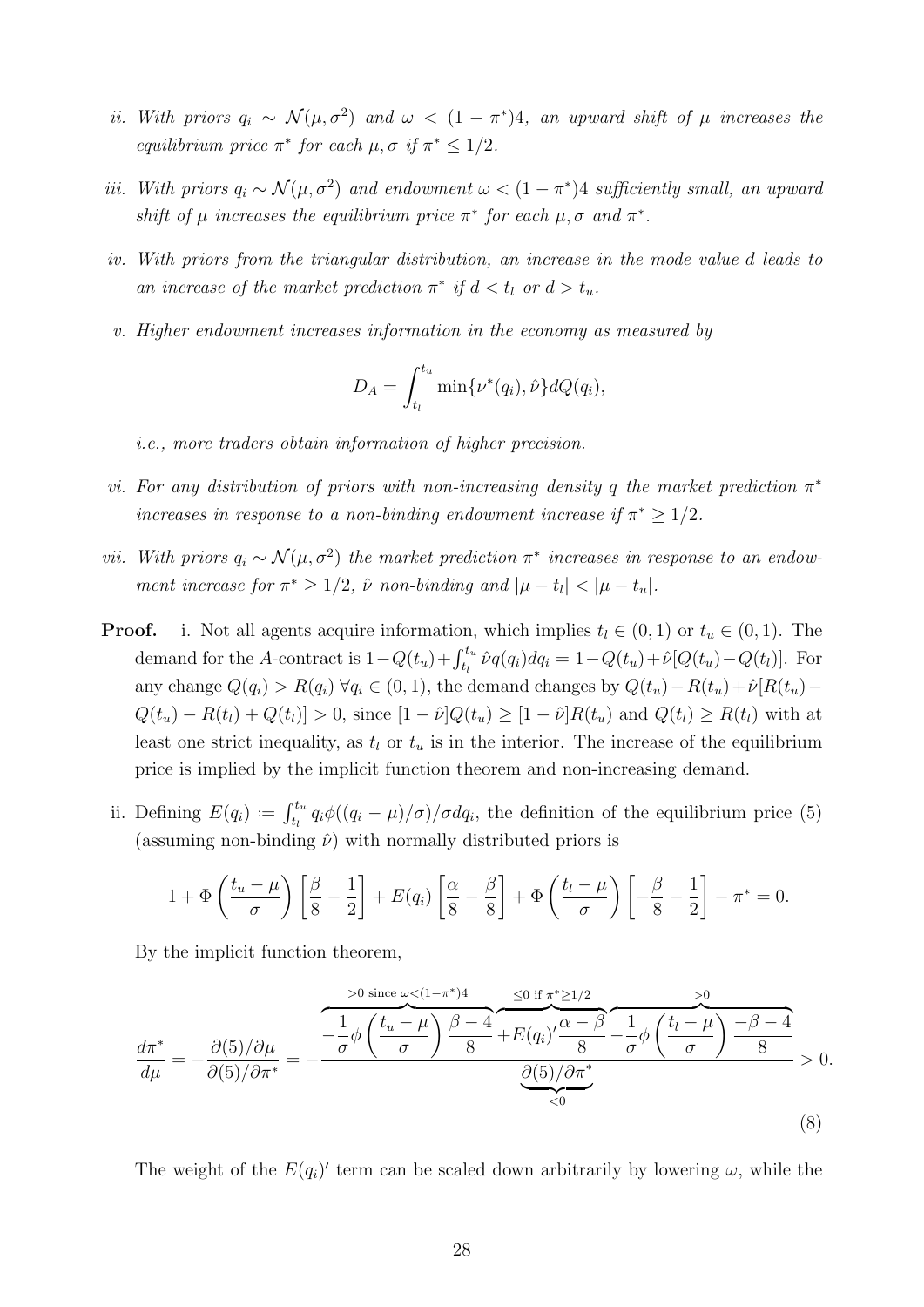weight of the  $\phi$ -terms in the numerator converge to  $1/(2\sigma)$ , showing *iii*. The  $E(q_i)$ ' term is always non-positive for  $\pi^* \leq 1/2$ , thus showing *ii*.

- iii. Shown in ii.
- iv. For case  $d < t_l$

$$
C_A + D_A = \frac{(1 - t_u)^2}{1 - d} + \int_{t_l}^{t_u} \min\{\nu^*, \hat{\nu}\} \frac{2(1 - q_i)}{(1 - d)} dq_i > 0,
$$

$$
\frac{\partial (C_A + D_A)}{\partial d} = \frac{(1 - t_u)^2}{(1 - d)^2} + \int_{t_l}^{t_u} \min\{\nu^*, \hat{\nu}\} \frac{2(1 - q_i)}{(1 - d)^2} dq_i > 0.
$$

Consider next the case  $d \geq t_u$ 

$$
C_A + D_A = 1 - \frac{t_u^2}{d} + \int_{t_l}^{t_u} \min\{\nu^*, \hat{\nu}\} \frac{2q_i}{d} dq_i,
$$
  

$$
\frac{\partial (C_A + D_A)}{\partial d} = \frac{t_u^2}{d^2} - \int_{t_l}^{t_u} \min\{\nu^*, \hat{\nu}\} \frac{2q_i}{d^2} dq_i \ge \frac{t_u^2}{d^2} - \hat{\nu} \left[\frac{t_u^2}{d^2} - \frac{t_l^2}{d^2}\right] > 0,
$$

because  $\hat{\nu}$  < 1. The comparative static is implied by non-increasing demand and the implicit function theorem.

v. Using Leibniz' integral rule,

$$
\frac{\partial D_A}{\partial \omega} = \int_{t_l}^{t_u} \left( \frac{q_i}{8\pi^*} + \frac{(1 - q_i)}{8(1 - \pi^*)} \right) q(q_i) dq_i
$$

$$
+ \frac{t_u \alpha + (1 - t_u)\beta + 4}{8} q(t_u) t_u' - \frac{t_l \alpha + (1 - t_l)\beta + 4}{8} q(t_l) t_l' > 0,
$$

because  $\partial t_l/\partial \omega < 0$  and  $\partial t_u/\partial \omega > 0$ .

vi. Using Leibniz' integral rule,

$$
\frac{\partial(5)}{\partial \omega} = \overbrace{\int_{t_l}^{t_u} \left( \frac{q_i}{8\pi^*} + \frac{(1-q_i)}{8(1-\pi^*)} \right) q(q_i) dq_i}^{>0}
$$

$$
+ \underbrace{\frac{t_u \alpha + (1-t_u)\beta - 4}{8} q(t_u) t_u' - \underbrace{\frac{t_l \alpha + (1-t_l)\beta + 4}{8} q(t_l) t_l'}_{<1,>1/2} q(t_l) t_l'}_{<1,>1/2}.
$$

Since  $t'_u > 0, t'_l < 0$ , but  $t'_u < -t'_l \iff \pi^* > 1/2$  when  $\hat{\nu}$  is not binding, and since density  $q$  is non-increasing, the expression is positive.

vii. Whenever  $\mu$  is closer to  $t_l$  than to  $t_u$ , the former point has higher density by symmetry. The rest follows from the proof of the previous result.  $\Box$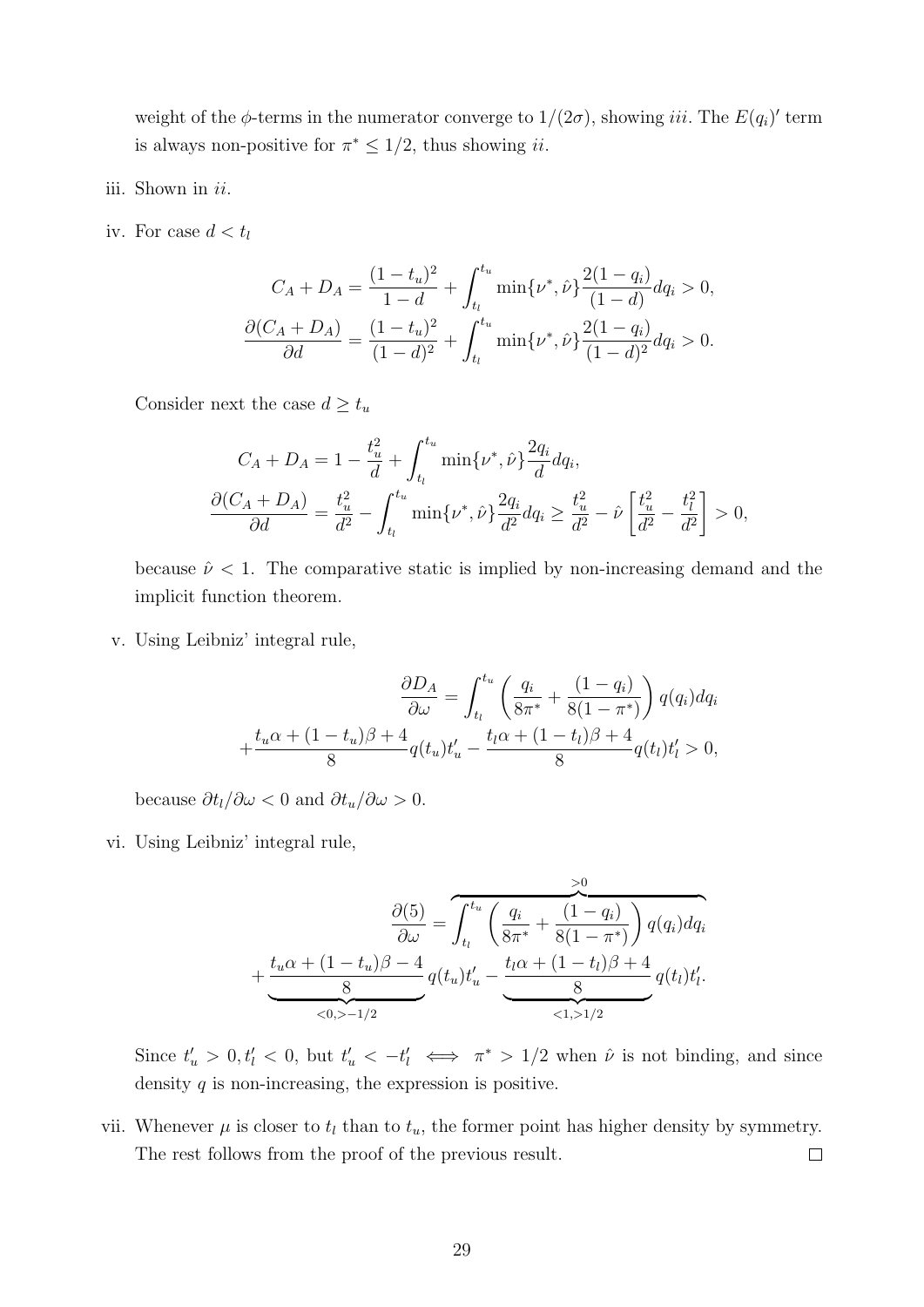<span id="page-30-2"></span>**Lemma 4.** If the economy consists of two groups with  $\pi_1^* \neq \pi_2^*$ , and demand is nonincreasing in the price for both groups, then the unique market price  $\pi^*$  fulfills  $\min\{\pi_1^*, \pi_2^*\}$  $\pi^* < \max\{\pi_1^*, \pi_2^*\}.$ 

**Proof.** If  $\theta = 1$ , the equilibrium price is

<span id="page-30-3"></span>
$$
\gamma \omega_1 \left[ 1 - Q_1(t_u(\pi^*, \omega_1)) + \int_{t_l(\omega_1)}^{t_u(\omega_1)} \min\{\nu^*(\pi^*, \omega_1, q_i), \hat{\nu}\} dQ_1(q_i) - \pi^* \right]
$$
  
+ 
$$
(1 - \gamma) \omega_2 \left[ 1 - Q_2(t_u(\pi^*, \omega_2)) + \int_{t_l(\omega_2)}^{t_u(\omega_2)} \min\{\nu^*(\pi^*, \omega_2, q_i), \hat{\nu}\} dQ_2(q_i) - \pi^* \right] = 0.
$$
 (9)

Suppose without loss of generality  $\pi_1^* > \pi_2^*$ . By monotonicity of demand, the LHS when evaluated at  $\pi = \pi_2^*$  is positive and therefore cannot be a market clearing price. Since demand for the A-contract is weakly decreasing in  $\pi$  in both groups, the LHS is strictly decreasing in  $\pi$ . Thus, the unique market clearing price must fulfill  $\pi^* > \pi_2^*$ . Similarly, the LHS evaluated at  $\pi = \pi_1^*$  is positive, which implies  $\pi^* < \pi_1^*$ .  $\Box$ 

**Proposition 6.** Suppose the economy consists of two endowment groups  $\omega_1 > \omega_2$ , and demand is non-increasing in the price for both groups. If  $\pi_1^* > \pi_2^*$ , then  $\pi^* > I^*$ . Similarly,  $\pi_1^* < \pi_2^*$  implies  $\pi^* < I^*$ .

**Proof.** For  $\theta = 1$ ,  $I^*$  is defined as

$$
\gamma \left[ 1 - Q_1(t_u(I^*, \omega_1)) + \int_{t_l(I^*, \omega_1)}^{t_u(I^*, \omega_1)} \min\{\nu^*(I^*, \omega_1, q_i), \hat{\nu}\} dQ_1(q_i) - I^* \right]
$$

$$
+ (1 - \gamma) \left[ 1 - Q_2(t_u(I^*, \omega_2)) + \int_{t_l(I^*, \omega_2)}^{t_u(I^*, \omega_2)} \min\{\nu^*(I^*, \omega_2, q_i), \hat{\nu}\} dQ_2(q_i) - I^* \right] = 0.
$$

Setting the price equal to  $\pi^*$ , which fulfills  $\pi_1^* > \pi^* > \pi_2^*$  (Lemma [4\)](#page-30-2), the first term within brackets is positive, while the second is negative. Since the relative weight of the first term is reduced compared to [\(9\)](#page-30-3), because  $\omega_1 > \omega_2$ , while the relative weight of the second is larger, the LHS is negative. Consequently, the unique solution  $I^*$  must be smaller than  $\pi^*$ .  $\Box$ 

## References

- <span id="page-30-1"></span>Ali, M. (1977): "Probability and utility estimates for racetrack bettors," Journal of Political Economy, 85, 803–815.
- <span id="page-30-0"></span>Arrow, K., R. Forsythe, M. Gorham, R. Hahn, R. Hanson, J. Ledyard, S. Levmore, R. LITAN, P. MILGROM, F. NELSON, ET AL. (2008): "The promise of prediction markets," Science, 320, 877–878.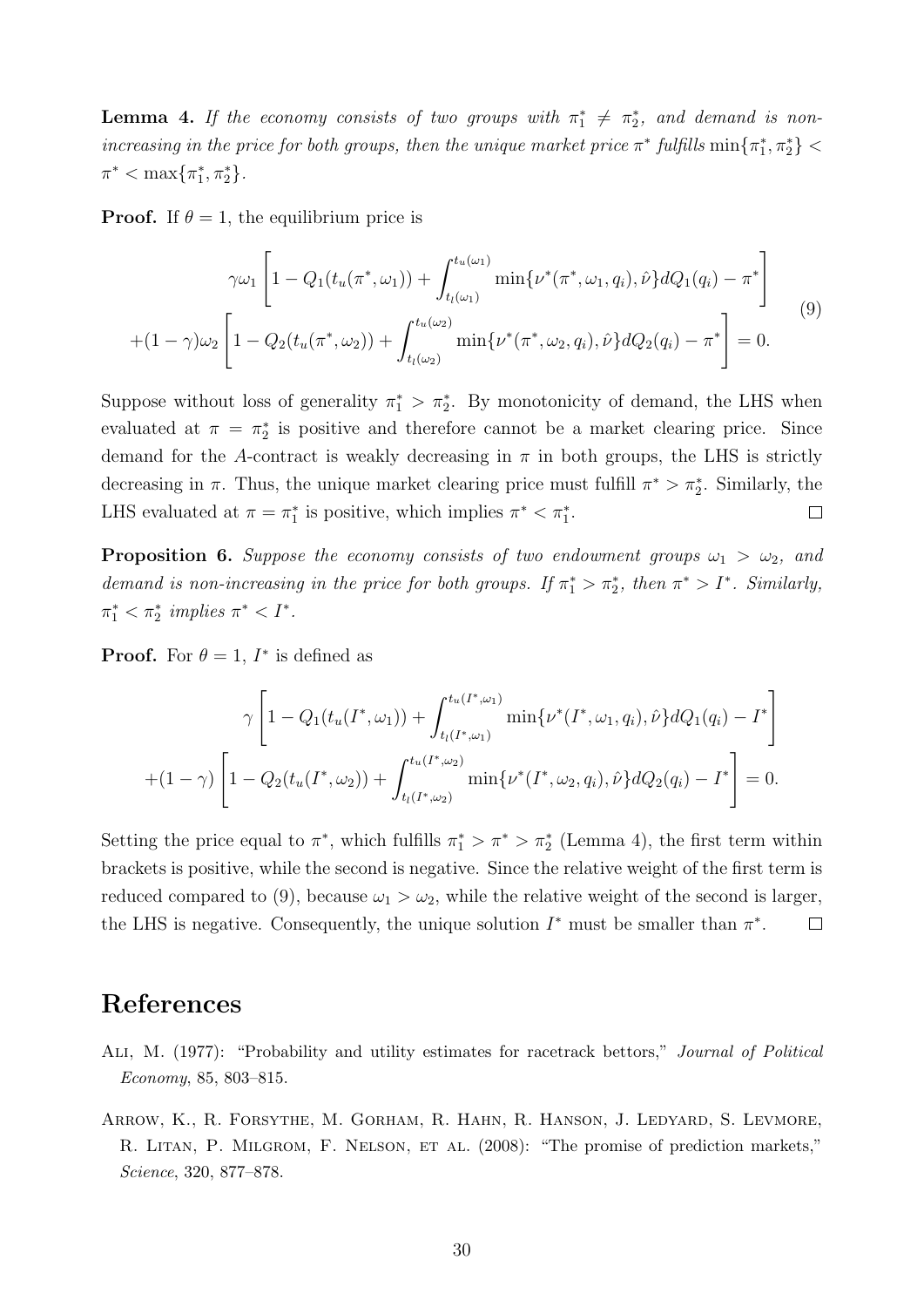- <span id="page-31-15"></span>Aumann, R. J. (1976): "An elementary proof that integration preserves uppersemicontinuity," Journal of Mathematical Economics, 3, 15–18.
- <span id="page-31-11"></span>BARLEVY, G. AND P. VERONESI (2000): "Information acquisition in financial markets," Review of Economic Studies, 67, 79–90.
- <span id="page-31-1"></span>BERG, J., F. NELSON, AND T. RIETZ (2008): "Prediction market accuracy in the long run," International Journal of Forecasting, 24, 285–300.
- <span id="page-31-2"></span>BERG, J. E. AND T. A. RIETZ (2006): "The Iowa Electronic Markets: Stylized facts and open issues," in Information Markets: A New Way of Making Decisions, ed. by R. W. Hahn and P. C. Tetlock, AEI-Brookings Joint Center for Regulatory Studies, 142–169.
- <span id="page-31-14"></span>Blume, L. and D. Easley (2006): "If you're so smart, why aren't you rich? Belief selection in complete and incomplete markets," Econometrica, 74, 929–966.
- <span id="page-31-0"></span>Forsythe, R., F. Nelson, G. R. Neumann, and J. Wright (1992): "Anatomy of an experimental political stock market," American Economic Review, 82, 1142–1161.
- <span id="page-31-12"></span>FORSYTHE, R., T. RIETZ, AND T. ROSS (1999): "Wishes, expectations and actions: a survey on price formation in election stock markets," Journal of Economic Behavior & Organization, 39, 83–110.
- <span id="page-31-8"></span>Gjerstad, S. (2005): "Risk aversion, beliefs, and prediction market equilibrium," Working Paper, University of Arizona.
- <span id="page-31-10"></span>GROSSMAN, S. J. AND J. E. STIGLITZ (1980): "On the impossibility of informationally efficient markets," American Economic Review, 70, 393–408.
- <span id="page-31-9"></span>HANSON, R. AND R. OPREA (2009): "A manipulator can aid prediction market accuracy," Economica, 76, 304–314.
- <span id="page-31-13"></span>JULLIEN, B. AND B. SALANIÉ (2000): "Estimating preferences under risk: The case of racetrack bettors," Journal of Political Economy, 108, 503–530.
- <span id="page-31-3"></span>MANSKI, C. (2006): "Interpreting the predictions of prediction markets," *Economics Letters*, 91, 425–429.
- <span id="page-31-4"></span>Ottaviani, M. and P. N. Sørensen (2009): "Surprised by the parimutuel odds?" American Economic Review, 99, 2129–2134.
- <span id="page-31-7"></span>——— (2010): "Noise, information, and the favorite-longshot bias in parimutuel predictions," American Economic Journal: Microeconomics, 2, 58–85.
- <span id="page-31-5"></span> $(2013)$ : "Price Reaction to Information with Heterogeneous Beliefs and Wealth Effects: Underreaction, Momentum, and Reversal," Working paper.
- <span id="page-31-6"></span>PAGE, L. AND R. CLEMEN (2013): "Do prediction markets produce well calibrated probability forecasts?" Economic Journal, 123, 491–513.